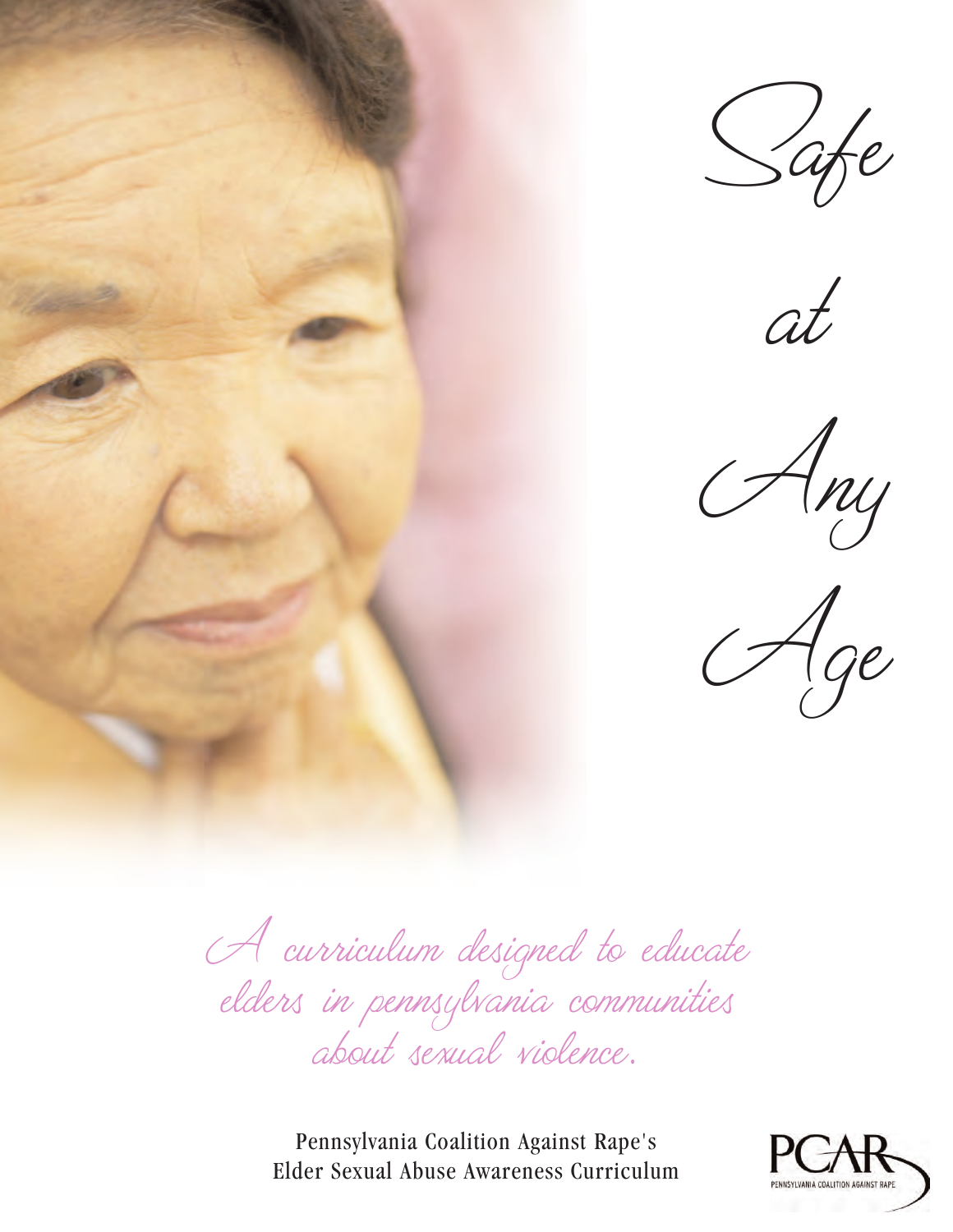# This curriculum was developed by PCAR's Elder Sexual Abuse Prevention Committee:

Jill Avery, Centre County Women's Resource Center James Bubb, Pennsylvania Department of Aging Marie Christinis, Southwestern Pennsylvania Area Agency on Aging Corey Cook, Centre County Women's Resource Center Joyce Lukima, Pennsylvania Coalition Against Rape Pat Mowen, Crime Victims Center of Fayette County Freda Rafes, Crime Victims Council of Lehigh Valley Barbara Sheaffer, Pennsylvania Coalition Against Rape Vivian Starr, Susquehanna Valley Women in Transition Deirdre Stief, Senior Victims Services of Delaware County Mandy Thoman, Network of Victim's Assistance, Bucks County Karla Vierthaler, Pennsylvania Coalition Against Rape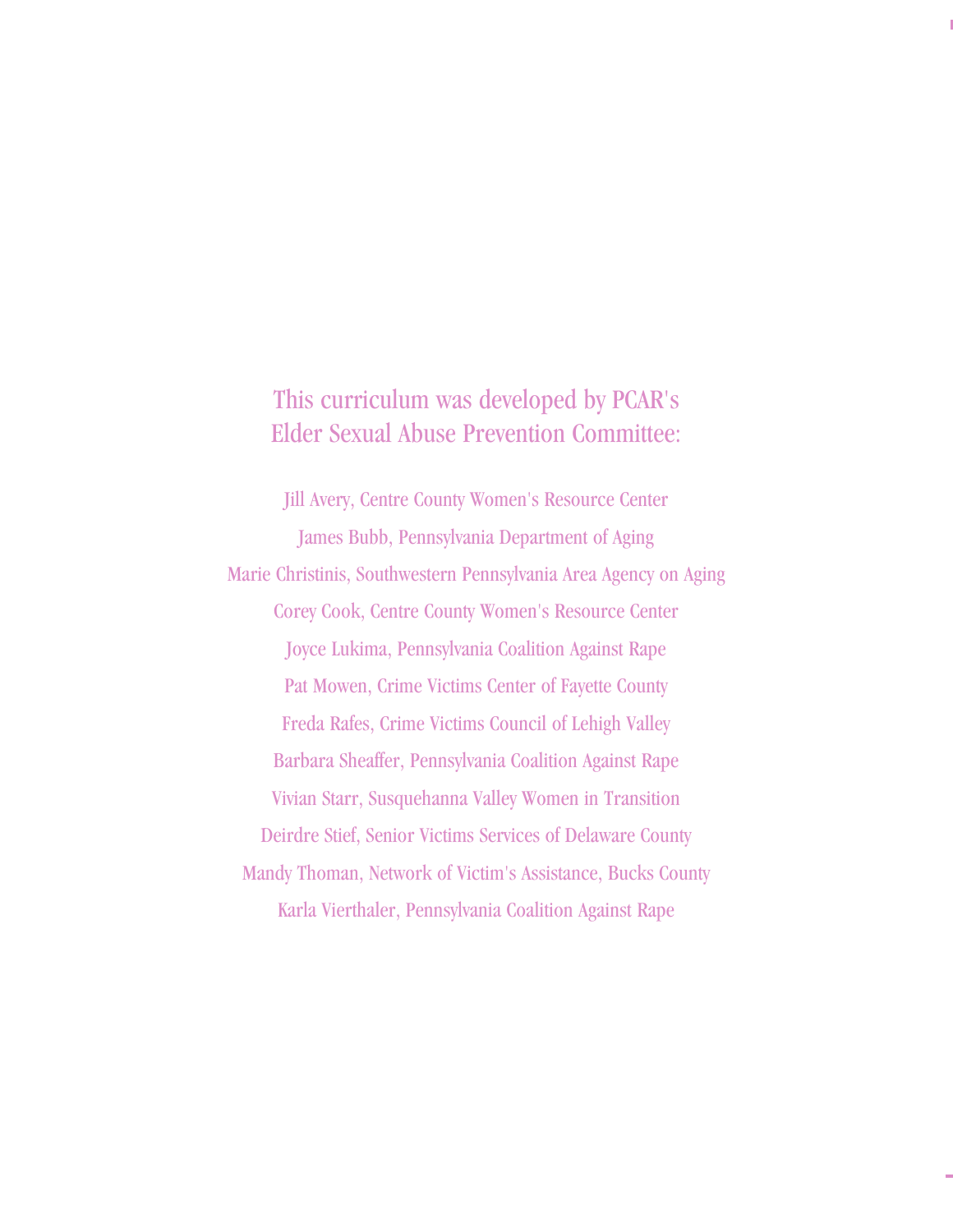# **T A B L E O F C O N T E N T S**

# **Preface:**

### Trainers Notes

| Some tips on training elders <i>manufacture in the contract of the contract of the contract of</i> the contract of the contract of the contract of the contract of the contract of the contract of the contract of the contract of  |  |
|-------------------------------------------------------------------------------------------------------------------------------------------------------------------------------------------------------------------------------------|--|
| Preparing for potential problems <b>Exercise Construction</b> and the set of the set of the set of the set of the set of the set of the set of the set of the set of the set of the set of the set of the set of the set of the set |  |

# **Curriculum:**

|                                    | $\mathfrak b$ |
|------------------------------------|---------------|
| II. Understanding Boundaries       |               |
|                                    |               |
| III. Understanding Sexual Violence |               |
|                                    | 9             |
|                                    | <b>10</b>     |
|                                    | 11            |
|                                    | 12            |
|                                    | 16            |
|                                    | 21            |
|                                    | 22            |
|                                    | 30            |
|                                    | 35            |
|                                    | 37            |
| V. Final BINGO                     | 38            |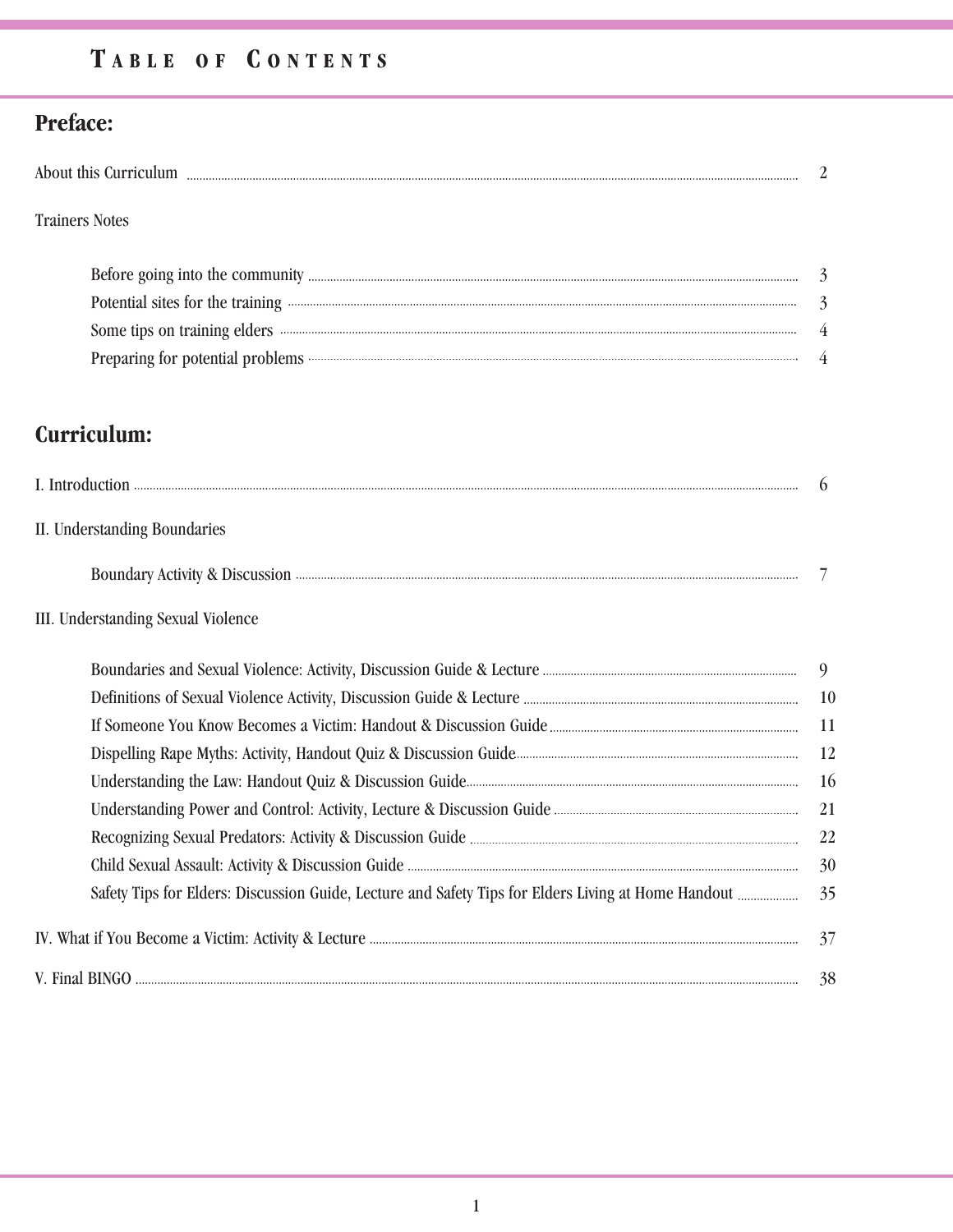## **A B O U T T H I S C U R R I C U L U M**

This curriculum is designed to educate elders in Pennsylvania communities about sexual violence. While the curriculum is intended for anyone over the age of 60, the expectation is that the audience will consist of healthy elders living in a community and not requiring full time health care.

The intended user of this curriculum is the sexual violence center's prevention educator, but professionals from the aging field are also encouraged to utilize this resource if they feel comfortable with the material. As with any curriculum intended to educate potential or past victims about sexual violence, these activities and discussions are intended to empower elders-not frighten them.

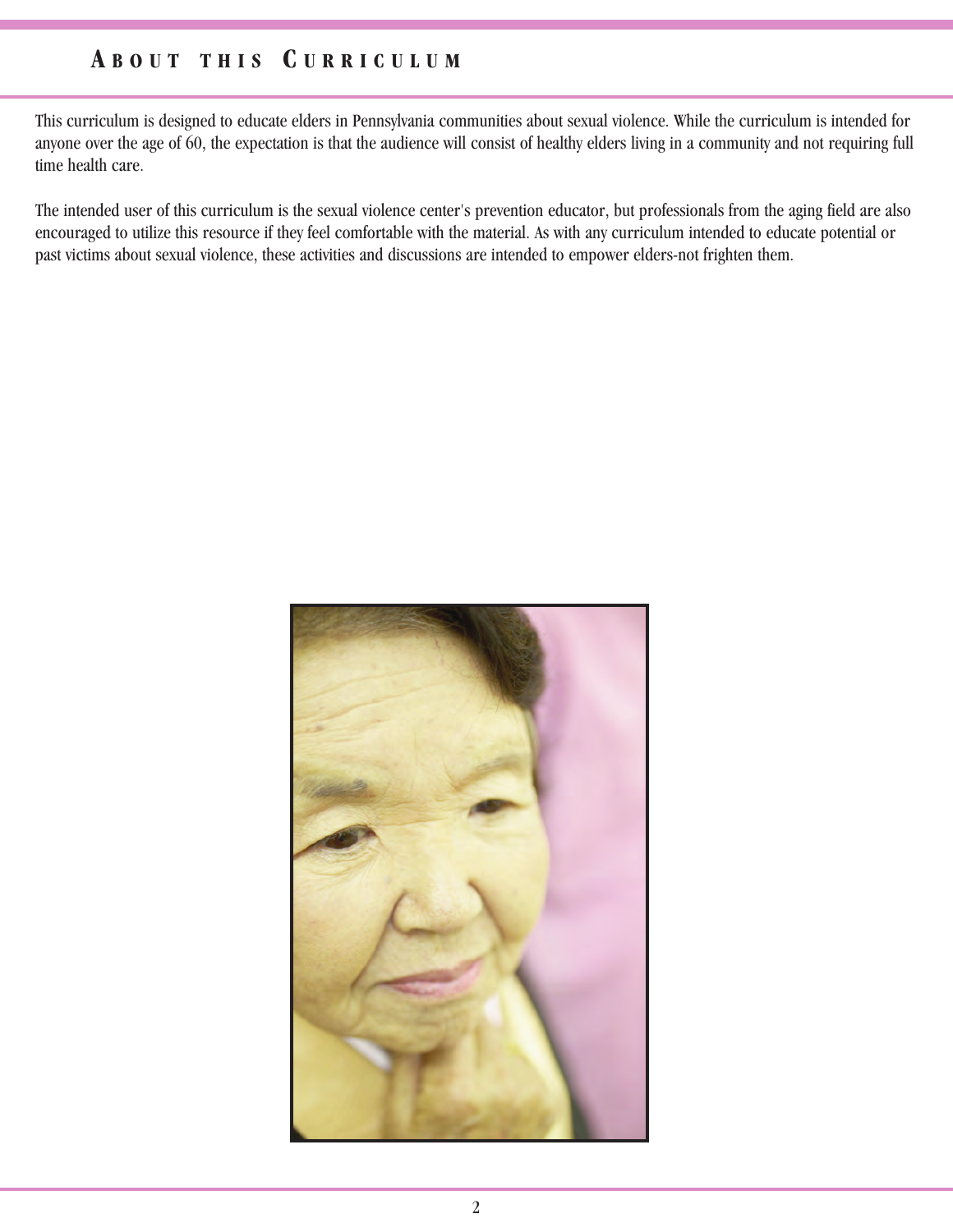# **T R A I N E R ' S N O T E S**

Before going into a community with this curriculum:

- \* Get to know your local area agency on aging! They provide helpful protective services and can give you information on where to reach out in the community.
- \* If you are training at a senior center or similar organization where there is a social leader or other such professional, ask them about the audience and the best learning style, etc.

Ask specifically for advice on talking about sex and sexual violence with this audience.

- \* If possible, spend some time at the location of your training and get to know your participants.
- \* If this is applicable, train the participants on another topic at an earlier date before talking about a topic like sexual assault.
- \* If possible, recruit a senior to assist with your training. This works well and allows seniors to receive a rather awkward training from a peer. Have the elder discuss elder sexual abuse.
- \* If possible, recruit police or a SANE nurse-any professional involved with sexual assaultto participate in the training. They will lend authority to the presentation and comfort to elders if they ever have to report or go to the hospital for a sexual assault exam. Sensitize and educate the professional on elder sexual violence.
- \* If possible, have a single-gendered audience. It makes talking about sex a little more comfortable for the audience. Male presenters work best in an all male audience and vice versa.
- \* Be aware that your audience will most likely be female.
- \* Post announcements for your training! Make sure people know the focus of what will be presented, since some potential participants may not want to attend a training where sex is mentioned.
- \* Train on site staff about sexual violence.

Potential sites for elder sexual assault training:

- ❖ Senior centers
- v Senior communities
- Nursing and personal care homes (with a willing audience)
- v VFW
- $\triangleleft$  Independent living centers
- **❖** Adult Day Care
- **❖** AARP local groups
- v Churches (women's groups)
- ❖ Rotary clubs
- v Hospital volunteer programs, auxiliary groups
- **❖** Ombudsman over 60
- Walking clubs at local malls or other organizations
- v Restaurants/other hangouts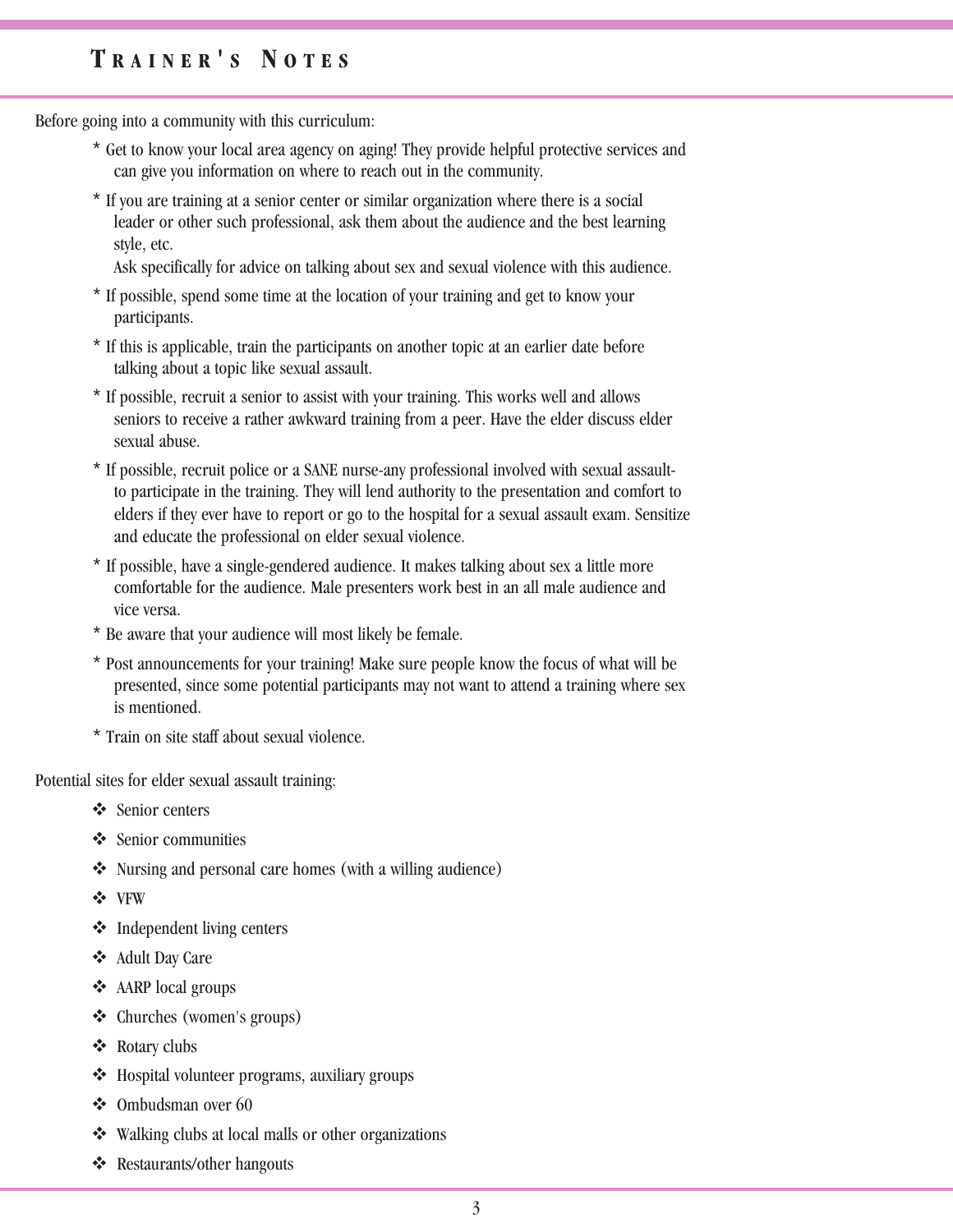# **T R A I N E R ' S N O T E S**

Some tips for training elders:

- $\triangle$  Eliminate noise disturbances in the room as much as possible.
- $\triangleleft$  If possible, offer the training mid-morning. This is the best time for most seniors due to sleeping, eating and medication schedules.
- v Consider sight and hearing changes. Most handouts are in a larger font, but remain mindful of potential issues.
- $\mathbf{\hat{*}}$  Try to keep the class size smaller-10 to 15 participants would be ideal.
- v Use concise, simple language.
- ❖ Dress professionally.
- ❖ Speak clearly, slowly and loudly, but not in excess.
- Allow sufficient time for seniors to process instructions for activities.
- \* Provide a comfortable setting with comfortable chairs, a moderate room temperature and appropriate lighting.
- \* Bring FOOD!!!!! Ask staff for suggestions-elders may have diet restrictions due to conditions such as diabetes.
- Allow time for personal reflection, but don't let participants take over training.

Preparing for Potential Problems:

- v You may have a victim disclose sexual violence if possible, bring another counselor/advocate with you if possible to speak to the individual in a private setting.
- $\clubsuit$  Some participants may be illiterate or have difficult reading be sure to review handouts verbally.
- v Participants may become worried about grandchildren or children in their life bring materials and/or offer additional training on teen and child sexual assault risk reductions to share after the program or at a later date.
- v Participants may become worried about friends in nursing homes again, be prepared to address these concerns after the program.
- $\clubsuit$  You may have an overly chatty audience try to stay on track as best you can.
- There may be an offender in the audience either rationalizing his/her behavior or feeling guilty be prepared for this person to cause conflict and/or walk out of the training. If the person is talking about their reaction in a reasonable manner, plan to talk to them after the program.
- v Participants may defend rape and/or sexual violence due to internalized rape myths be prepared to address these myths and gently challenge them. You may have to agree to disagree.
- \* The training may create fear and paranoia in participants you are offering safety tips and awareness is part of risk reduction, but no one can prevent sexual violence except perpetrators!

Additional training options for seniors:

- **❖** Crime Victims Compensation
- v Teen and child sexual assault
- **❖** Sexual assault in nursing homes
- $\triangleleft$  Ask participants for suggestions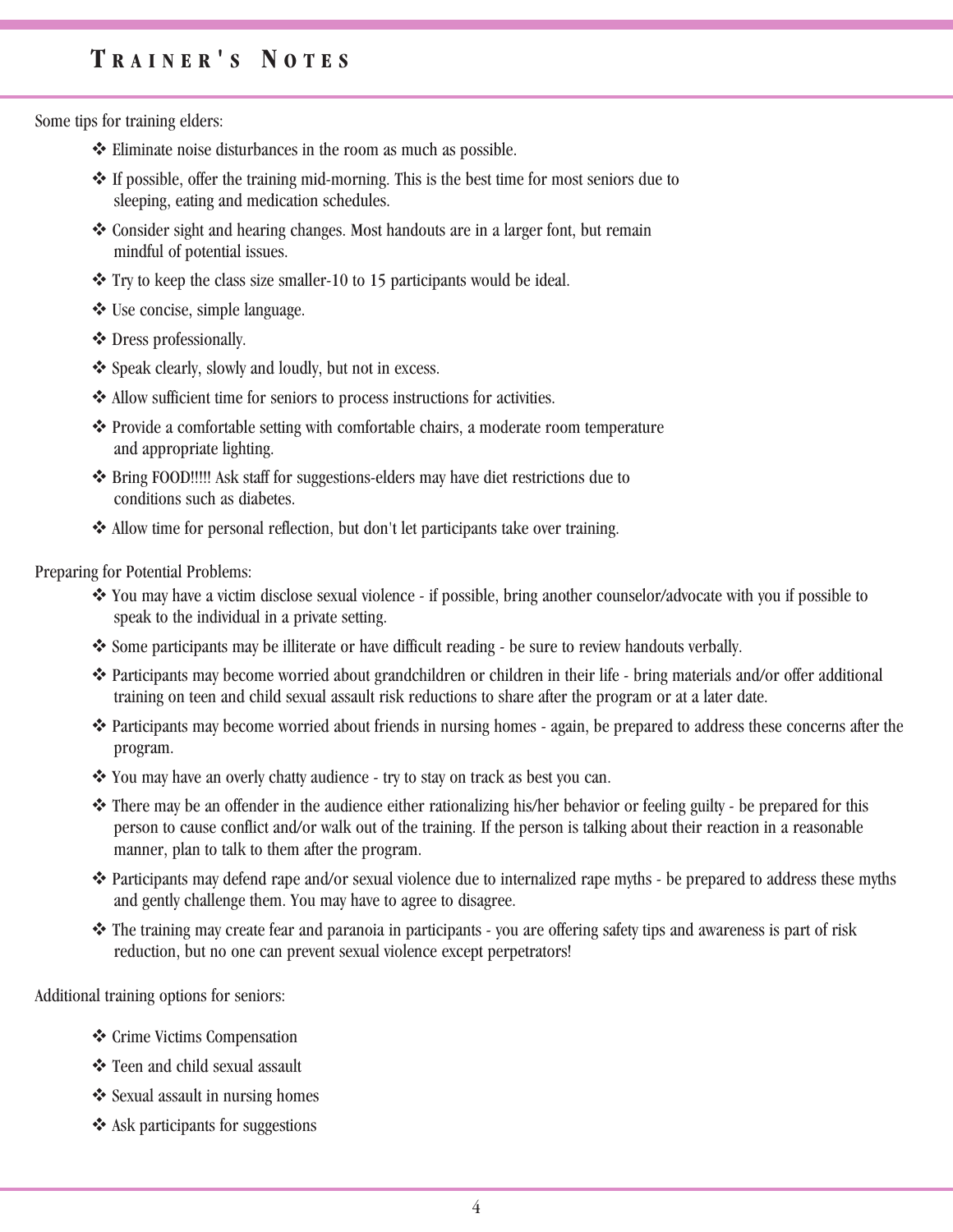# **C U R R I C U L U M**

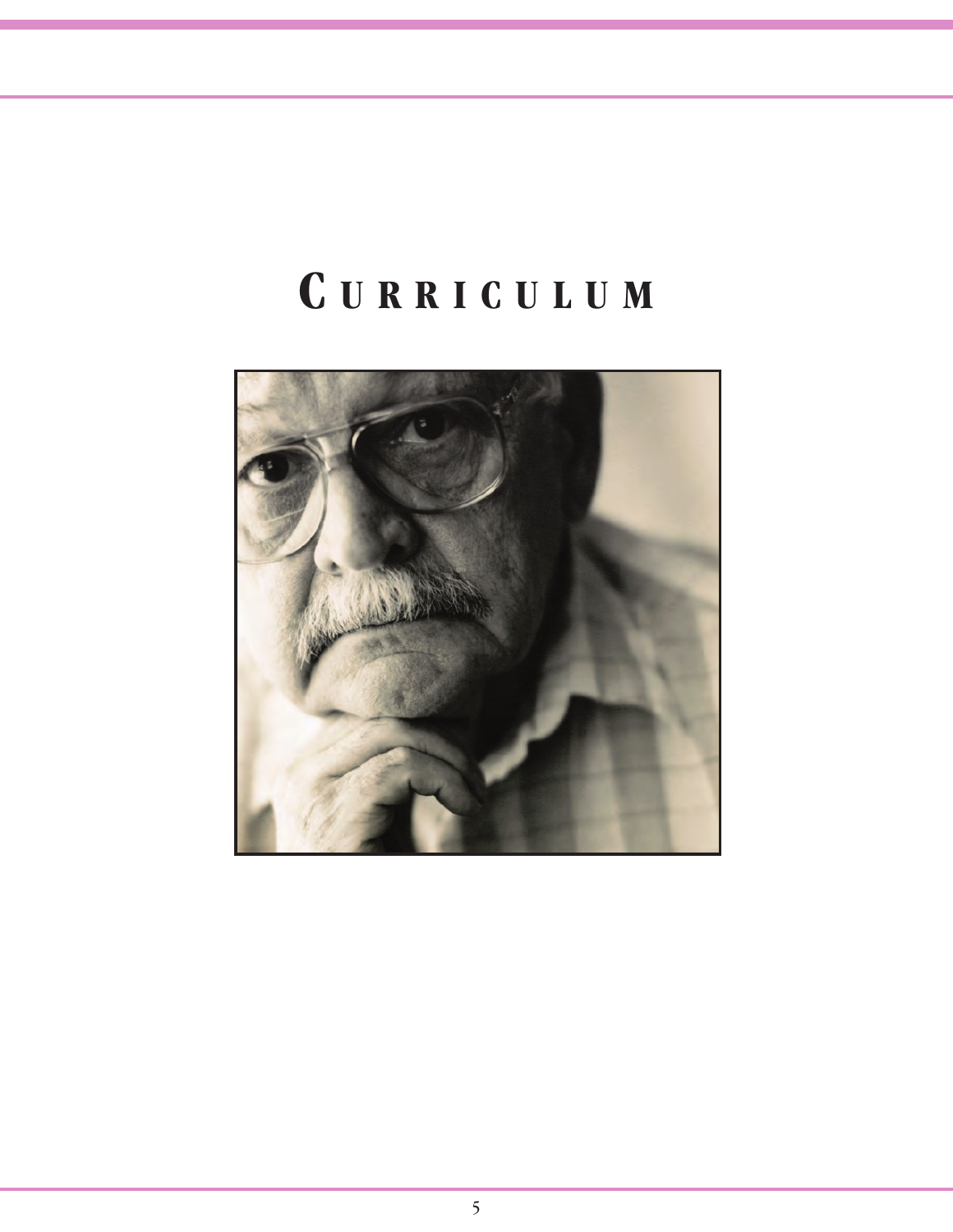## **I . I N T R O D U C T I O N**

At the completion of this training, your audience should be able to:

- 1. Dispel myths about sexual violence
- 2. Explain/define sexual violence
- 3. Assess their potential for victimization
- 4. Apply basic tips on staying safe
- 5. Name the resources available in the community

\*You may incorporate any icebreakers or introductory activities that would work well with your group.

Begin program with an introduction:

- \* Today we're going to talk about safety, but this discussion may be different from trainings you've received on financial security and keeping your home safe from theft.
- \* Today we're going to talk about keeping your body safe.
- $\hat{\mathbf{v}}$  The goal of this program is to give you knowledge, not to frighten you. Think of this information as a flu shot; you don't want to get one, but you need the shot to avoid getting the flu-a far worse fate.

Note: This is an uncomfortable topic for any audience, but it may be extra difficult for this audience. Be prepared to deal with a very uncomfortable, tense audience, and potentially have people walking out of your training. Make sure people have a general idea about the topic of the training, but be patient and incorporate as much humor as possible to lighten the mood and encourage participation.

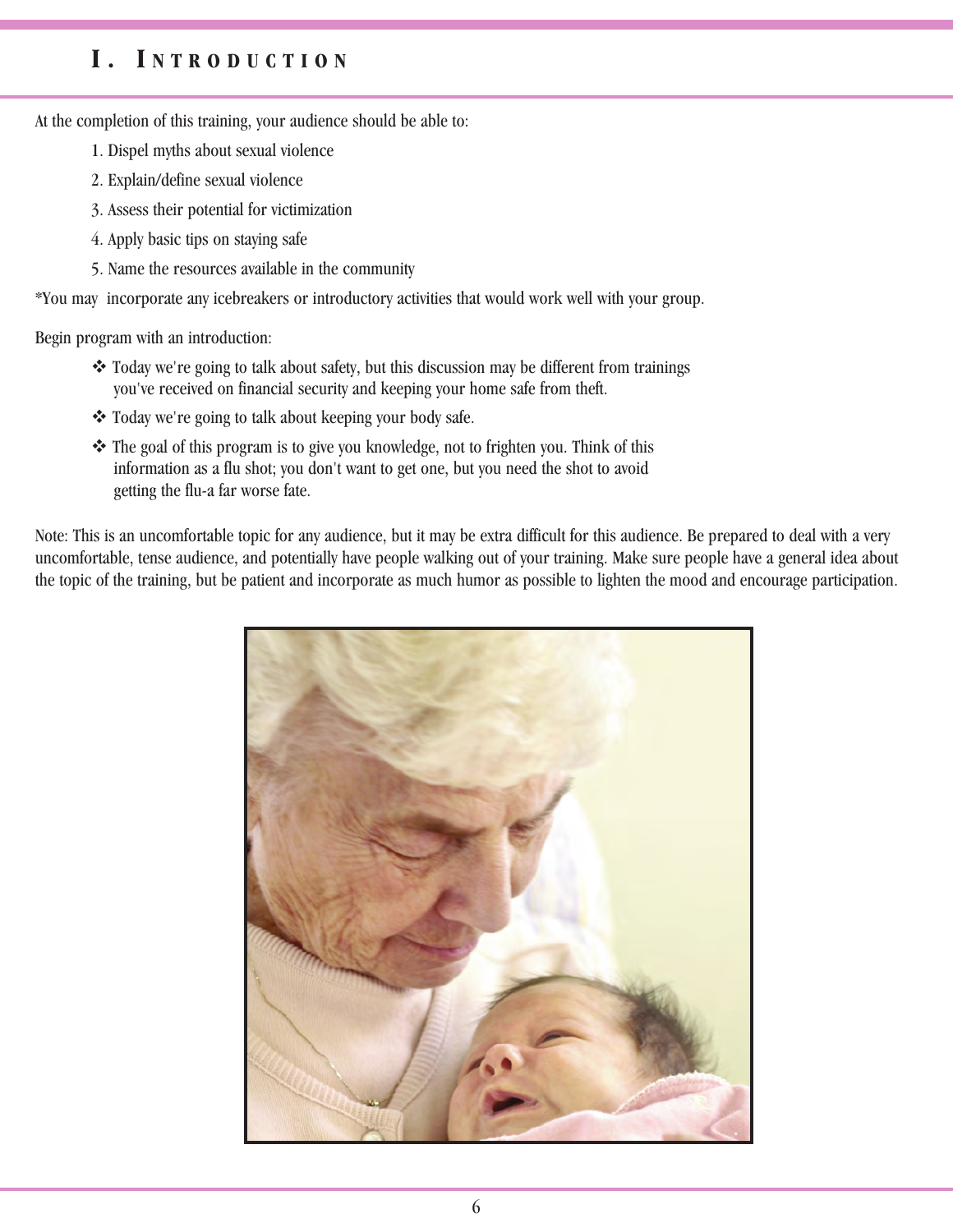# **I I . U N D E R S T A N D I N G B O U N D A R I E S**

#### Activity (choose from three)

#### Objectives:

- $\bullet$  define sexual violence
- assess their personal boundaries
- explain violation
- $\bullet$  demonstrate trusting their instincts

Pick one of the following options factoring in audience size, ability and attentiveness:

- ask each participant to find a partner
- choose two volunteers from the audience
- 1. Ask participants incrementally to do the following acts listed below. (If a participant is uncomfortable with the act suggested, she or he should simply take a seat.)
	- $\blacksquare$  shake hands
	- $\blacksquare$  pat one another on the back
	- look into one another's eyes
	- n put your arms around each other's shoulders
	- $\blacksquare$  give each other a bear hug
	- whisper "Hello" in one another's ear
	- $\blacksquare$  kiss one another on the cheek
- 2. Walk closer to someone; constantly assessing comfort level. Or stand back to back, walk 5 steps, and walk forward.
- 3. Choose a volunteer (who is aware of the activity beforehand) and violate his/her boundaries and see how the audience reacts. Lecture on a topic of choice - be certain that it's appropriate for the training so far-maybe you or your agencies background. Do things such as talking or standing too close to the participant, touching her/his arm or hair repeatedly, or other annoying-non violating-actions.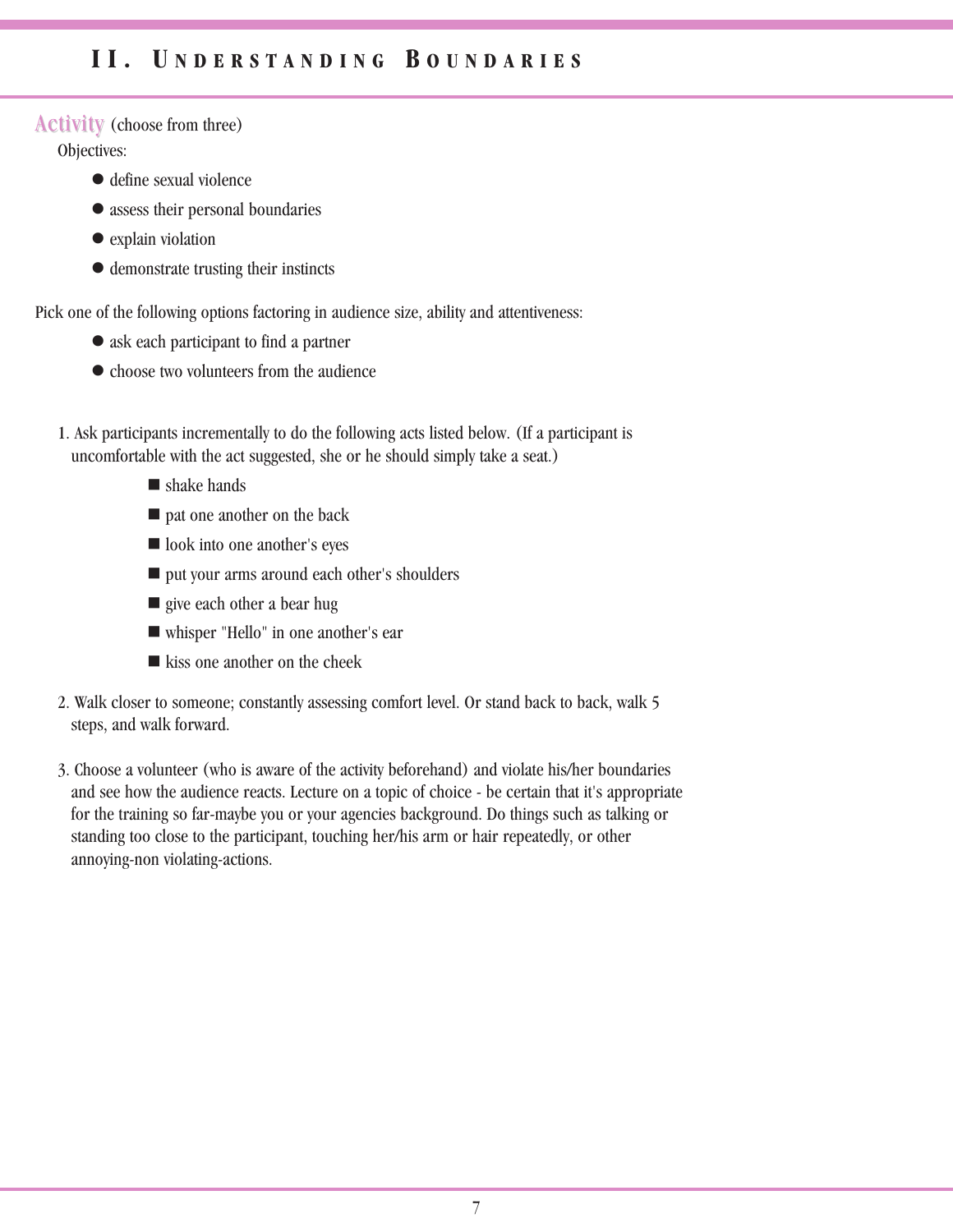#### **Discussion**

- Can be done in small groups or with the large group.
- l Define boundaries as personal limits for the audience.
	- $\blacksquare$  When people violate your boundaries, how do you feel?
	- Have you ever had a time when someone violated your boundaries? What did you do?
		- $\blacktriangleright$  Use examples such as when someone gave you a hug hello you weren't expecting, kissed you on the cheek unexpectedly or sat too close to you and you felt it was inappropriate.
	- $\blacksquare$  It is difficult to let people know they've invaded your space; what do you say? Will it be construed as rude?
	- $\blacksquare$  How do you establish your boundaries? How do you let people know when they've violated your boundaries?
		- $\triangleright$  Use examples from the activity-what did participants do to establish their boundaries? (sit down during activity one, move away from trainer in activity three)
		- $\blacktriangleright$  Use examples from daily living. Do participants speak up or use body language to establish their boundaries?
- l If discussion isn't flowing-presenter can talk about personal reactions when boundaries have been violated.
	- $\blacksquare$  Use examples such as, "I feel physically violated when someone comes into my personal space-even if they don't touch me."
	- End with discussion about how participants should feel comfortable trusting their instincts and speaking up-politely but firmly-when their boundaries are being violated.
	- $\blacksquare$  Ask for examples of ways to state or show your boundaries.
		- u You may use examples of situations such as a conversation with a "close talker" or what would you say if someone kissed you without permission. Time allowing, this can be small group discussion.

"You're making me uncomfortable." Moving away and re-establishing your space "I would appreciate it if you did not touch me." Put your hand up at eye level-the universal sign for stop.

Use care giving situations as an example of establishing boundaries:

- Do people have the right to create a boundary for the gender of her/his caregiver? YES
- l Do people have the right to object to improper care giving-like rough washing or feeding, public exposure during washing (leaving the door open to the bathroom), etc.? YES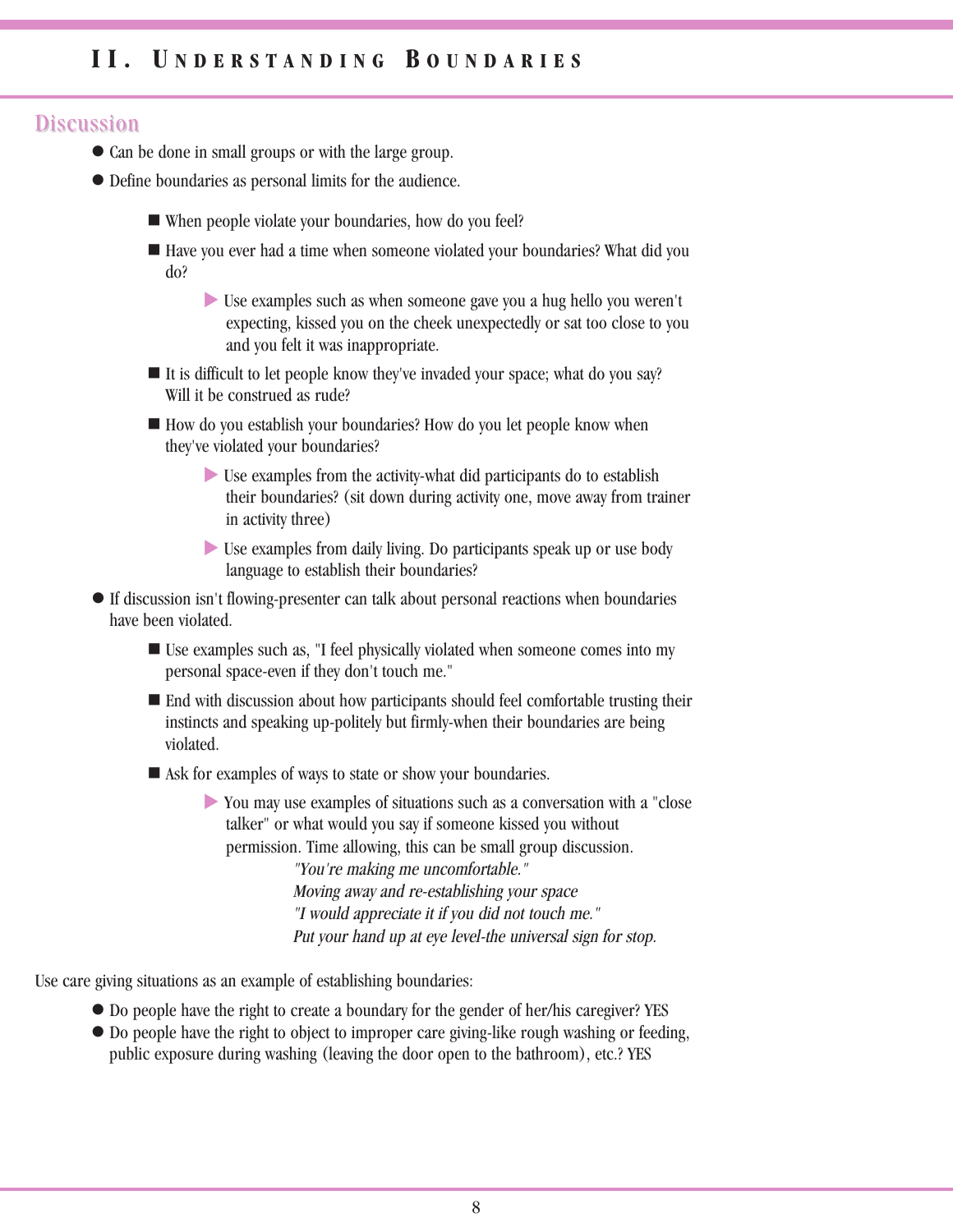# **I I . U N D E R S T A N D I N G B O U N D A R I E S**

#### Lecture

- l We all have boundaries that are emotional, physical and sexual.
- l Sometimes your boundaries are broken and nothing can be done.
- $\bullet$  One way boundaries are broken is sexual violence.
- l Today we're going to talk about sexual violence.

Optional: Instead if using the word sex or sexual, use the term "hanky-panky" or another word you prefer so this topic is a little more comfortable for people. This should add humor for your audience. Eventually, you can ask the audience if you may use the word sex.

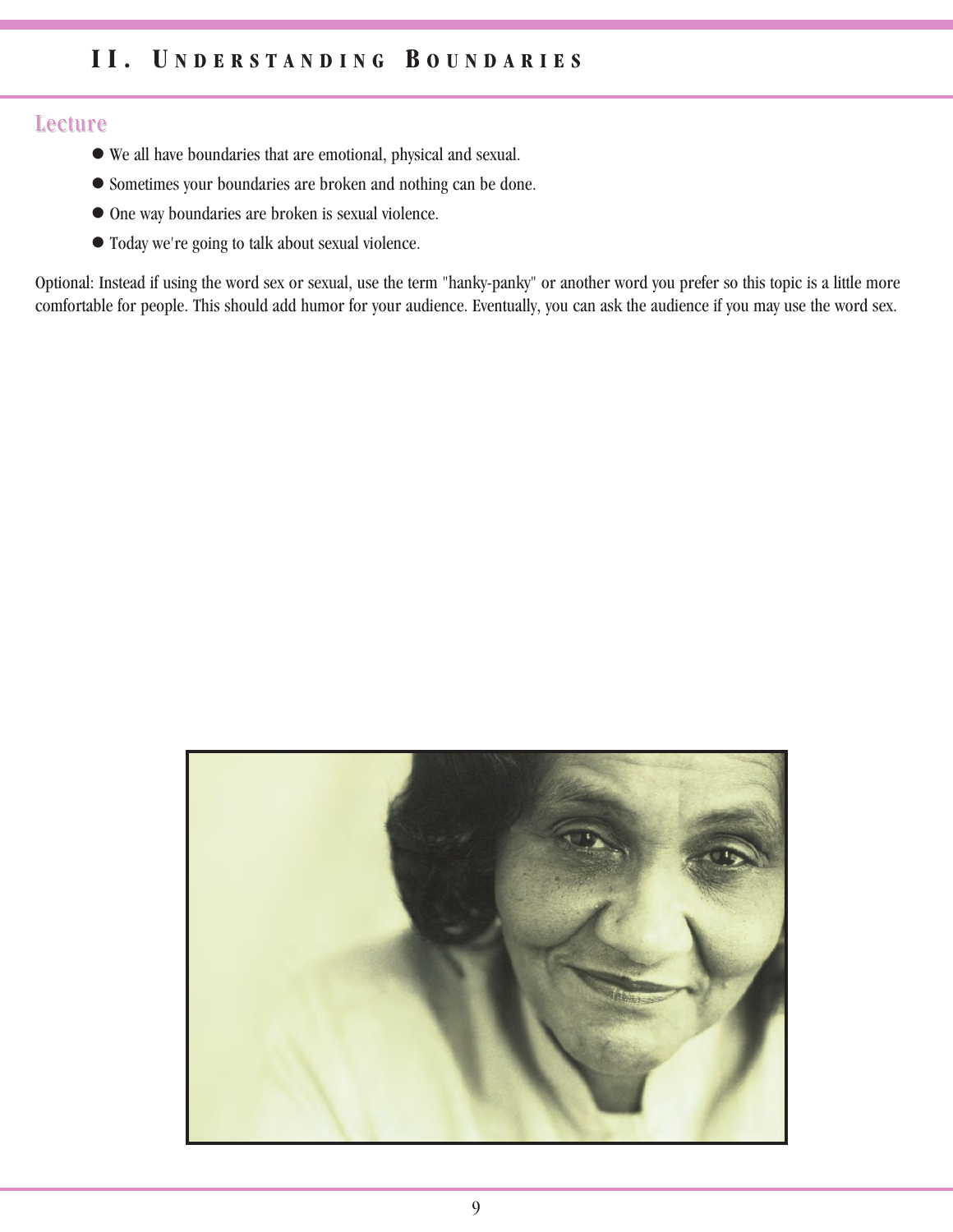### **A. Definitions of Sexual Violence**

- v Occurs any time someone does anything of a sexual nature (verbal or physical) without the expressed consent of another person or persons
- v Occurs any time a person is forced, coerced, and/or manipulated into any unwanted sexual activity. We call it sexual violence because it's more than rape or sexual assault.

\* Since this is the first time sexual violence is mentioned in the program, it is important-especially for victims in the audience-to stress that sexual violence is never the victims fault, and then briefly talk about free and confidential rape crisis center services for any victimpast or present-of any age. This discussion will happen again in the training, but it is imperative to mention these points immediately to establish a non-victim blaming environment, and to let people know that services are available to help.

### **Activity**

Objectives:

 $\bullet$  to define the breadth of sexual violence

Ask the audience to name some acts of sexual violence that aren't considered rape (or don't involve penetration/intercourse)?

- Can be done in small groups or with the large group.
- l Examples can include sexual harassment, obscene phone calls, voyeurism, grabbing body parts without permission, sexual comments, sexualized name calling, etc.

Write these acts down on a board if possible.

### **Discussion**

- l Before this activity, did participants consider the above actions as sexual violence?
- What are some reactions to these acts?
- Did the audience understand the breadth of sexual violence?

#### Lecture

Recognizing sexual violence as more than forced intercourse is important because all acts of sexual violence-whether an obscene phone call or being flashed by someone-takes away a person's power, control, and dignity and takes away a person's choice when it comes to sex and sexual acts. If you choose to talk sexually to a person on the phone, that is your right, but being forced to listen to sexual talk on the phone is hurtful and wounding. It is important to recognize these sexually violent acts-no matter how commonly accepted in society-as wrong, illegal and something that is not tolerated.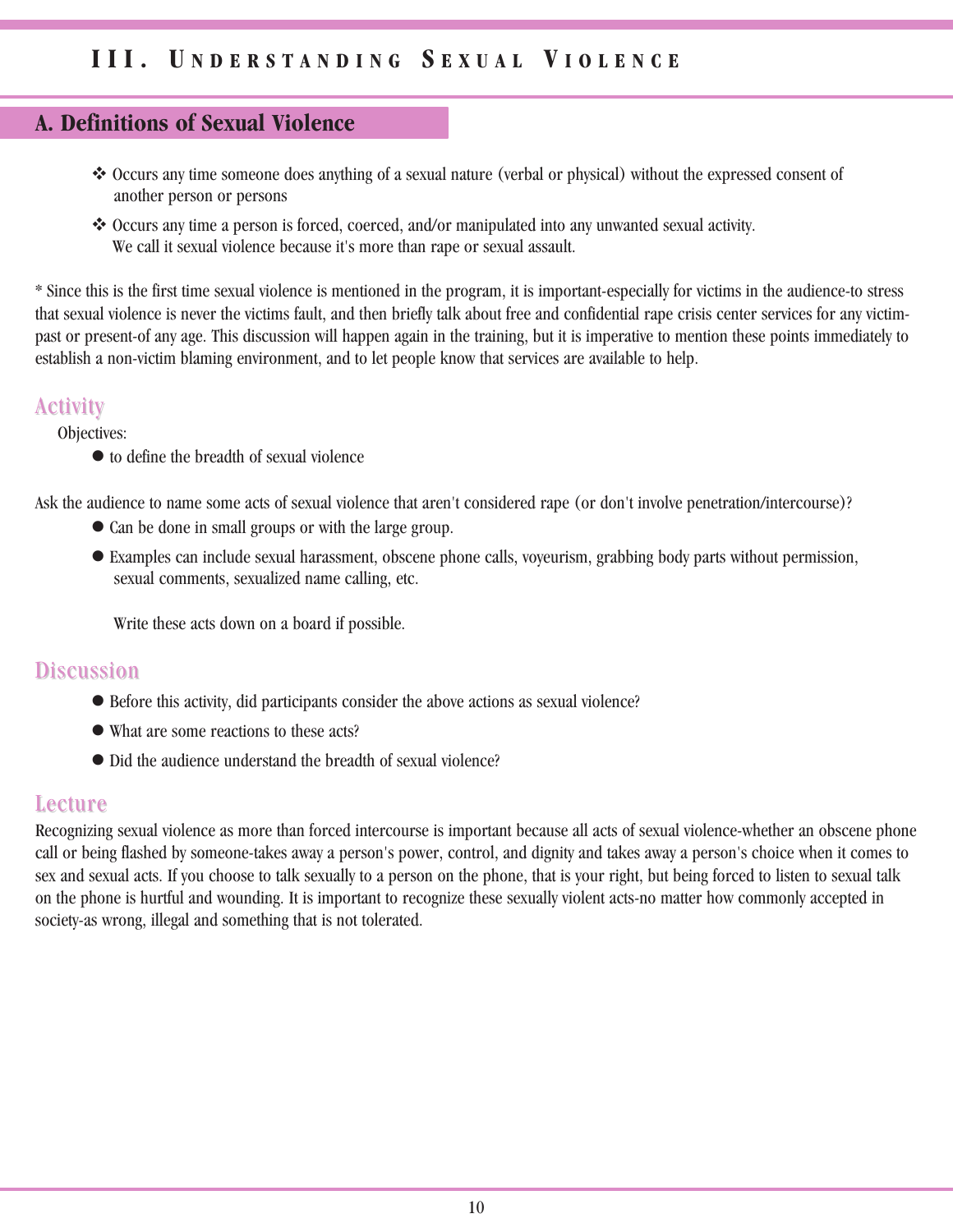# **If You or Someone You Know Becomes A Victim**

- **lacks** DO go to a safe place.
- **DO NOT** wash yourself or the clothes that you were wearing at the time of the assault because they are likely to contain evidence. Try not to eat, drink, smoke, brush teeth or go to the bathroom in order to preserve any evidence.
- **DO** call 911 and contact your local Rape Crisis Center there are friendly, helpful people available 24-hours a day to help you through this time of crisis.
- **DO** seek medical attention your local Rape Crisis Center will provide free accompaniment to hospitals and doctor's visits if you prefer. It is important to seek care because you are at greater risk for sustaining injury during a sexual assault due to the aging process.
- Please remember, you are not alone. If you have been the victim of a sexual assault, please contact your local Rape Crisis Center. They have trained staff to help you through this traumatic experience. To contact the Rape Crisis Center near you, call 1-888-772-PCAR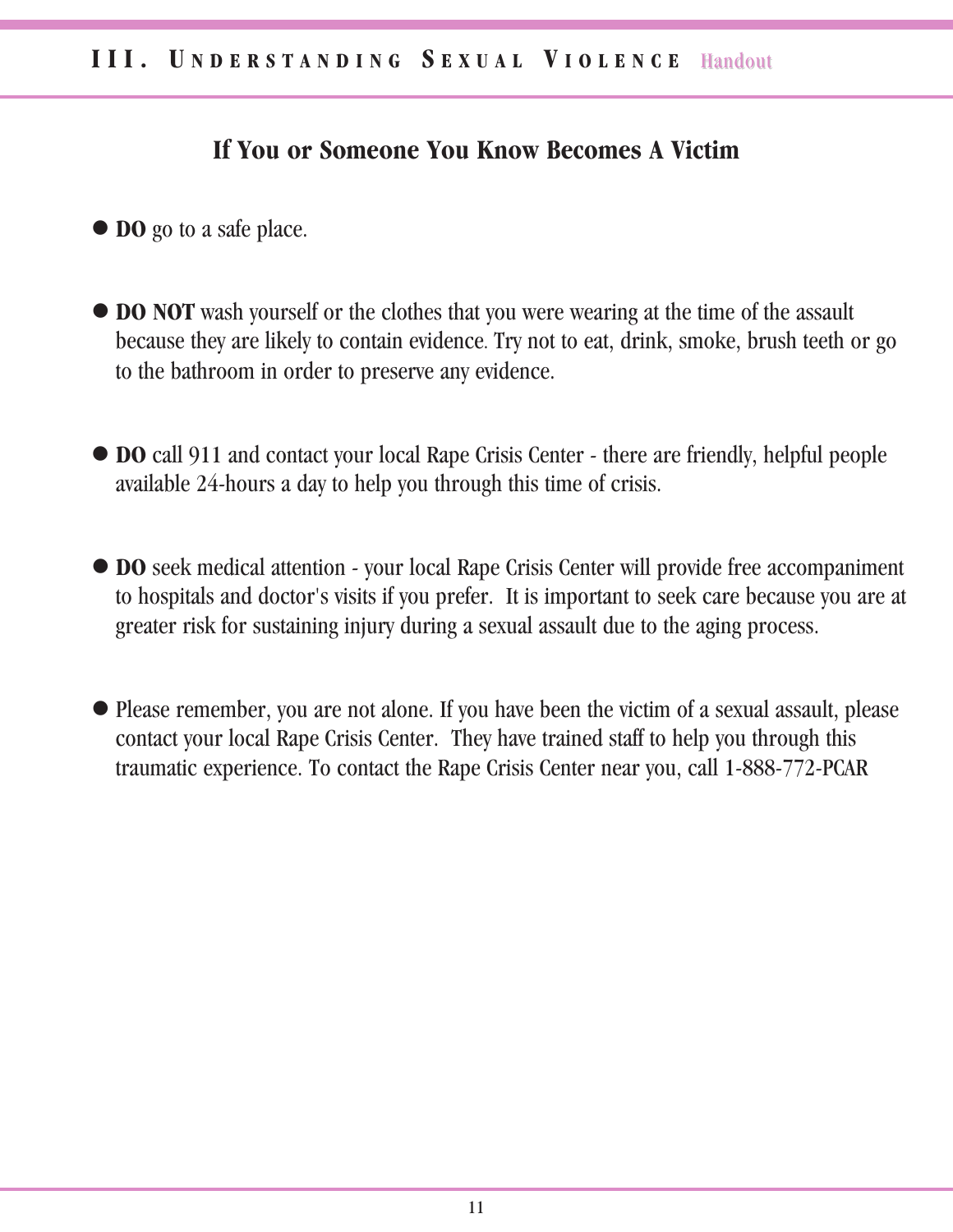#### Lecture

Review what happens in the emergency department, highlighting:

- l Hospital treatment may be covered by victims' compensation.
- l A victim can choose whether or not to talk to the police.
- l A victim can choose whether or not to speak with a representative from a local rape crisis center

#### **Discussion**

Although these services are available, the reality is that so few people call the police, a rape crisis center or go to the hospital after a sexual assault. What are some reasons for this?

- Retaliation by the perpetrator
- Shame of being raped
- $\bullet$  Denial, etc.

It is okay for victims to decide what is best for them.

Free services (medical, emotional, legal) are available and provided by trained staff who will not blame the victim. Rape crisis services are free, confidential and available to any victim or significant other.

### **B. Dispelling Rape Myths**

#### **Activity**

**Objectives** 

- Evaluate rape myths
- Deduce rape myths as being false

Ask the audience to name some stereotypes that exist about rape/sexual assault in our society. You may write these out for participants. Examples:

- l Have you ever heard someone being blamed for being raped because of how she was dressed?
- l Good girls don't get raped.
- l He's a teenage boy with raging hormones, he couldn't help it.
- Rape doesn't happen in my community

Next, hand participants the Statistics Quiz, explain the directions and allow time for participants to complete the quiz. After participants have completed the quiz, describe each myth that is untrue and review the source, if necessary, after reading each question and providing the answer to participants.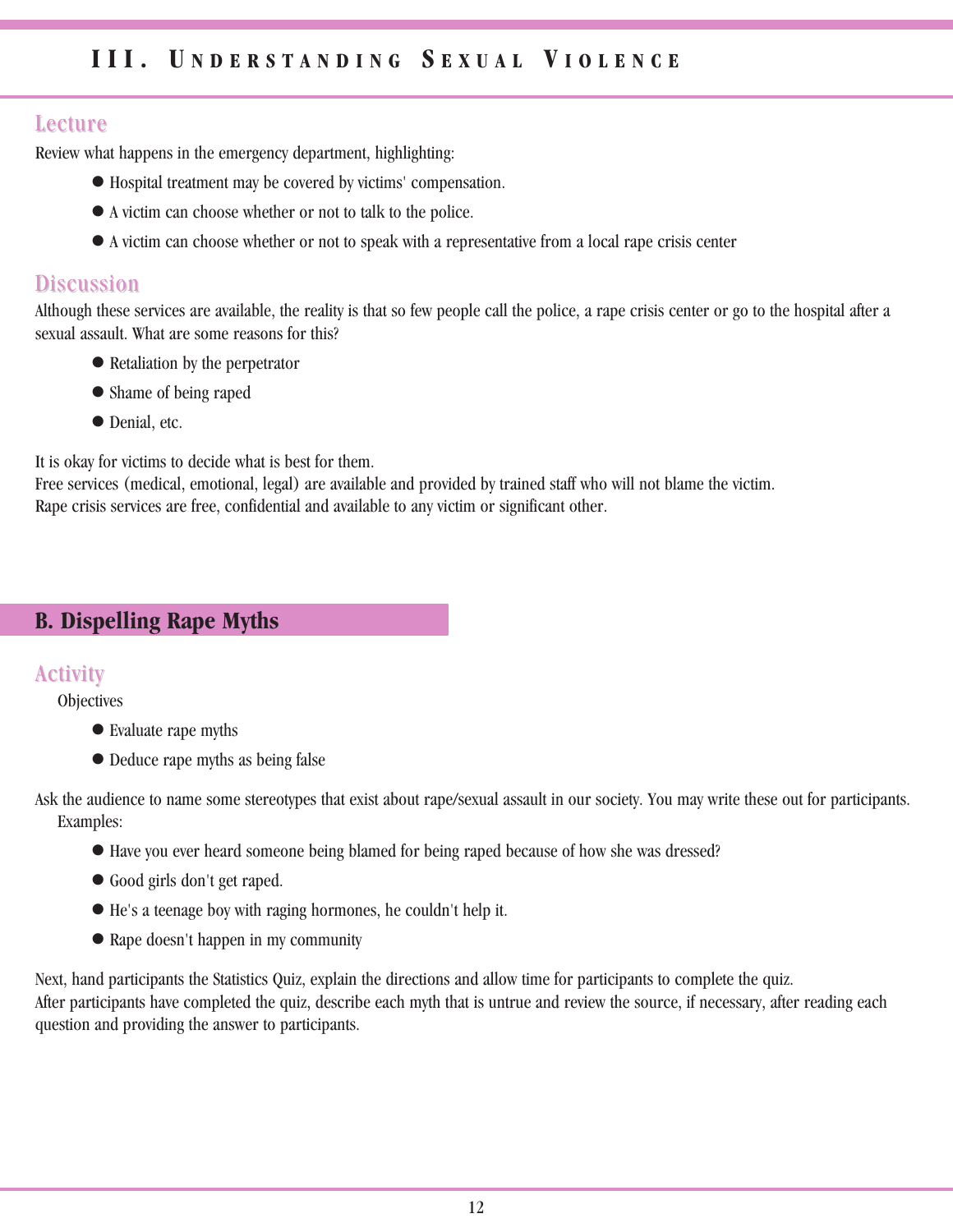## **Answer Key**

1. Nearly 7 in 10 rape and sexual assault victims knew their attacker.

Rennison, Callie, "Criminal Victimization 1999: Changes 1998-99 with Trends 1993-99," Bureau of Justice Statistics, U.S. Department of Justice, August 2000.

Rape myth: Strangers are rapists; I'd never be raped by someone I know.

2. 1 in 4 girls and 1 in 6 boys will be sexually assaulted by the age of 18.

Finkelhor, David, Hotaling, G., Lewis, I., Smith, C. "Sexual Abuse in a National Survey of Adult Men and Women: Prevalence, Characteristics, and Risk Factors." Child Abuse and Neglect, Vol. 14, pp. 19-28, 1990.

Rape Myth: Rape is not a common occurrence; children/boys aren't victims of rape; men who rape men/boys are gay.

3. 1 of every 6 American women and 1 of every 33 American men has been the victim of an attempted or completed rape.

Tjaden, Patricia and Thoennes, Nancy, November 1998. Prevalence, Incidence, and Consequences of Violence Against Women: Findings from the National Violence Against Women Survey. Washington, D.C.: National Institute of Justice, Office of the Justice Programs, US Department of Justice.

Rape Myth: Rape isn't very common; Men don't get raped; Men who rape other men are gay.

4. Two studies found that 50% of women with developmental disabilities who had been sexually assaulted were assaulted 10x or more.

.Valenti-Heim, D., Schwartz, L. 1995. The Sexual Abuse Interview for Those with Developmental Disabilities. Rape Myth: Only people considered sexually desirable in our society are raped.

- 5. 1 in 7 married women have reported they have been forced to have sex with their spouse. Russell, Diana E.H. Rape in Marriage. 1990. Indiana University Press. Rape Myth: Rape doesn't occur between romantic partners.
- 6. An estimated 3.5 million women 60 years of age and older are survivors of childhood sexual abuse.

Farris, M. and Gibson, JW. 1992. The Older Woman Abused as a Child: Untold Stories and Unanswered Questions. Rape Myth: The reason you didn't hear about rape in earlier generations is because it didn't happen.

7. In 1999, only 30% of total rape/sexual assaults were reported to police. Rape or sexual assault was the violence crime least often reported to law enforcement.

Rennison, Callie. June 2001. National Crime Victimization Survey: Criminal Victimization 2000 Changes 1999-2000 with Trends 1993-2000. Washington, D.C.: Bureau of Justice Statistics, U.S. Department of Justice.

Rape Myth: The only rapes that occur are the ones you hear about in the media.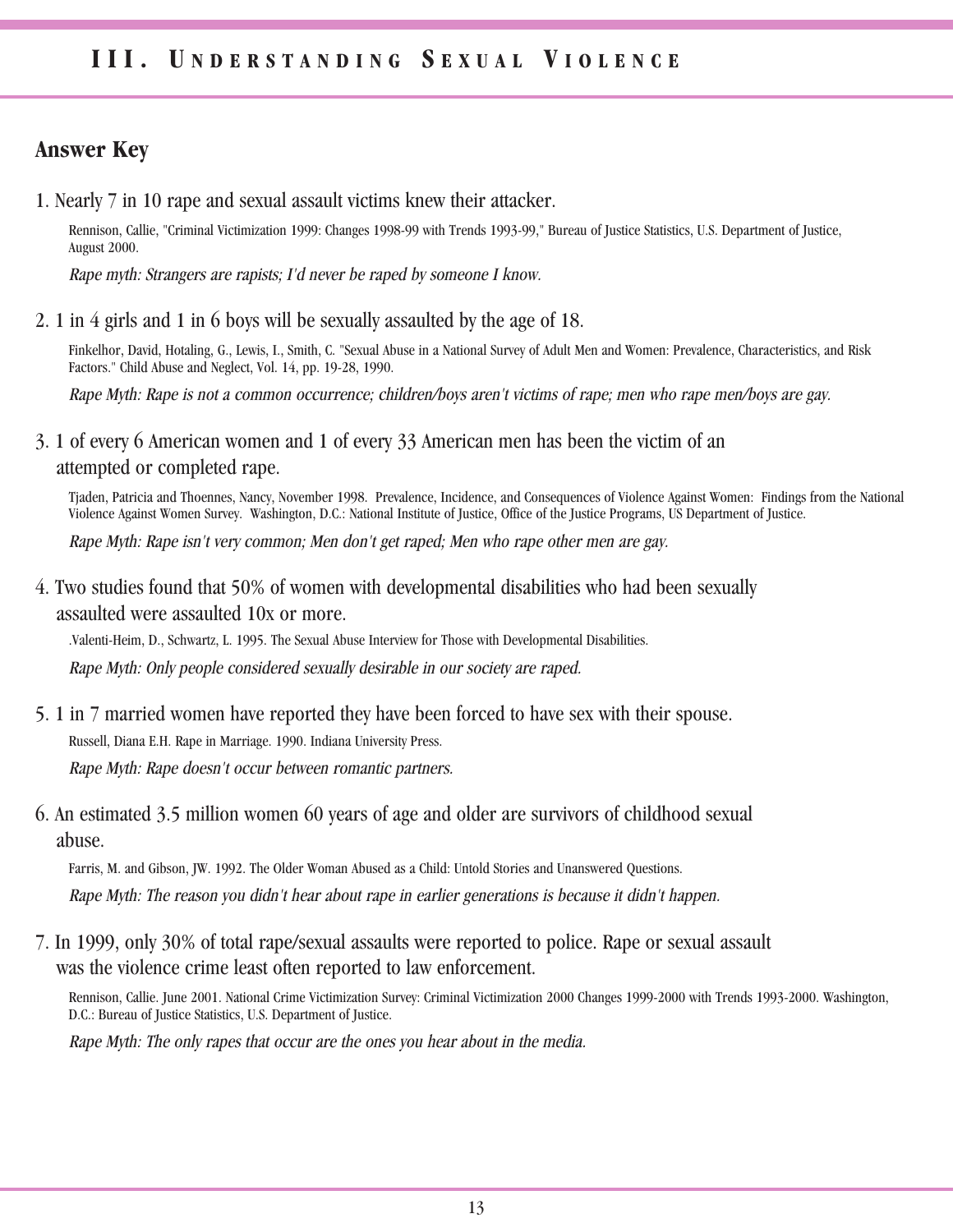# **Sexual Violence Statistics**

Choose one of the four answers below the question to correctly complete the statement.

|               | $\boldsymbol{2}$ | $\overline{\mathbf{3}}$                                    | 5                                                                      | 7                                                                                                           |  |  |
|---------------|------------------|------------------------------------------------------------|------------------------------------------------------------------------|-------------------------------------------------------------------------------------------------------------|--|--|
| of 18.        |                  |                                                            |                                                                        | 2. 1 in _________________ girls and 1 in _______________________ boys will be sexually assaulted by the age |  |  |
|               |                  |                                                            | 4 and 6 8 and 15 8 and 12 10 and 20                                    |                                                                                                             |  |  |
|               |                  | men has been the victim of an attempted or completed rape. |                                                                        |                                                                                                             |  |  |
|               |                  |                                                            | 50 and 100 35 and 100 blond and tall 6 and 33                          |                                                                                                             |  |  |
|               |                  | assaulted were assaulted _____________ times or more.      |                                                                        | 4. Two studies found that 50% of women with developmental disabilities who had been sexually                |  |  |
|               | $\overline{2}$   | $\overline{4}$                                             | 10                                                                     | 20                                                                                                          |  |  |
| spouse.       |                  |                                                            |                                                                        | 5. 1 in _________________ married women reported they have been forced to have sex with their               |  |  |
|               | 50               | 32                                                         | 15                                                                     | 7                                                                                                           |  |  |
| sexual abuse. |                  |                                                            |                                                                        | 6. An estimated <u>equal million</u> women 60 years of age and older are survivors of childhood             |  |  |
|               |                  | 1.5                                                        | $\bf{2}$                                                               | 3.5                                                                                                         |  |  |
|               |                  |                                                            | assault was the violent crime least often reported to law enforcement. | 7. In 1999, ____________% of total rape/sexual assaults were reported to police. Rape or sexual             |  |  |
|               |                  |                                                            |                                                                        |                                                                                                             |  |  |

**20 30 50 70**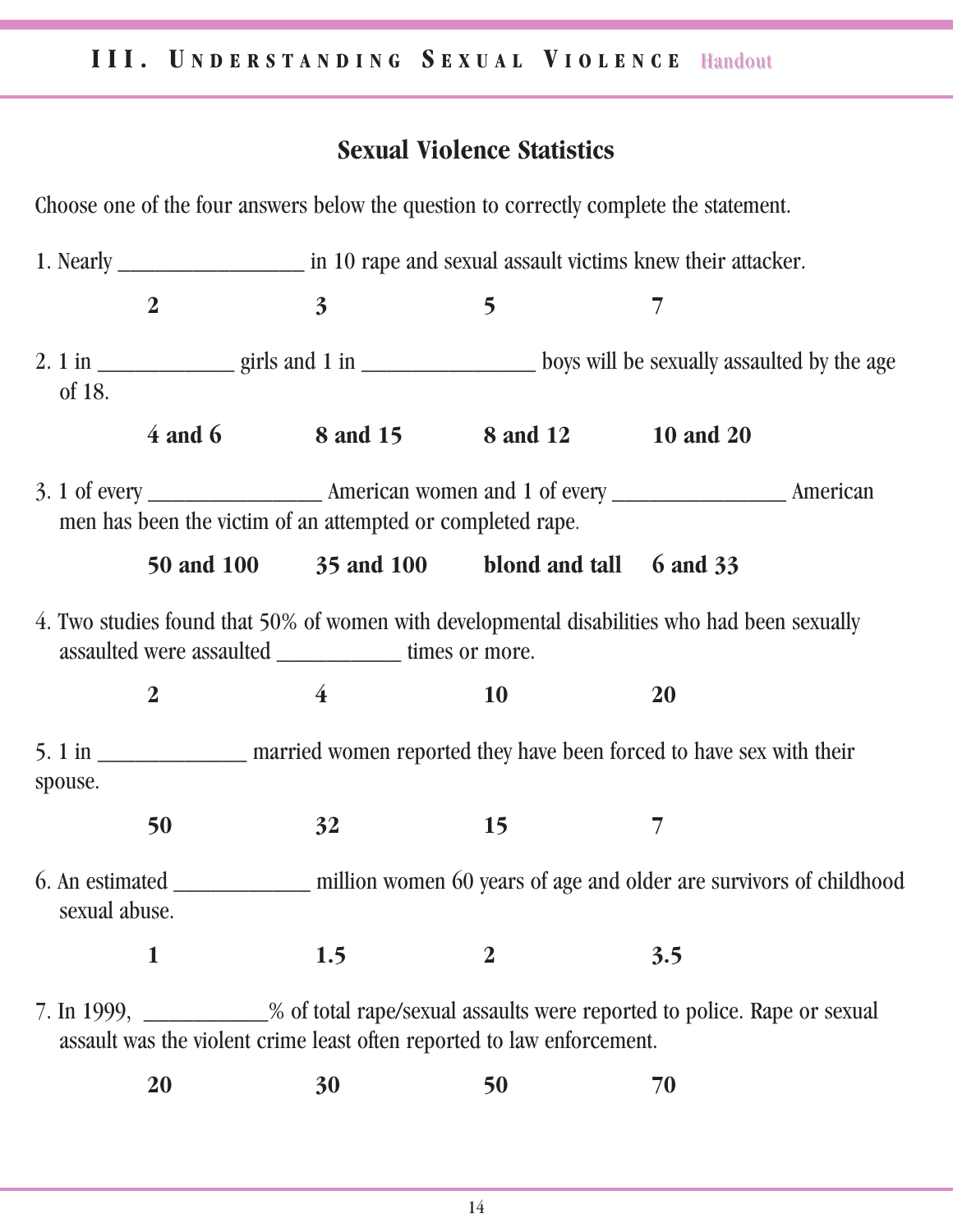#### **Discussion**

- Should be done in the large group.
- l Have participants share their thoughts on the statistics.
	- $\blacksquare$  Was the group surprised by the numbers?
	- What statistic did participants find most surprising?
	- Did participants have an understanding of the realities of sexual violence or was this new information?
- l Have participants share why they think sexual violence is so prevalent?
- l Ask participants to guess what population groups are most at risk for sexual violence from the statistics? (children and people with developmental disabilities)
	- $\blacksquare$  What does this show about what perpetrators target? (Vulnerability)
	- $\blacksquare$  What are some reasons these groups would be targeted as victims.
- l The trainer can share some statistics from the community, dispelling the myth that rape doesn't happen in this community.

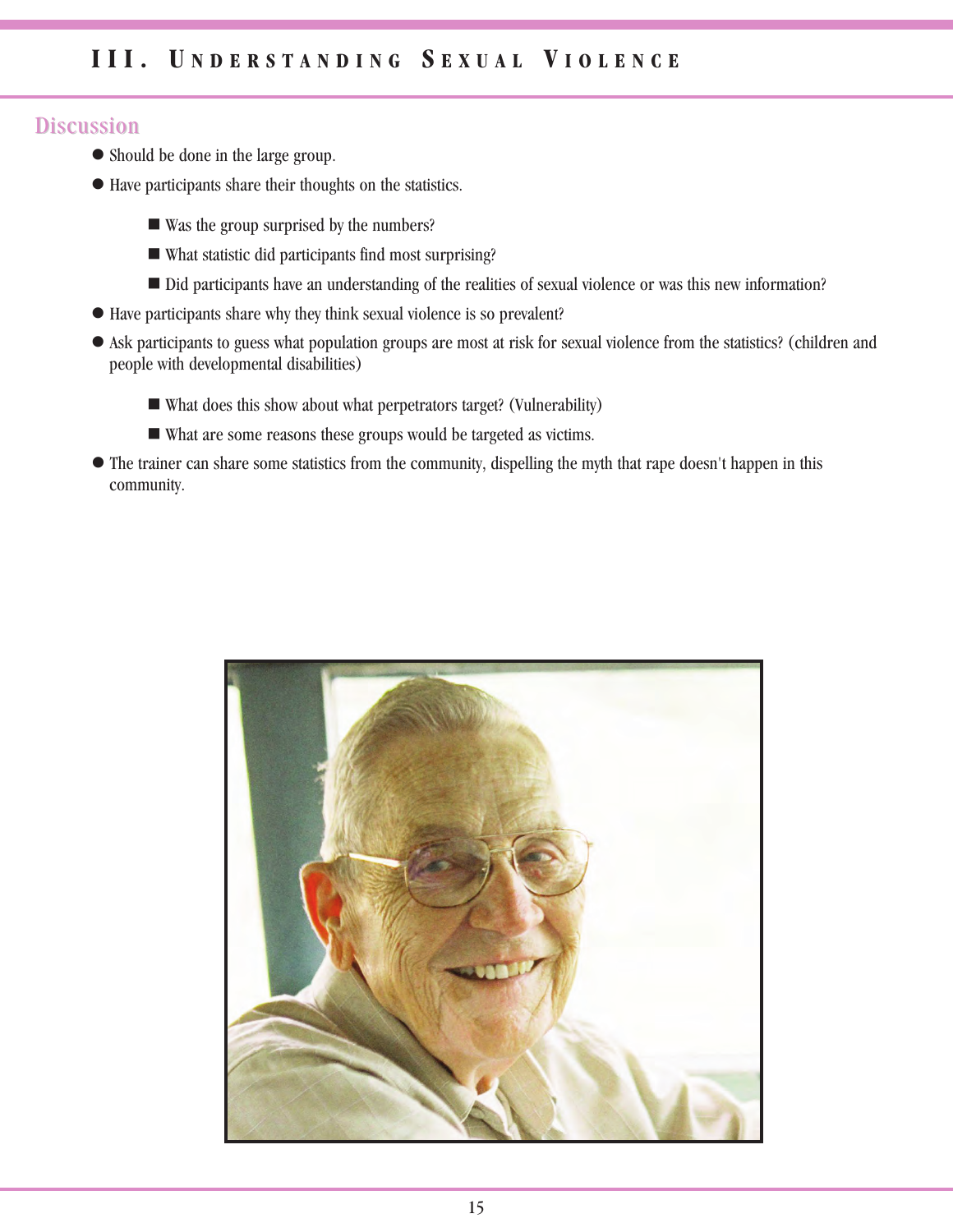### **C. Understanding the Law**

# **Activity**

**Objectives** 

- l Understanding Pennsylvania's laws on sexual violence
- l Understanding what has changed over the last several years in the legal code

Read excerpt from Taking Back the Night: The Story of Pennsylvania's Anti-Sexual Violence Movement. © Pennsylvania Coalition Against Rape, 2006.

Rape Laws in the United States remained unchanged until the mid 1970's. The original laws were based on English Common Laws where women were viewed as men's property, and the rape laws essentially protected the rights of husbands and fathers. The possibility of marital rape was unthinkable because wives could not legally refuse to have sex with their husband.

Some requirements of the rape laws made prosecution of rape difficult and uncomfortable for the victim. Under the utmost resistance doctrine, the victim had to demonstrate that she had physically attempted to fight off the rape but had been overpowered. Without bruises or other injuries, women had little hope of proving rape. The fresh complaint rule required a woman to promptly complain of a rape under the assumption that a delayed report was more likely to be fabricated. More value was placed on preventing men from false accusations than on bringing perpetrators to justice. Additional rules made it likely that a woman who reported a rape would be questioned in greater detail about her sex life by the accused rapist's attorney.

Discuss the passage, mentioning specifically the problem when women were viewed as property. Ask if the audience has any examples of how women have been treated like property. Then hand out the Know the Law quiz, explaining that it is designed to give the participants an idea of how the laws have changed in Pennsylvania. Be Prepared!! You may get a strong reaction from the crowd, especially if there are male audience members.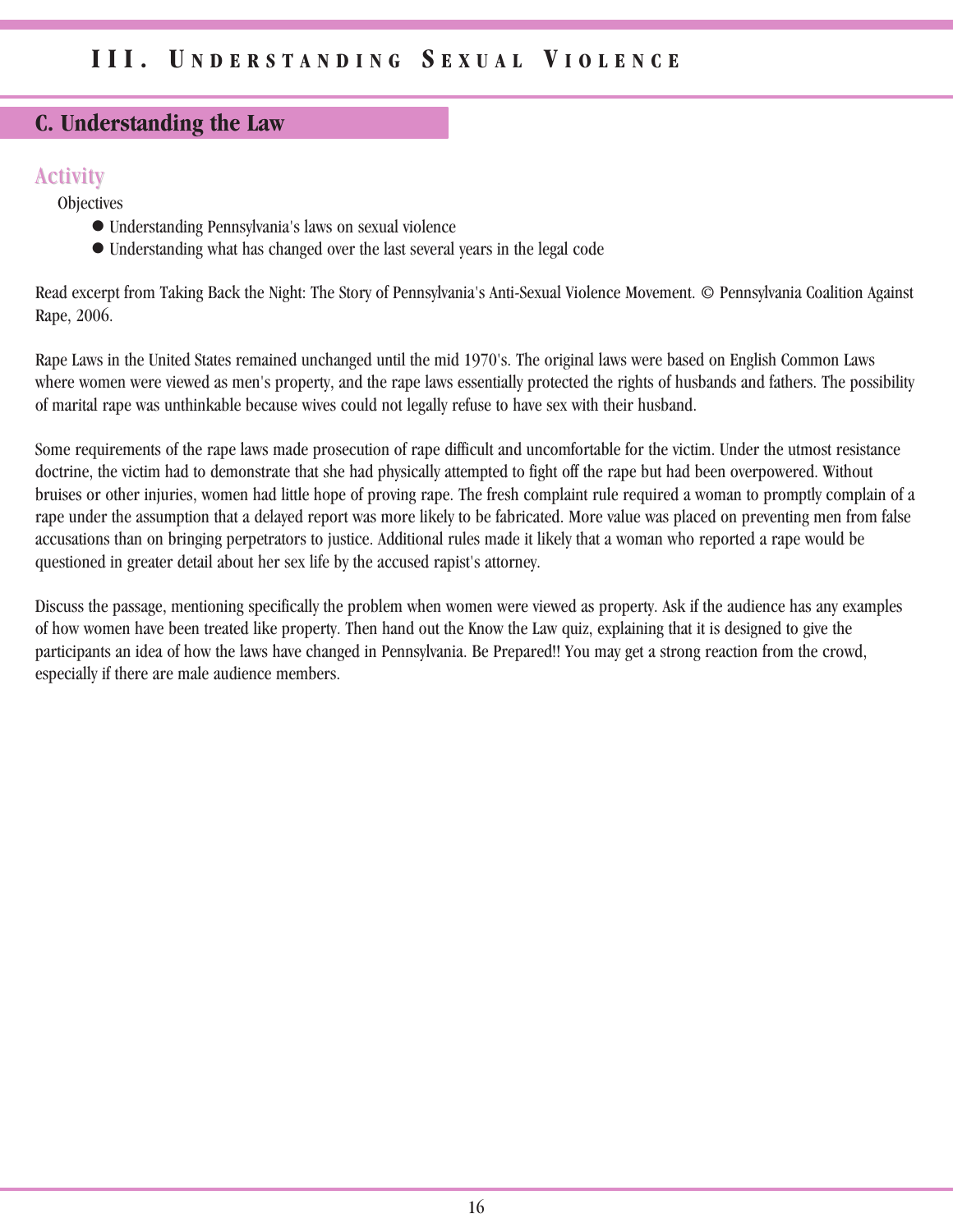### **Answer Key**

From: Pennsylvania Consolidated Statutes - CRIMES AND OFFENSES (TITLE 18) - CHAPTER 31. SEXUAL OFFENSES

1.If a person is passed out drunk, she or he cannot consent to sex. True

- § 3121. Rape. (a) Offense defined.--A person commits a felony of the first degree when he or she engages in sexual intercourse with a complainant:
- 1. By forcible compulsion.
- 2. By threat of forcible compulsion that would prevent resistance by a person of reasonable resolution.
- 3. Who is unconscious or where the person knows that the complainant is unaware that the sexual intercourse is occurring.
- 4. Where the person has substantially impaired the complainant's power to appraise or control his or her conduct by administering or employing, without the knowledge of the complainant, drugs, intoxicants or other means for the purpose of preventing resistance.
- 5. Who suffers from a mental disability which renders the complainant incapable of consent.
- 6. Who is less than 13 years of age.
- 2. A husband cannot rape his wife. False

Former section 3103 dealt with spousal relationships. Marital status of the parties is no longer relevant under Pennsylvania law in determination whether a sexual relationship with another person is criminal or not, except as otherwise expressly provided by law.

- 3. A person cannot change her or his mind about wanting to have sex in the middle of the act. False § 3124.1. Sexual assault. Except as provided in section 3121 (relating to rape) or 3123 (relating to involuntary deviate sexual intercourse), a person commits a felony of the second degree when that person engages in sexual intercourse or deviate sexual intercourse with a complainant without the complainant's consent.
- 4. If two people have had sexual interaction before, forced or coerced sexual acts that take place in the future are not against the law. False
- 5. Sexual assault can occur if a person says "no" to sex, without fighting or physically resisting. True

§ 3107. Resistance not required. The alleged victim need not resist the actor in prosecutions under this chapter: Provided, however, That nothing in this section shall be construed to prohibit a defendant from introducing evidence that the alleged victim consented to the conduct in question.

6. A victim's sexual history can not be used as evidence in a rape/sexual assault trial. True

§ 3104. Evidence of victim's sexual conduct. (a) General rule.--Evidence of specific instances of the alleged victim's past sexual conduct, opinion evidence of the alleged victim's past sexual conduct, and reputation evidence of the alleged victim's past sexual conduct shall not be admissible in prosecutions under this chapter except evidence of the alleged victim's past sexual conduct with the defendant where consent of the alleged victim is at issue and such evidence is otherwise admissible pursuant to the rules of evidence.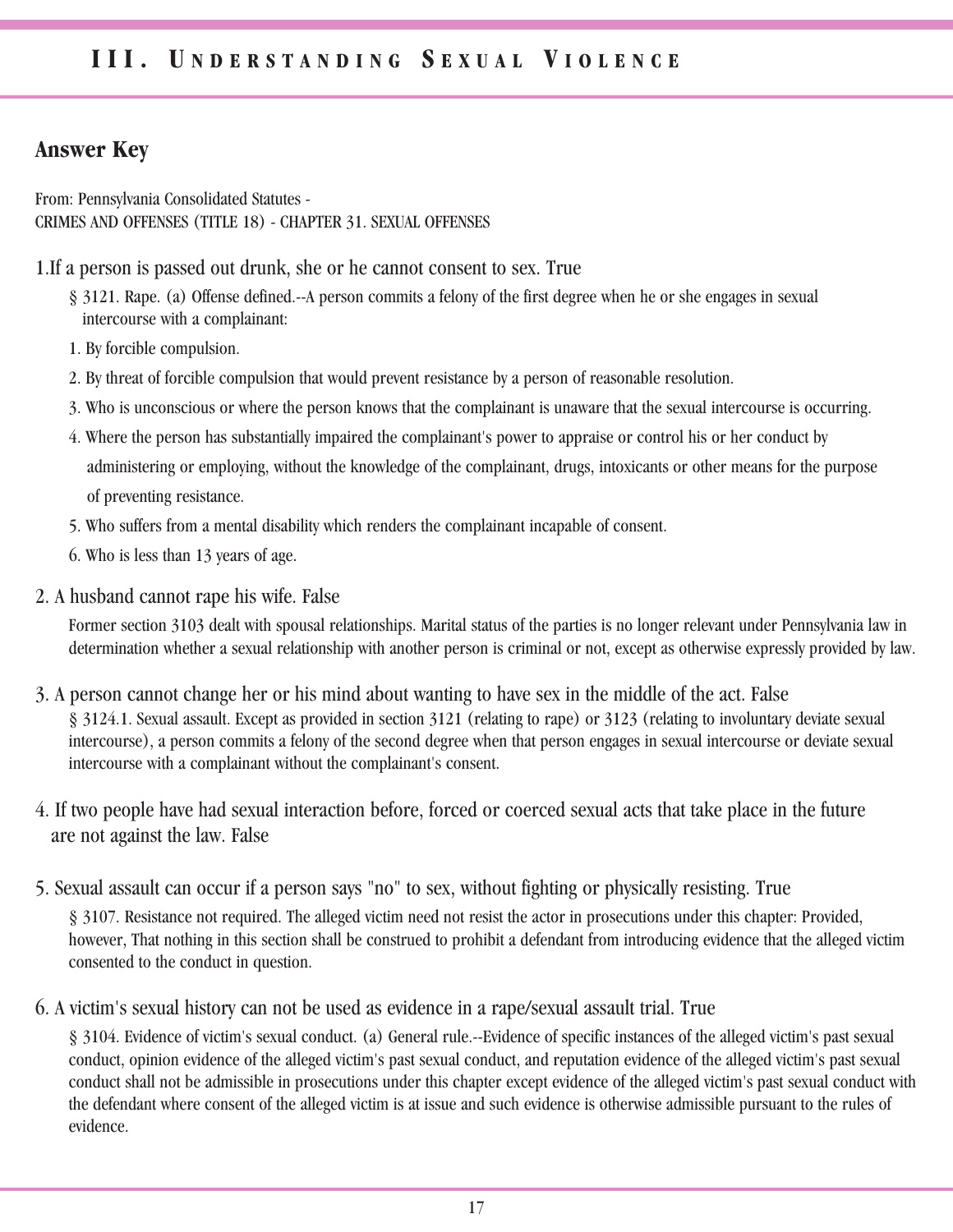7. It is against the law to grab a women's behind if she does not want you to. True

§ 3126. Indecent assault. (a) Offense defined.--A person who has indecent contact with the complainant or causes the complainant to have indecent contact\* with the person is guilty of indecent assault if:

- 1. the person does so without the complainant's consent;
- 2. the person does so by forcible compulsion;
- 3. the person does so by threat of forcible compulsion that would prevent resistance by a person of reasonable resolution;
- 4. the complainant is unconscious or the person knows that the complainant is unaware that the indecent contact is occurring;
- 5. the person has substantially impaired the complainant's power to appraise or control his or her conduct by administering or employing, without the knowledge of the complainant, drugs, intoxicants or other means for the purpose of preventing resistance;
- 6. the complainant suffers from a mental disability which renders him or her incapable of consent;
- 7. the complainant is less than 13 years of age; or
- 8. the complainant is less than 16 years of age and the person is four or more years older than the complainant and the complainant and the person are not married to each other.

\*"Indecent contact." Any touching of the sexual or other intimate parts of the person for the purpose of arousing or gratifying sexual desire, in either person.

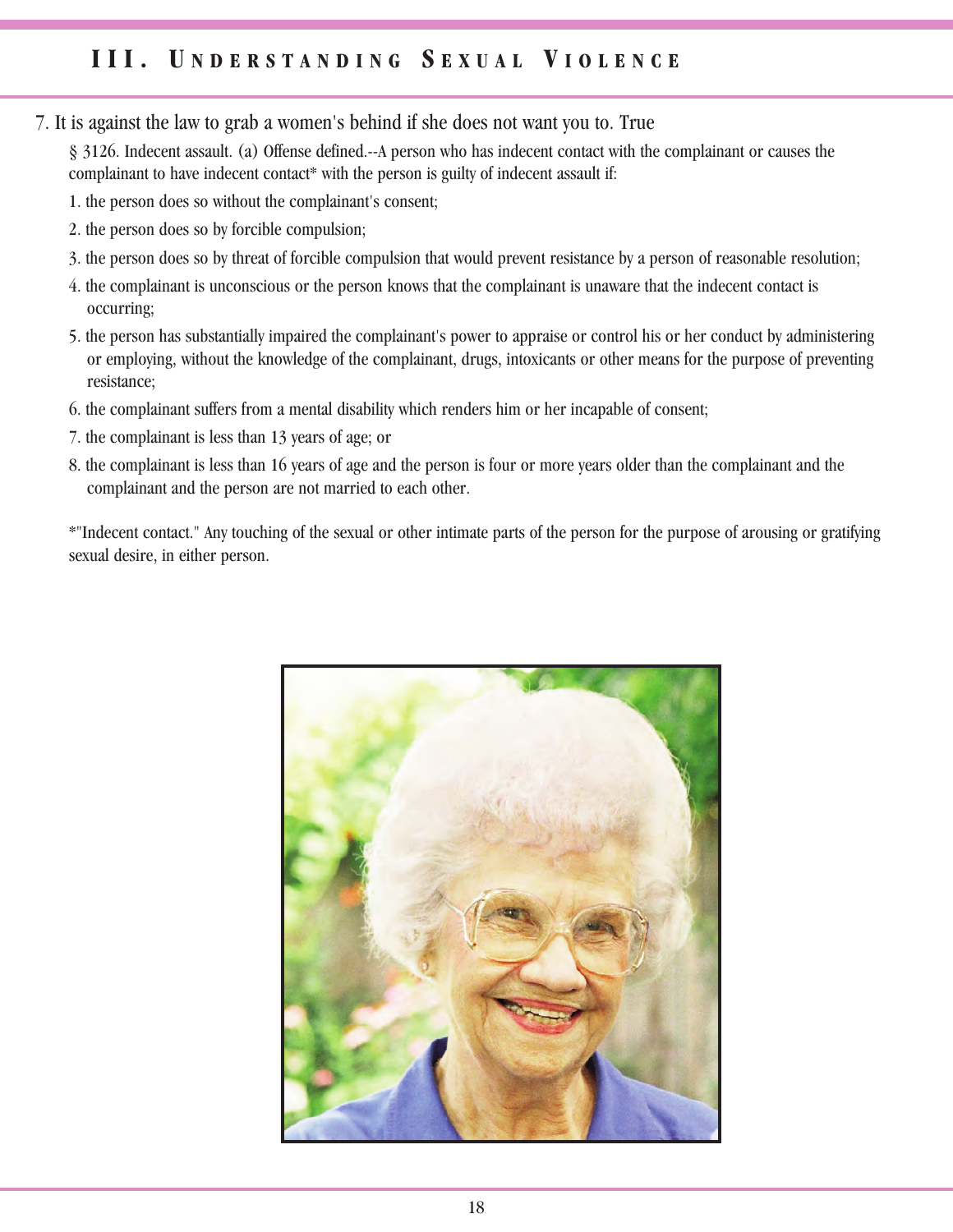# III. UNDERSTANDING SEXUAL VIOLENCE Handout

| <b>Sexual Violence: Know the Law</b>                                                                                                         | <b>Circle One</b> |       |
|----------------------------------------------------------------------------------------------------------------------------------------------|-------------------|-------|
| 1. If a person is passed out drunk, she or he cannot consent to sex.                                                                         | True              | False |
| 2. A husband cannot rape his wife.                                                                                                           | True              | False |
| 3. A person cannot change her or his mind about wanting to have sex in the<br>middle of the act.                                             | True              | False |
| 4. If two people have had sexual interaction before, forced or coerced<br>sexual acts that take place in the future are not against the law. | True              | False |
| 5. Sexual assault can occur if a person says "no" to sex, without fighting or<br>physically resisting.                                       | True              | False |
| 6. A victim's sexual history cannot be used as evidence in a rape/sexual<br>assault trial.                                                   | True              | False |
| 7. It is against the law to grab a women's behind if she does not want you to.                                                               | <b>True</b>       | False |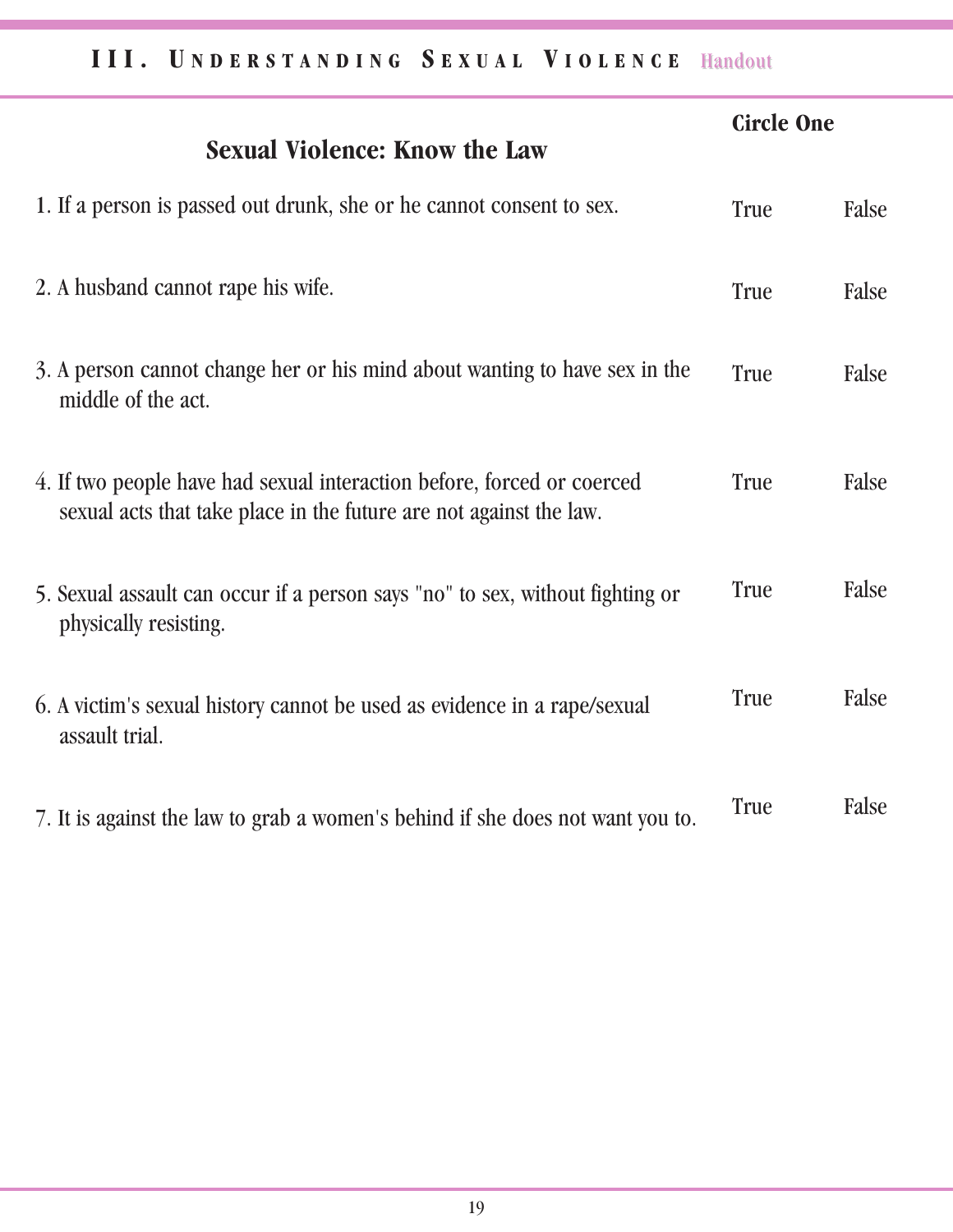### **Discussion**

- l Should be done in the large group.
- l Have participants share their thoughts on Pennsylvania's law regarding sexual offenses.
	- $\blacksquare$  Was the group surprised by the laws?
	- n Were participants surprised by Pennsylvania law regarding sexual offenses? If so, what specifically?
	- Did participants have an understanding of the law or was this new information?

Optional: List some laws that have changed in their lifetime:

- l 1984 Spousal Rape Law-having sex with your wife without consent or by using force became illegal.
	- "Former section 3103 dealt with spousal relationships. Marital status of the parties is no longer relevant under Pennsylvania law in determination whether a sexual relationship with another person is criminal or not, except as otherwise expressly provided by law."
- l 1995 "No means no" law-a victim does not have to resist a sexual act, she or he may simple say "no," for it to be a crime.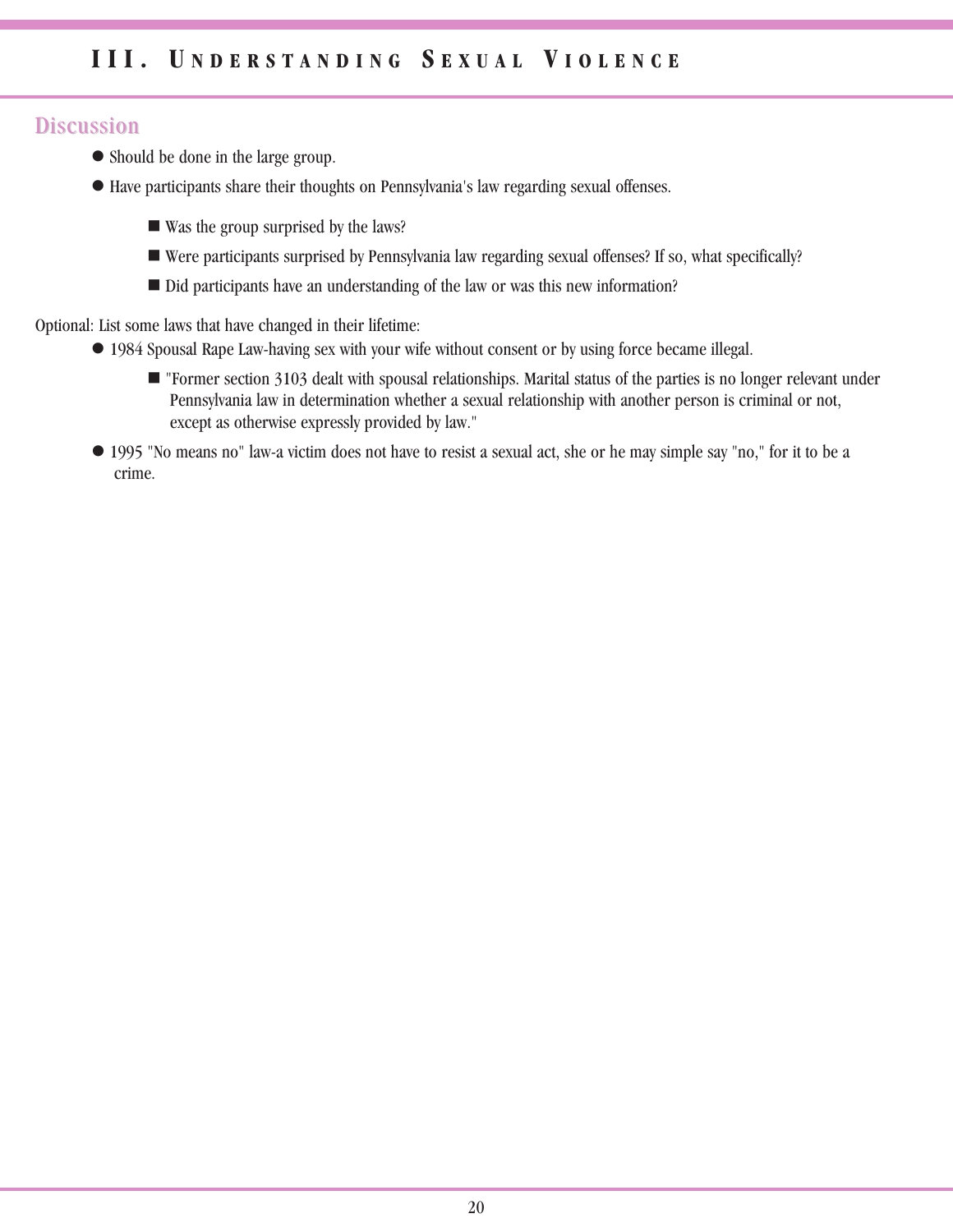#### **D. Understanding Power and Control in Rape**

### **Activity**

**Objectives** 

- Understanding that rape is about power and control-not sex
	- $\blacksquare$  Can be done in small groups or with the large group.
	- n Describe a situation that made you feel powerless. Examples could be the draft for an American war, the depression of the 1930s, being forced to play sports, being limited from doing things you desired due to your religion, skin color, or gender, etc.
	- Present scenarios that can be related to acts of sexual violence. For example, would you judge a person for:  $\blacktriangleright$  Not leaving a job he/she hated?
- Rape in relationships, both dating and marriage
	- Committing to go sky diving and then not wanting to jump out of the plane when faced with the prospect?
- l Changing your mind about having sex when already engaging in sexual acts.
	- $\blacksquare$  Not fighting back and complying while being robbed to avoid physical injury?
- l Being raped violently and not fighting back to keep yourself from being further injured or killed.

Optional: The Power and Control Wheel can be handed out and discussed with participants for additional impact.

#### Lecture

- $\blacksquare$  Rapists use sex as a weapon to dominate others.
- Sexual Violence is motivated by the need to control, humiliate, and harm.
- Sexual Violence is not motivated by sexual desire.

#### **Discussion**

Post the above statements somewhere for the audience to see, or put them on a handout and pass them around.

- Why do these statements make sense?
- This said, who are rapists attracted to?
	- Someone who won't tell or report abuse
	- Someone who won't fight back
- Use examples:
	- n If people rape because of a need to have sex, why don't they pay for sex or find willing partners elsewhere?
	- n If rape occurs because people are drunk or high, why aren't all alcoholics or drug addicts rapists?

Reread three statements for impact.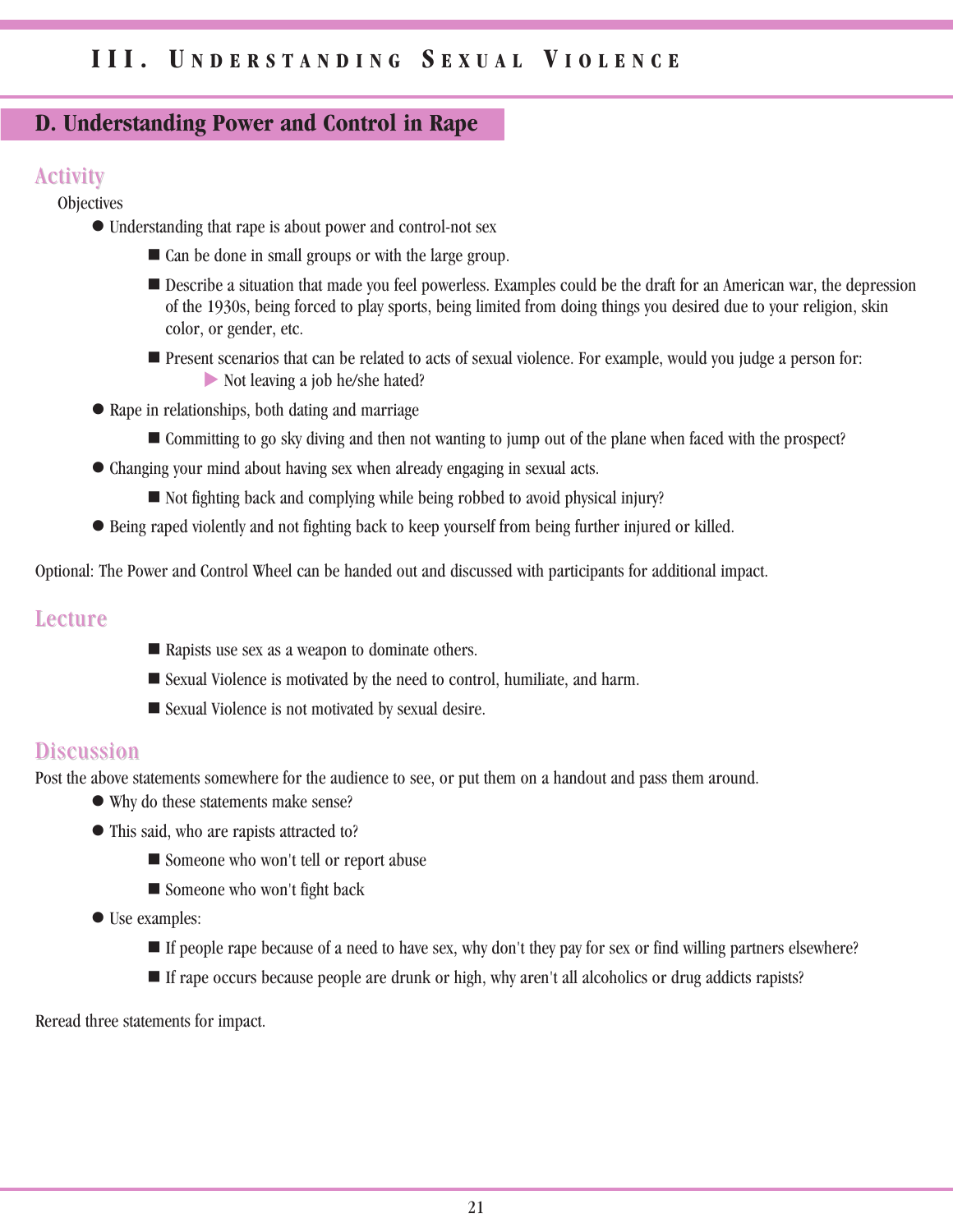# **E. Recognizing Sexual Perpetrators**

### **Activity**

**Objectives** 

l To illustrate that sex offenders cannot be identified by the way they look

Ask the audience to name or describe some physical characteristics of sex offenders.

After the audience has named some identifiers of a sexual predator, pair all of the eight photos and ask the group to identify which person is the sex offender in each pairing.

They key is that all the pictures are of sex offenders.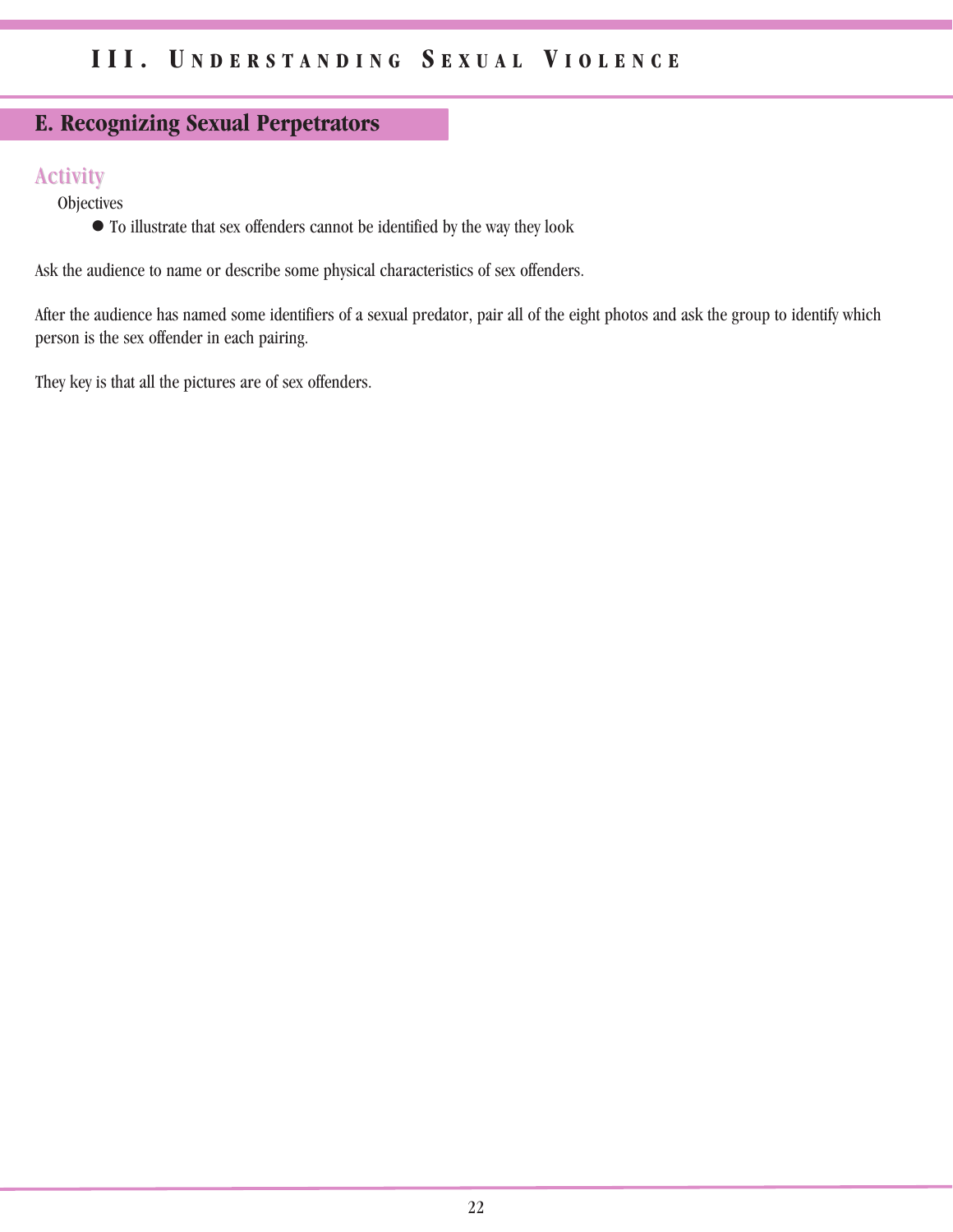

Offender 1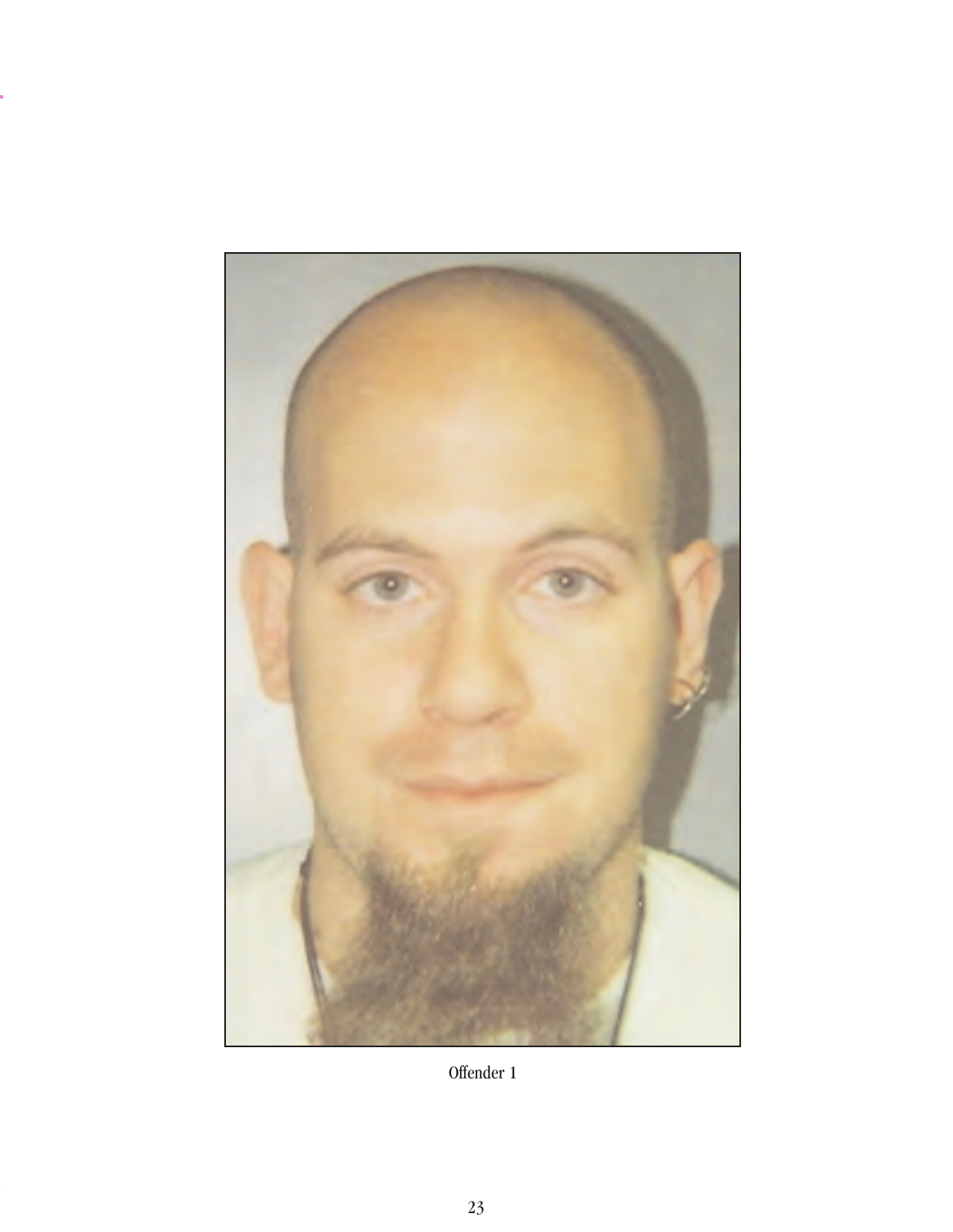

Offender 2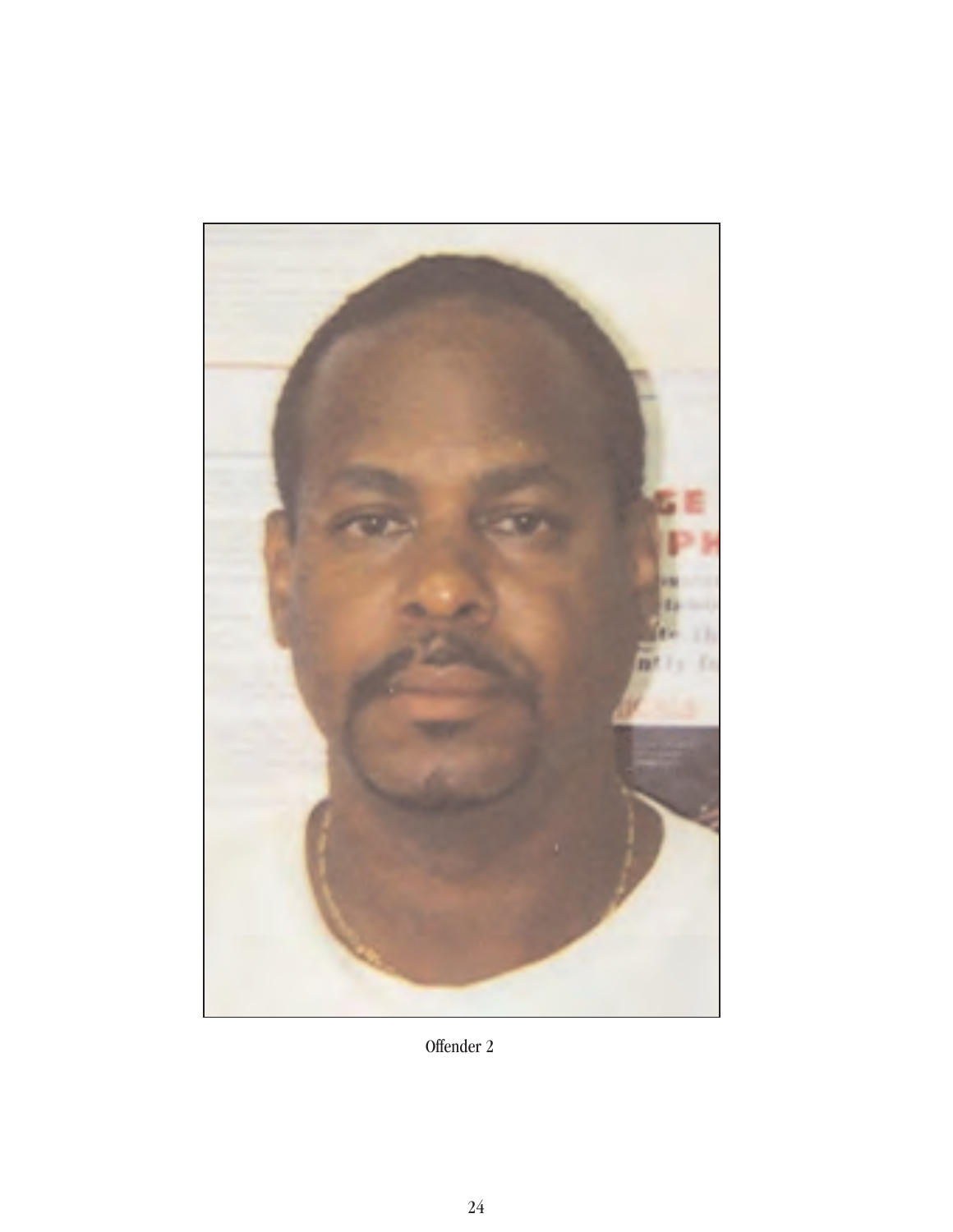

Offender 3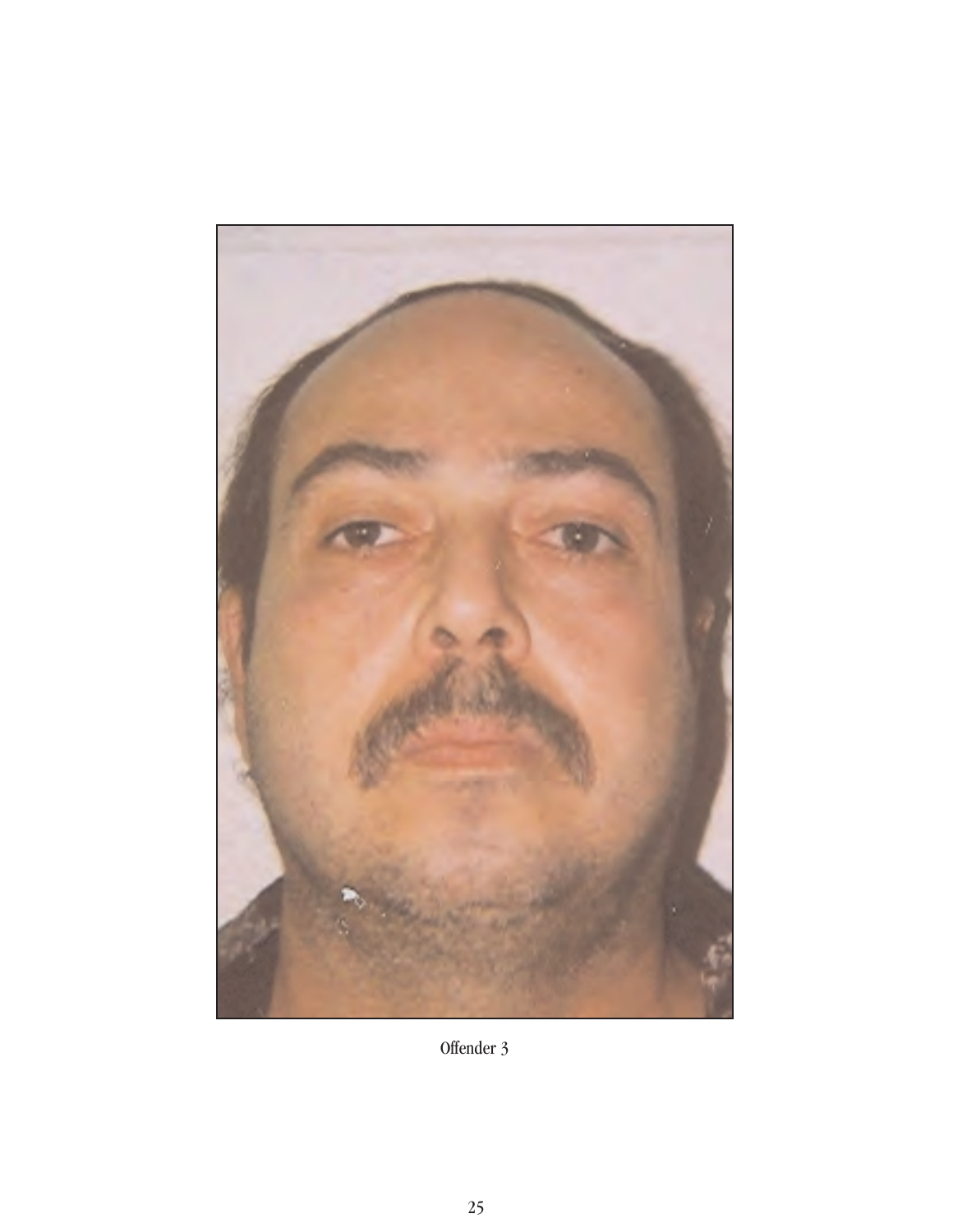

Offender 4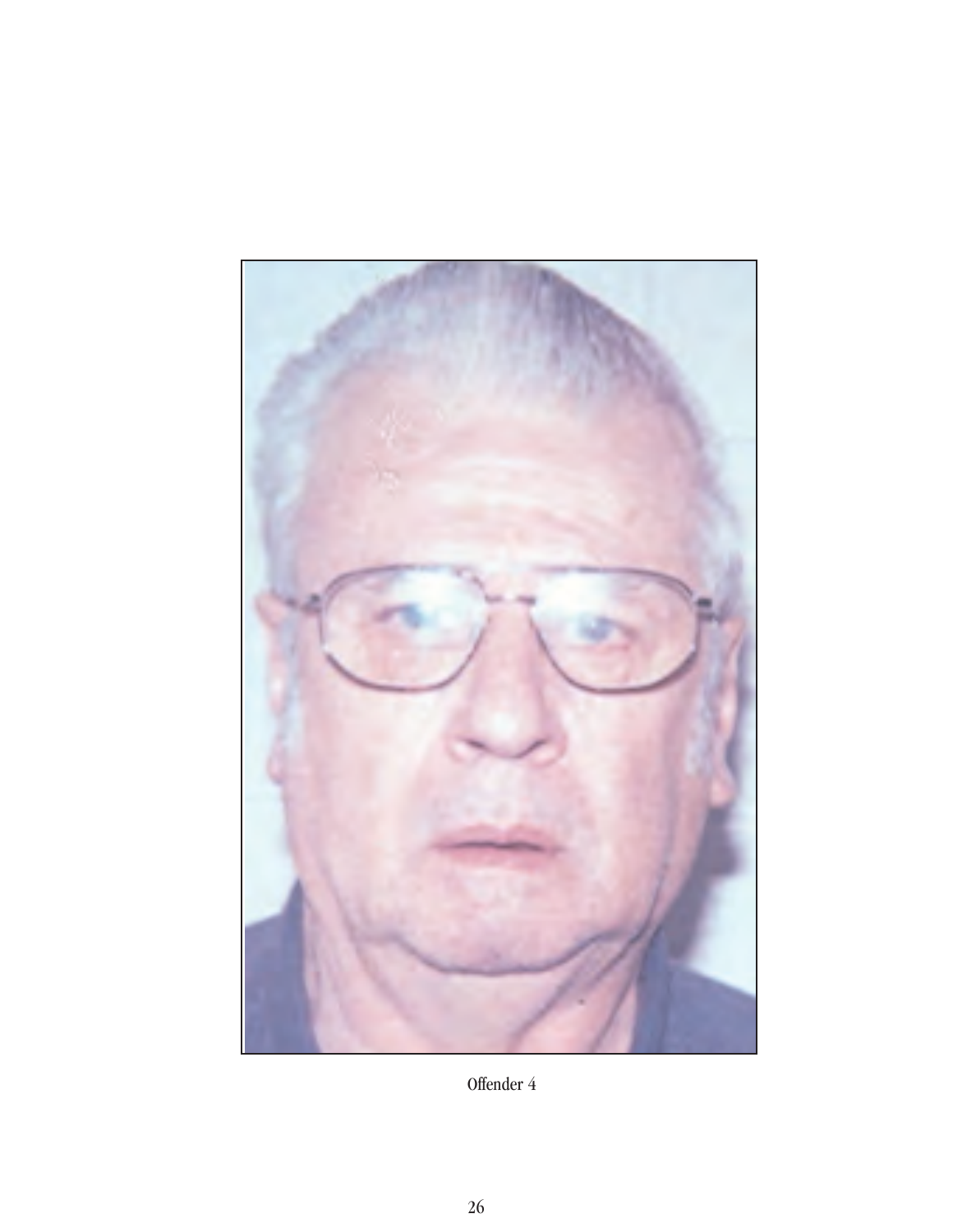

Offender 5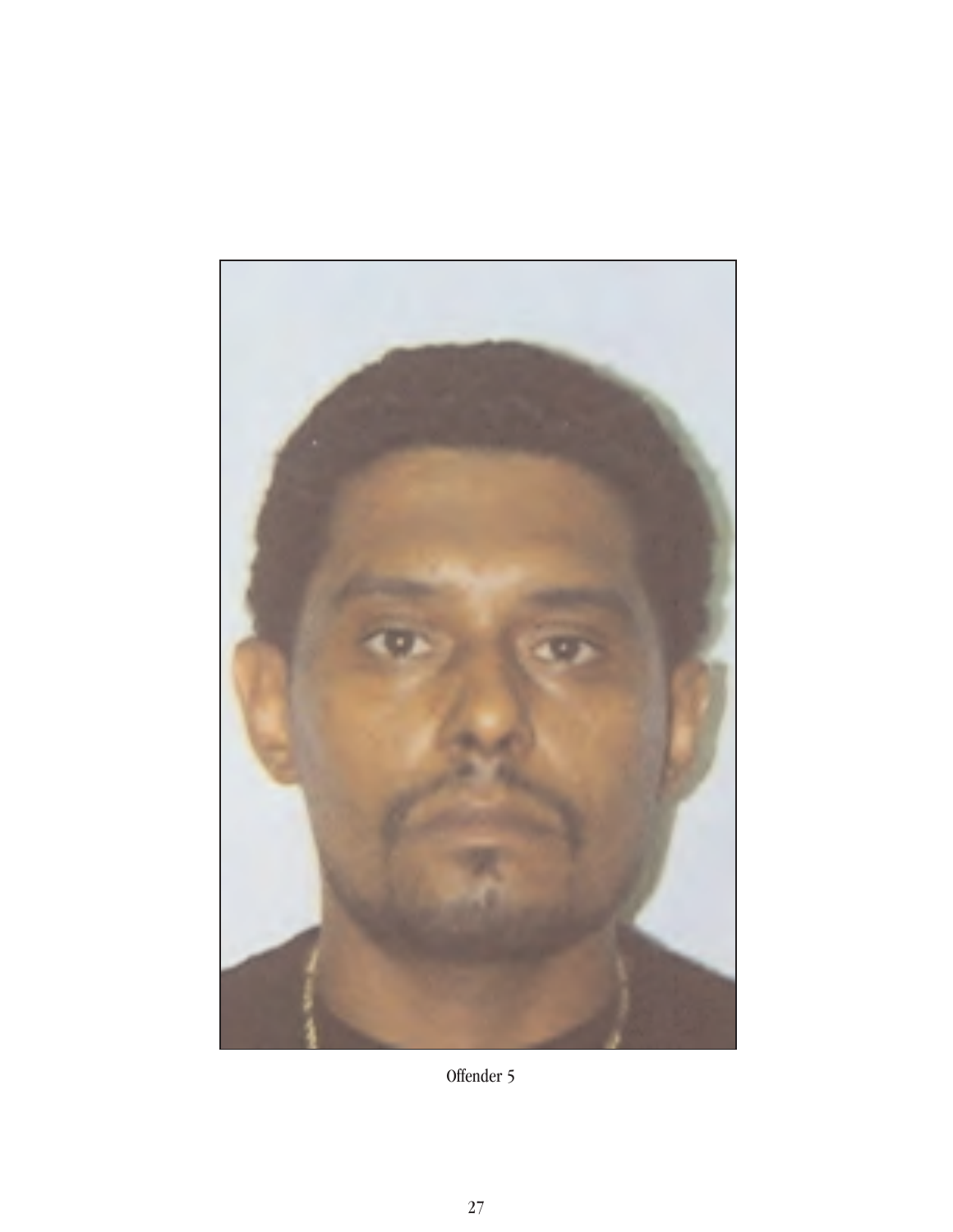

Offender 6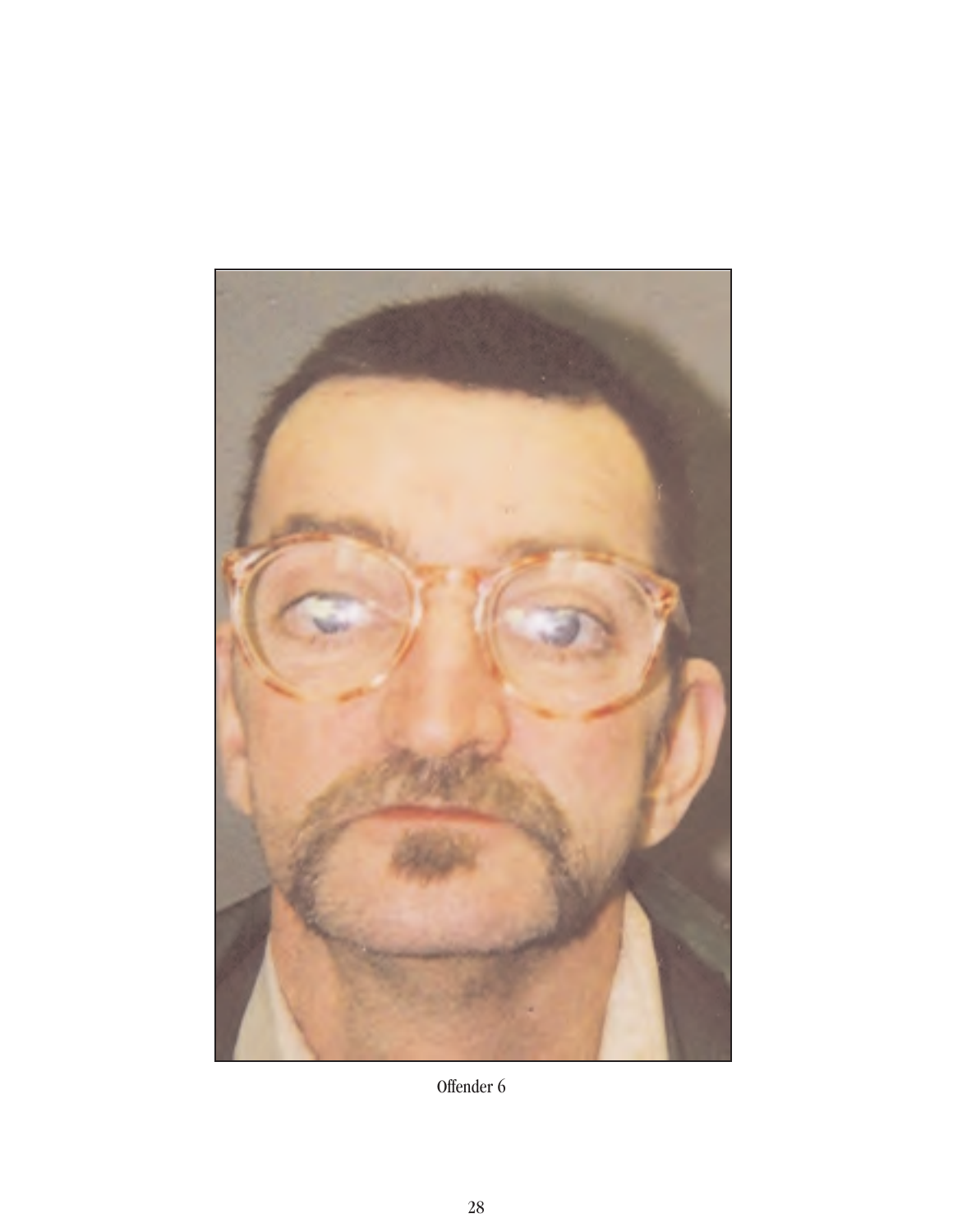

Offender 7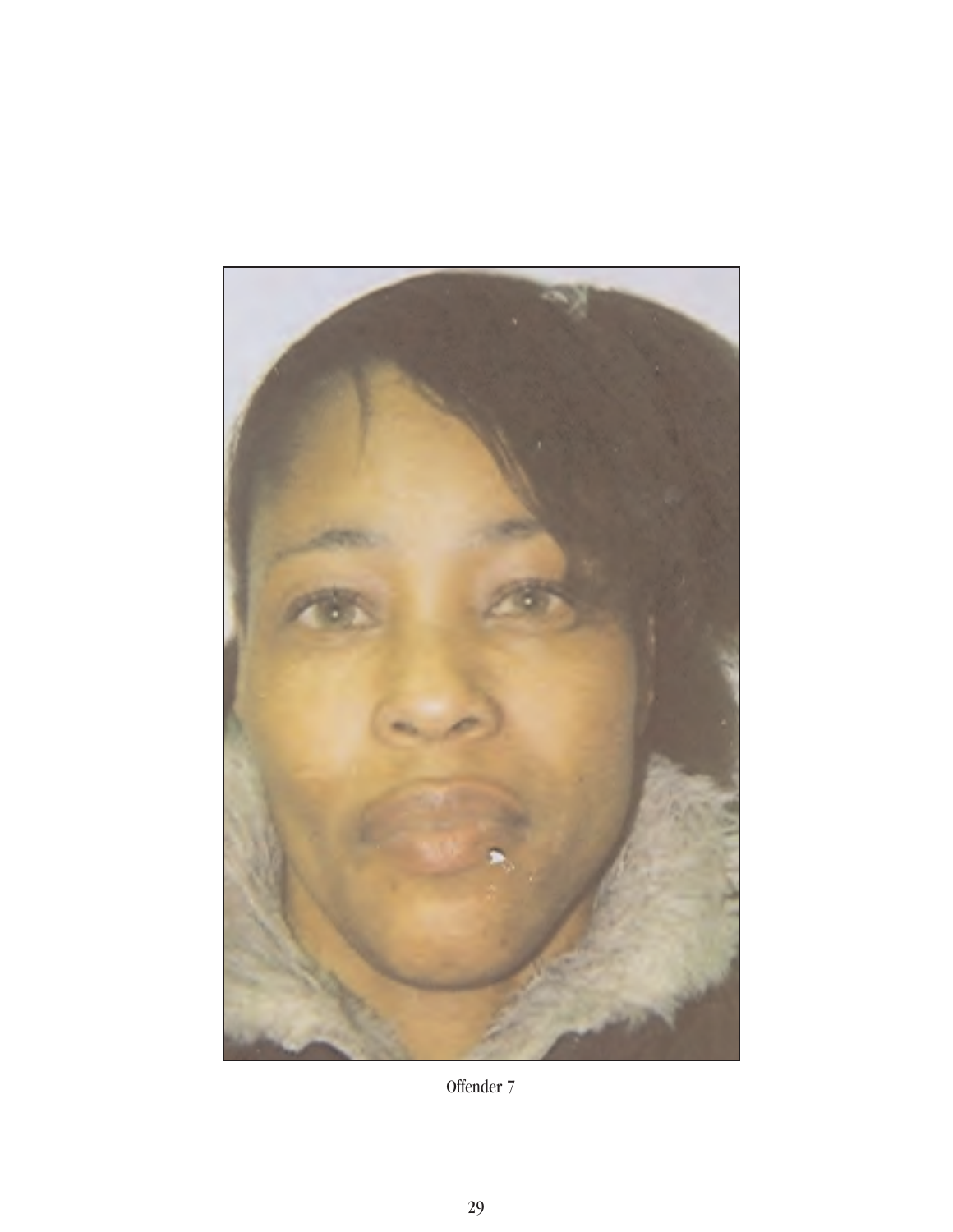#### **Discussion**

- l After getting input from the audience on who they believe are sex offenders, reveal that all of the pictures are of sex offenders.
- l Ask if people are surprised by that information.
- l Ask what made participants identify sex offenders as such.

There is no formula for identifying a sex offender-anyone could be a sex offender-priests, college professors, sports stars, etc. And remember, you are much more likely to be raped by someone you know!

## **F. Child Sexual Assault**

#### **Activity**

**Objectives** 

- $\bullet$  to illustrate the reality that many elders are child sexual abuse survivors
- $\bullet$  to understand how generational beliefs can effect a victim's experience

Either read the story "Sixty Years" or pass it out as a handout to participants for silent reading.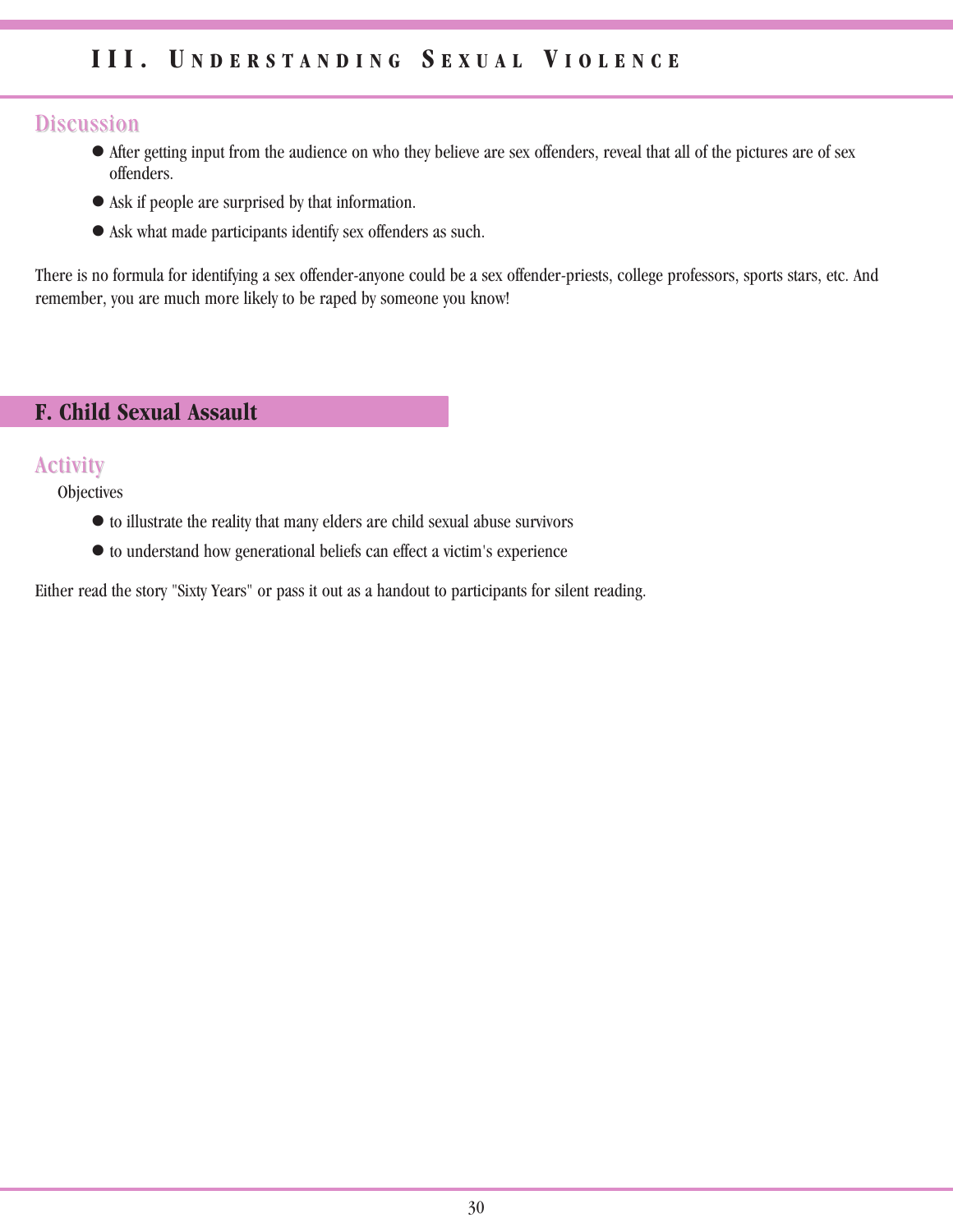## **Sixty Years**

It is April 1984. Spring in Minnesota. After months of winter's drying cold, the air hangs wet with life's promise of forthcoming green and warmth. An anticipated return of the usual signs has begun: bird's hip-hop the sidewalks, days stretch longer and all of the residents in this small town nursing home feel an old stirring, a familiar relief and joy as the seasons move into change.

The sun is bright outside the window, such a contrast to this one room. It is dark in here; the curtains have been drawn tight against even a sliver of daylight. I enter and pause in the doorway, waiting for my eyes to see. I know I am in the right room because I can smell Emeraude. It is her perfume, her scent. The smell makes me a child again and I want to go to her and put my head in her lap. I want to find the safety and love that Emeraude brought when I was young.

I can see her now. She has parked her wheelchair close to the darkened windows and is intently stroking and picking at a quilt spread across her lap. It is a quilt she made herself, all those tiny, careful stitches. But that was long ago. That was before, when she quilted and baked and gathered stray children into her arms. Now she is old. And blind. I move a chair next to her and sit down. She knows it is me and takes my hand. It feels good just to be by her.

"Aunt Claudia," I say, "you look well." Someone has fixed her hair; the blue locks nestled tight to her face. She is still donning the useless eyeglasses, but I don't mention this.

"How nice of you to come," she squeezes my hand. Immediately I want to apologize for the rest of the times, all the times that I didn't come, and why. But I cannot bring myself to even acknowledge her loneliness. Instead, I plow through the old, familiar chitchat and gossip, gabbing about this and that, until I realize that she is no longer part of this conversation. I am talking to myself. A great weight has formed in the room, something heavy and pressing and I too sense that Aunt Claudia is gathering all of her strength together to say something. Whatever it is, I feel its importance. It is going to be said out loud and I am going to hear it.

"It was when I was a young girl," she starts, barely audible. "I lived with my family. My papa and mama had come over from Germany. My papa worked so hard, but there were eight of us children and we were just plain poor. It was hard being so poor back then. There was nowhere to go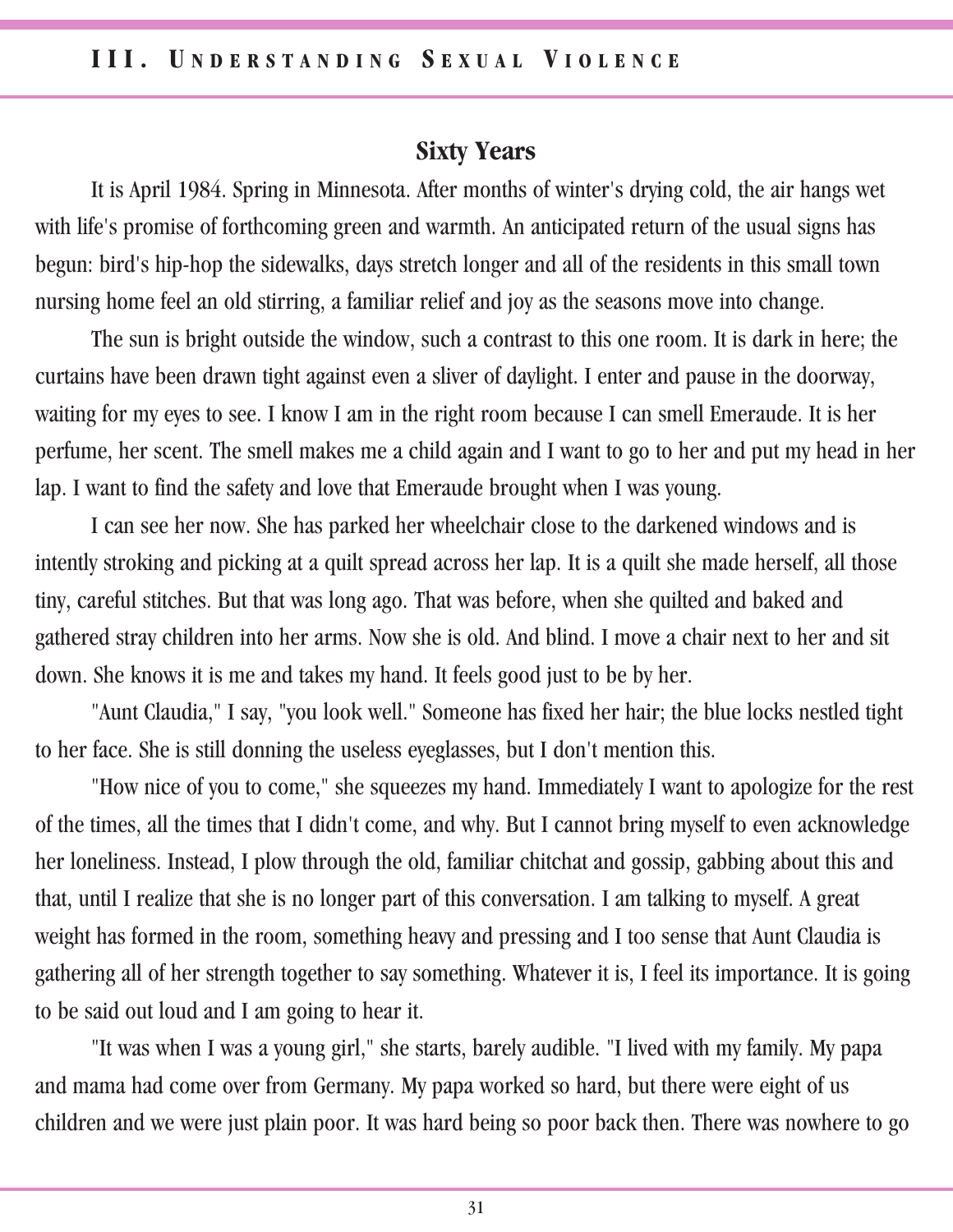for help and we were too proud to take it, anyway. We lived in a log cabin with a dirt floor and our clothes were handed down from one child to the next. Other kids would tease us, but they especially teased me. It was my limp. Polio. I used to walk home from school along the railroad tracks so they wouldn't see me. But, they would find me and call me names. Oh, it used to hurt me so." She pauses here, suspended in the memory. I want to reach out to her and pull her off those railroad tracks, away from her tormentors. I had never thought of her as walking with a limp. It was like a rocking from side to side, a steady back and forth beat; constant and reassuring. It was so much a part of her that it never had occurred to me she would be mocked for it.

"But then I met this boy," she continues, speaking in a louder voice. "His name was Roy. He was different from the others, he was kind to me. Roy started to come over and we would spend the afternoons together. I thought he was the most wonderful boy in the world." She is stroking the quilt again, but this time it is with slow tenderness, soft caresses for a long ago boy. There is a sadness here, a grieving in her empty arms. I can feel the tragedy unfolding in her story and once again I want to call her back from somewhere back there, close to his memory. A good-bye scene, perhaps. Finally, her hand stops it's stroking and lays to rest on the quilt, pale and lifeless like a small, wounded bird.

What happened to this boy? Is it his memory that is being grieved, some sixty years later? "Did he die?" I ask softly.

Aunt Claudia takes a deep breath and lets out a slow sigh.

"No, no he didn't die," she answers. "He went away. To the war. But we promised ourselves to each other. I was to wait until he returned and then we were to be married."

She draws a shaking hand up and half-covers her mouth. She is crying. I move closer to comfort her and a tear from her cheek slides onto my arm. She pulls at her glasses and they fall into her lap. Her face is covered and behind those shielding hands and I hear her succumb to a sob, which has waited sixty years to escape.

"Oh, why did he have to go?" she whispers. "Why did he have to go? If only he had stayed, it never would have happened."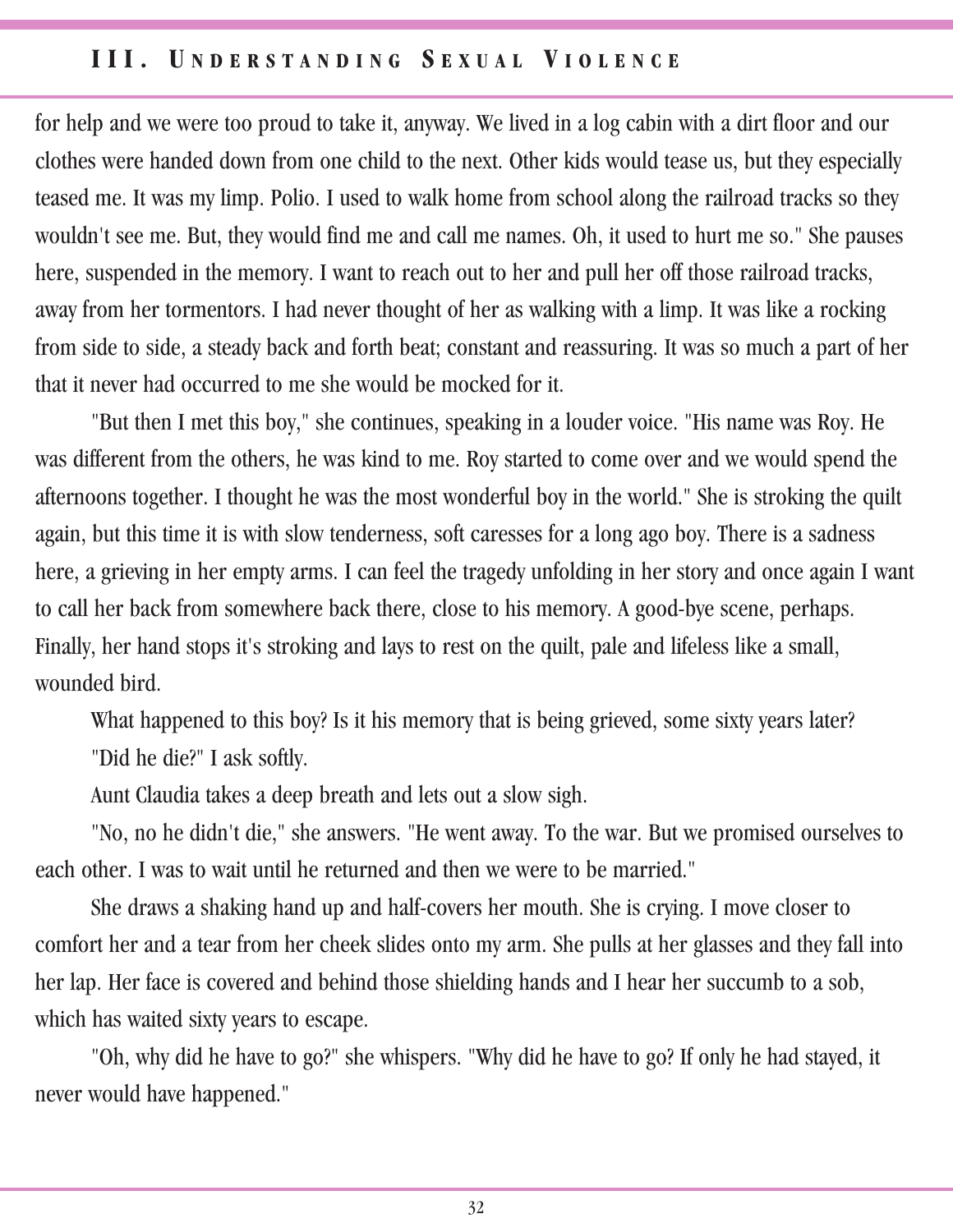"What wouldn't have happened, Aunt Claudia? What do you mean?"

She is lost in this and cannot speak. It is something terrible, I can feel it. It is worse then death. Aunt Claudia has drawn into herself and speaks in a small, faraway voice.

"It was after Roy had gone. I was walking home on the tracks. It was late and I was hurrying. One of those other boys came, an older one. He wouldn't let me pass by him. I told him I was late and to stop being foolish. He started to call me names and kept moving in front of me. I begged him to stop it but he just kept on and on until I lost my footing and fell. He was right on me. I couldn't get away. He went crazy. He held me down. He made me do it. He made me."

We are both crying now. The realization of what has happened is washing over like nausea.

"What did he make you do, Aunt Claudia?"

"He made me…have relations."

"He raped you."

"After it was over, he just laughed at me. He told me that I better not tell. Nobody would believe a freak."

It is I, now, who cannot speak. To say what? I'm sorry? There is nothing to say. My fingers burn with desire to choke an older boy who plundered the free spirit of a young girl. I sit in a silence hoping that he is destroyed.

"What happened when you told your folks? Did they report it?"

"Report it?" she gasps. "You didn't report those things back then; it would bring a black mark against your family. I never told anyone. I just tried to put it out of my mind and go on with my life. But I couldn't. There was a baby."

"A baby? You were pregnant?"

"Everyone thought I had got into trouble. I wanted to tell them what had happened, but they just came at me so fast, accusing me, that I lost my nerve. It didn't matter. No one would have believed me. All they wanted to know was who the boy was, who the boy was. I didn't want to tell them, but they started saying it must be Roy. Papa said that he knew Roy had been no good. I couldn't take it anymore. So I finally told them it wasn't Roy, it was this other boy. Mama slapped me."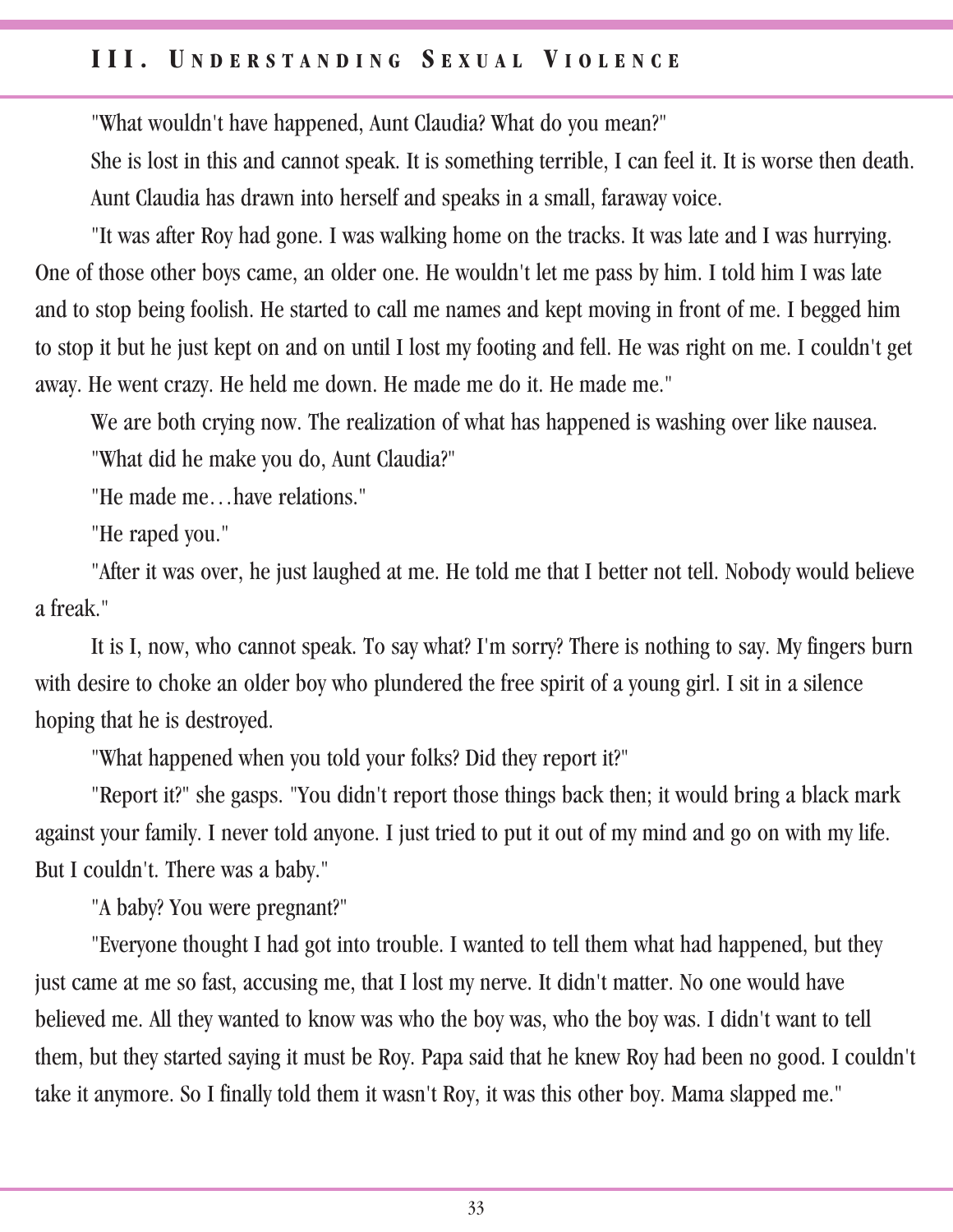"It wasn't your fault. Aunt Claudia, it wasn't your fault. It wasn't fair that you didn't get to tell them. What about the baby? What did you do?"

"There was only one thing you could do back then. They made me marry him."

"Oh, my god."

"I didn't have a choice; we were Catholic. It's just the way it was."

She rubs away the tears with the back of her hand and cradles her forehead with its palm.

"The worst part about it all, "she whispers, "was when Roy came back. I never got to tell him what happened. He must have thought like everyone else. He just married another girl and moved away."

I feel sad, very sad. I can see her as a young girl, struggling with hardship and poverty; brave against the limitations life has dealt her. As all young girls, blossoming in love's held promise. And then all of it: taken; torn away; robbed. Being blamed for the crime, being punished. Living out life with a shame that wasn't hers, keeping this secret for sixty years.

I put my arms around her old and tired shoulders when it hits me: she's carried this around for sixty years. Sixty years is too long to keep this secret.

From Sixty Years Is Long Enough to Keep a Secret: A Handbook for Elders Recovering From Sexual Assault and Abuse. By Mary Zimmerman-Farnam for the Sexual Assault Program of Beltrami, Cass and Hubbard Counties, Minnesota. June 1990.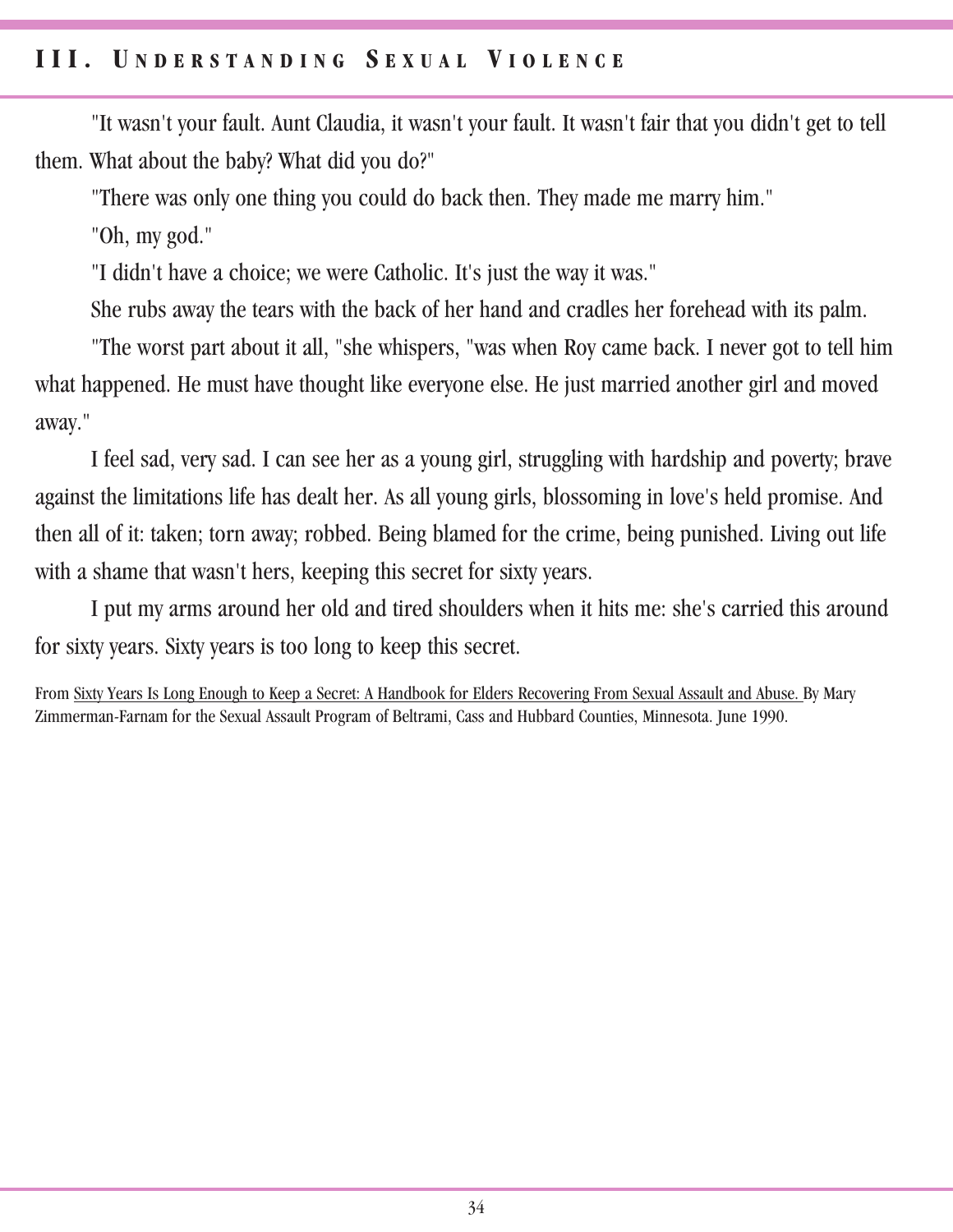#### **Discussion**

- What do you think about this women's fate?
- l Discuss reactions from then vs. today? What beliefs affected Aunt Claudia's life?
- What other generational beliefs may have affected victims in the past or present?
- Would her story have been different if she had been raped this year?
- l How did the rape influence Claudia's life? Would it make sense that she was still upset by something that happened sixty years ago?

Point out that some elders may have never told anyone, like Aunt Claudia in the story. Counseling and support are available for victims of any age from rape crisis centers-even many years after the assault.

### **G. Safety Tips for Elder**

#### **Discussion**

- Should be done with the entire group.
- l Just as elders could have been victims at a young age, they could also be targeted as victims.
- l What are some things that may make an elder vulnerable to sexual violence?
	- Dependence on others for care
	- Physical or cognitive disabilities
	- **n** Frailty
	- $\blacksquare$  Financial dependence, etc.

#### Lecture

- l With these factors in mind, we're going to go over several ways to keep you safe from sexual violence.
- l The most important way was established at the beginning of the training with the boundaries activity.
	- $\blacksquare$  Trust your instincts
	- $\blacksquare$  Establish your boundaries
- l Keep in mind that it is impossible for you alone to prevent sexual violence, but these tips are designed to keep you safer.
- l Point out that these tips are intended to reduce the risk of sexual victimization and that the only persons who can truly prevent sexual violence are the perpetrators.

#### **Discussion**

- Can be done in small groups or with the large group.
- l Pass out "Safety Tips for Elders Living at Home."
- Ask participants:
	- $\blacksquare$  What they do to stay safe?
	- How many of these have they seen before?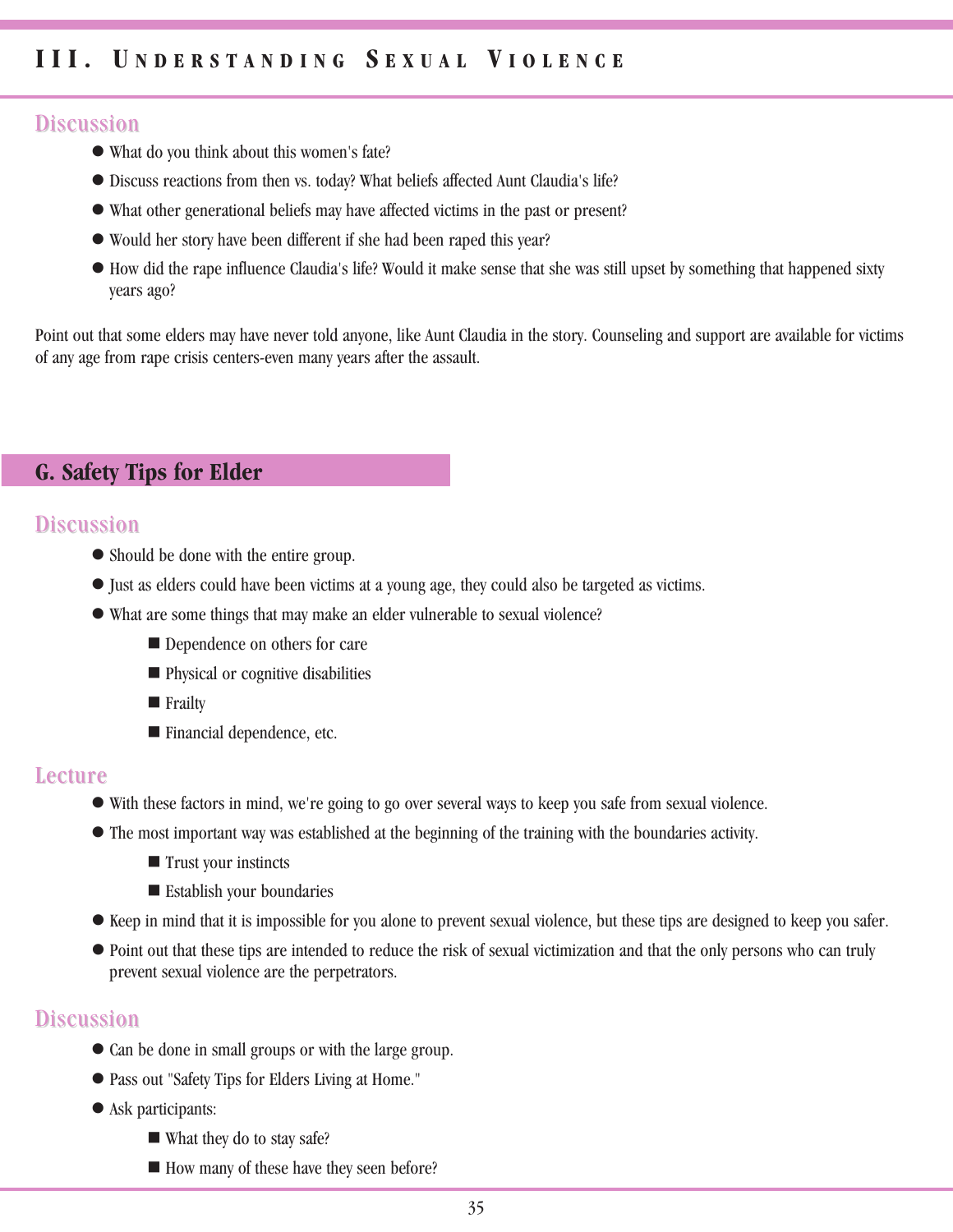## **III. UNDERSTANDING SEXUAL VIOLENCE Handout**

# **Safety Tips for Older Adults Living at Hon**

- DO trust your instincts!
- $\bullet$  DO stay active and involved.
- $\bullet$  DO use the buddy system.
- DO stay alert be observant, walk with confidence, and notice your surroundings.
- DO use only initials on your mailbox and in the phone book if you live alone.
- DO ask trusted friends and family members to visit or call regularly staying social keeps you happy and safe!
- DO screen your visitors- if possible have a "peephole" installed. DO NOT under any circumstances open the door to a stranger.
- DO NOT allow a service company (i.e., cable, phone, plumbing company) representative to enter your home if you have not made an appointment or verified the visit with the company. If possible, invite a friend over.
- DO have deadbolt locks installed on your doors and strong locks on windows if possible have an alarm system installed.
- l DO leave your lights on and close your drapes after dark. You can install an automatic timer for inside and outside lights.
- DO call the post office and ask them to hold your mail when you go away for extended periods of time.
- $\bullet$  DO ask a friend or neighbor to periodically check on your house while you are gone.
- DO give your extra key to a trusted family member, friend or neighbor. It is best not to hide a key outside your home - no matter how well you think you have hidden it.

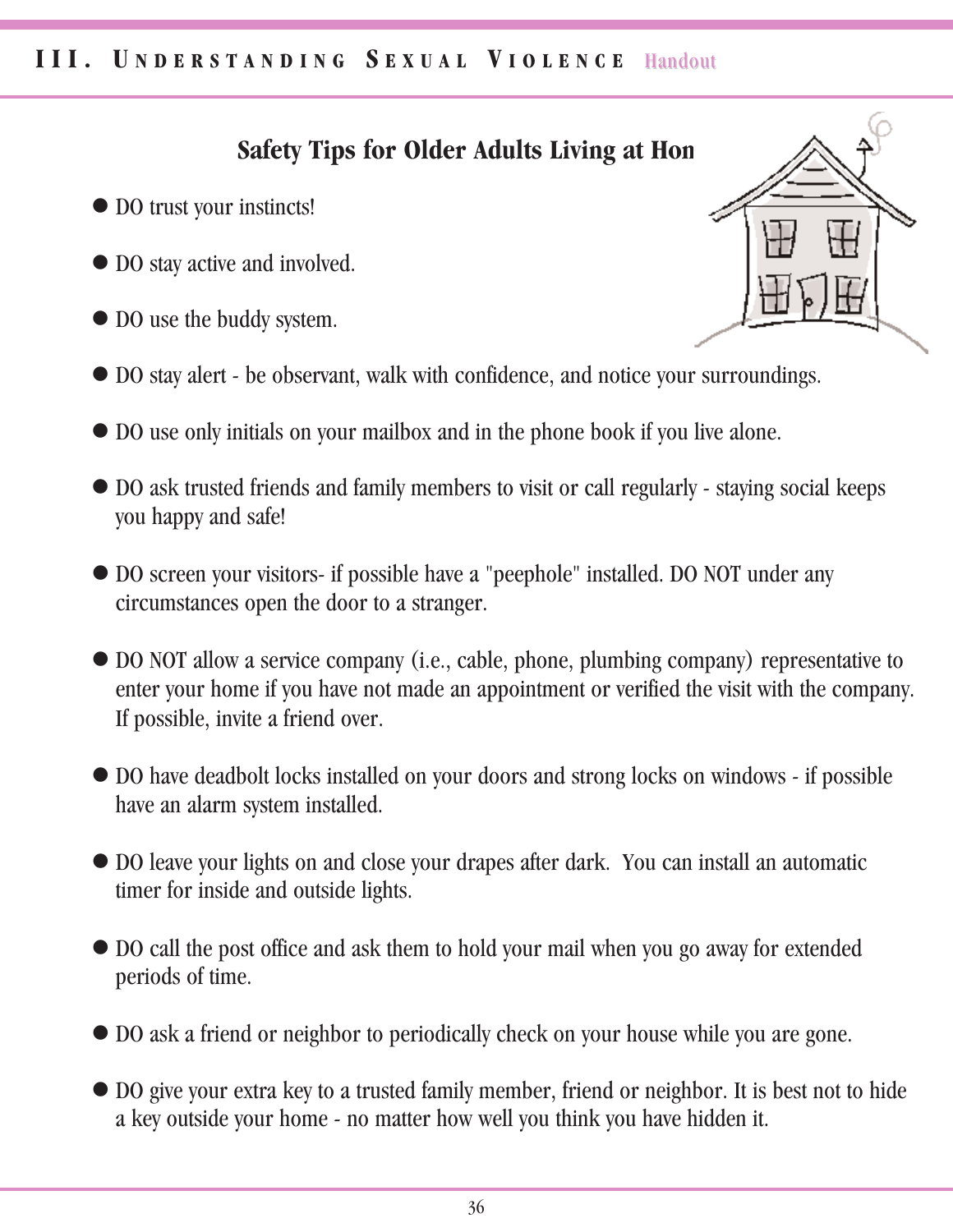### **Activity**

**Objectives** 

- Demonstrate how rape effects people differently
- Summarize the role of the rape crisis center

Give each group participant an unfolded piece of paper. Instruct each participant to change the shape of the paper. Responses can be to fold the paper, ball it up, rip it, etc. After this has been done, instruct participants to return the paper to its original form, displaying an unfolded paper.

Explain that this is impossible, and that in this exercise the paper is a person, the folding balling, etc. is an act of sexual violence. The act of trying to get the paper to return to its original shape is the goal of the rape crisis center.

Point out that different actions (crumpling, folding ripping, etc.) made it easier or harder to return the paper to some semblance of its original form. This illustrates that each victim will react and heal differently, due to numerous factors, including the nature of the sexual violence, the perpetrator's identity, disclosure and reactions to the disclosure, the victim's support system and reaction to the assault, counseling, previous conditions (medical and physical), post traumatic stress disorder, etc.

Sexual violence alters a person's life and world view. Like many of life's experiences, it changes a person similarly to the paper that can not return to its original shape after being folded, crumpled or ripped. But, the goal of rape crisis centers is to help

#### Lecture

Rape Crisis Center Services are FREE and CONFIDENTIAL

- Please include details from your rape crisis center
- l Services aren't time related, it's never to late to heal
- Define and elaborate on the following services:
	- Medical accompaniment
	- Legal accompaniment
	- $\blacksquare$  Court accompaniment
	- $\blacksquare$  PCAR hotline (routing service)
	- $\blacksquare$  Crisis intervention (hotline accessible 24 hours a day/7 days a week)
	- $\blacksquare$  Information and referral services
	- Long- and short-term counseling for groups and individuals
	- $\blacksquare$  Prevention education in schools and the community
	- $\blacksquare$  Assistance with filing for Victims Compensation
- l Hand out your center's materials.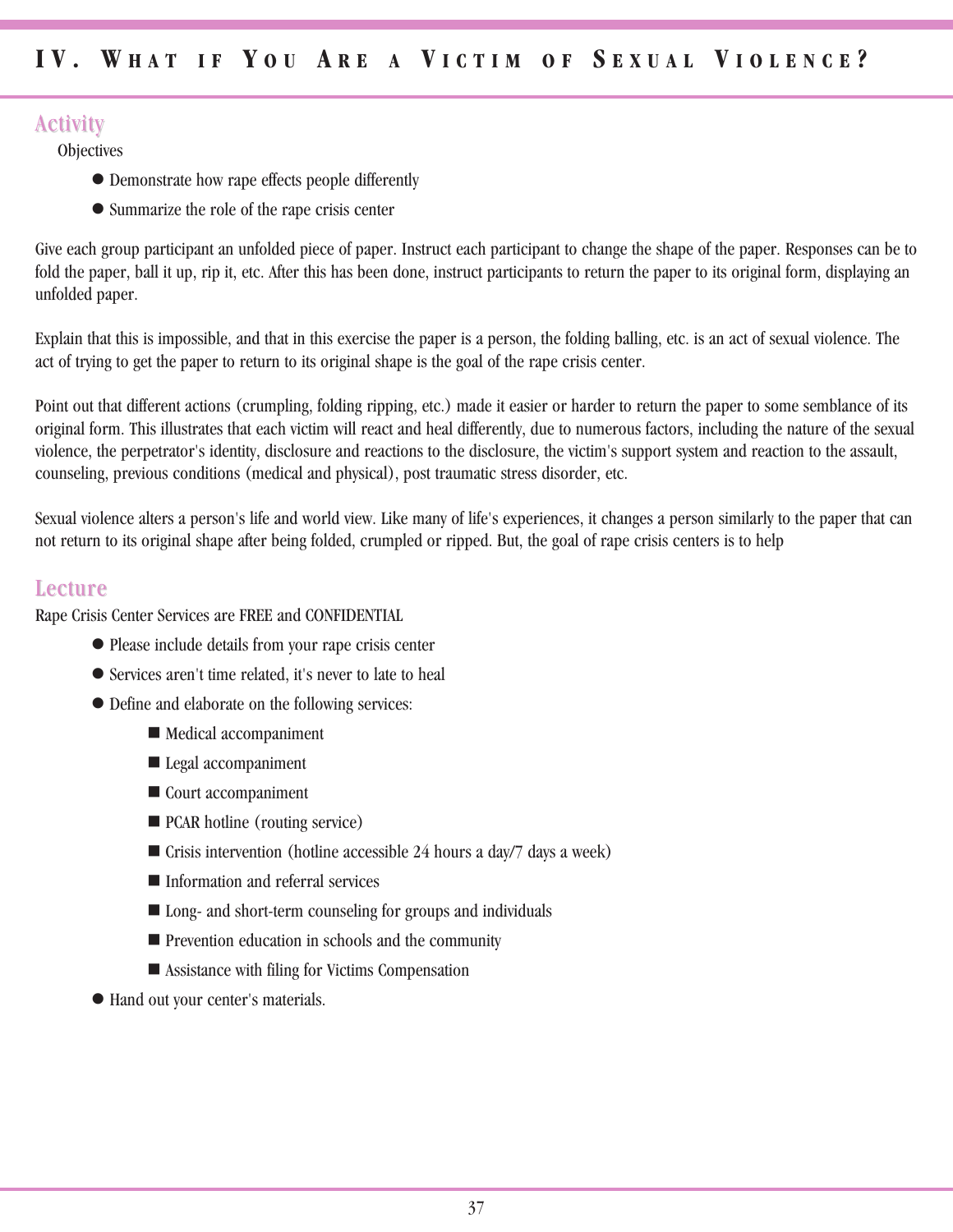# **V . B I N G O**

### **V. Final BINGO**

#### **Activity**

Goals

 $\bullet$  To wrap up training and highlight key points

Pass out bingo cards to participants. There are 8 different cards, so make sure to copy and hand out a variety of cards. Read the questions aloud omitting the words in bold-which are the answers. You can read the questions in whatever order you choose.

Included with this curriculum are age-appropriate prizes (letter opener magnets, magnifying bookmarks and wide grip pens) for participants with PCAR's hotline number. These were chosen so participants can leave with something they will use and have around for awhile with PCAR's routing number. Unfortunately, there are a limited number of prizes, but it would be ideal if all participants left with a useful item (a cup, comb, pen, emery board, etc.) with either PCAR or their local center's contact information.

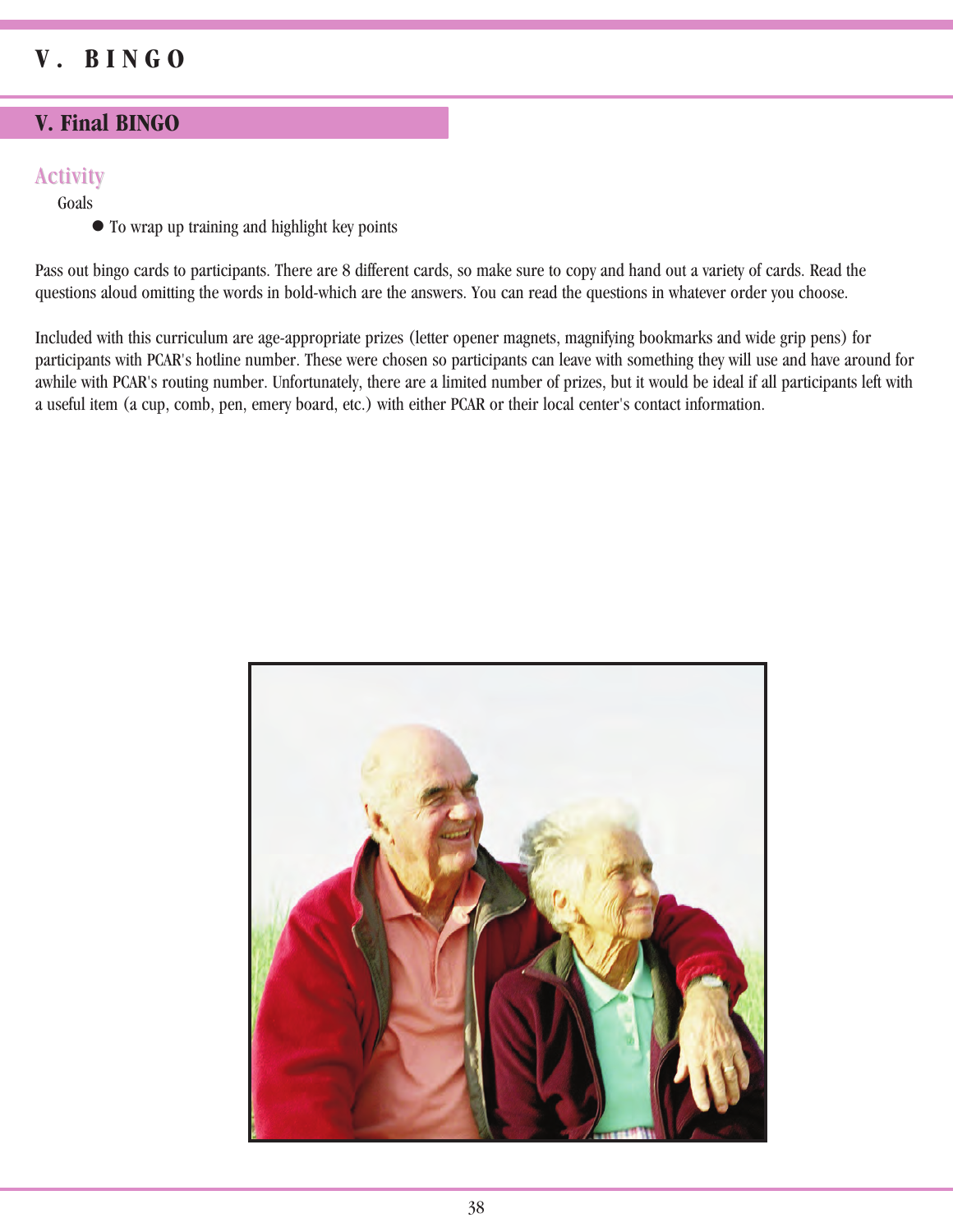# **V . B I N G O**

# **Bingo Questions: (answers in bold)**

- 1. Is rape ever the victim's fault? **NO**
- 2. Most people are sexual assaulted by? **People They Know**
- 3. You have the right to determine your own **boundaries**.
- 4. Trust your **instincts**.
- 5. What is the name of the rape crisis center in your community? (blank on card, to be filled in by participants)
- 6. It is estimated that only **30%** of sexual assaults are reported to law enforcement.
- 7. Sexual Predators are attracted to? **Vulnerability**
- 8. Rape is a **crime**.
- 9. Pennsylvania has a 24-hour rape crisis hotline. ("24-hour" and "hotline" are meant to be separate squares.)
- 10. Rape crisis services are **free** and confidential.
- 11. Rape is not motivated by **sexual desire**.
- 12. Rape is motivated by **power** and **control**.
- 13. Sexual violence includes more than **rape**.
- 14. **Healing** from sexual violence is possible at any **age**.
- 15. Rape can occur within **marriage**.
- 16. Rapists use sex as a **weapon**.
- 17. As many as 1 in **4** girls and 1 in **6** boys will be sexually assaulted by age 18.
- 18. Victims of sexual violence have **rights**.
- 19. Victims may be eligible for **victim's compensation**.
- 20. Do not advise a recent victim to **shower**.
- 21. If assaulted, seek **help**.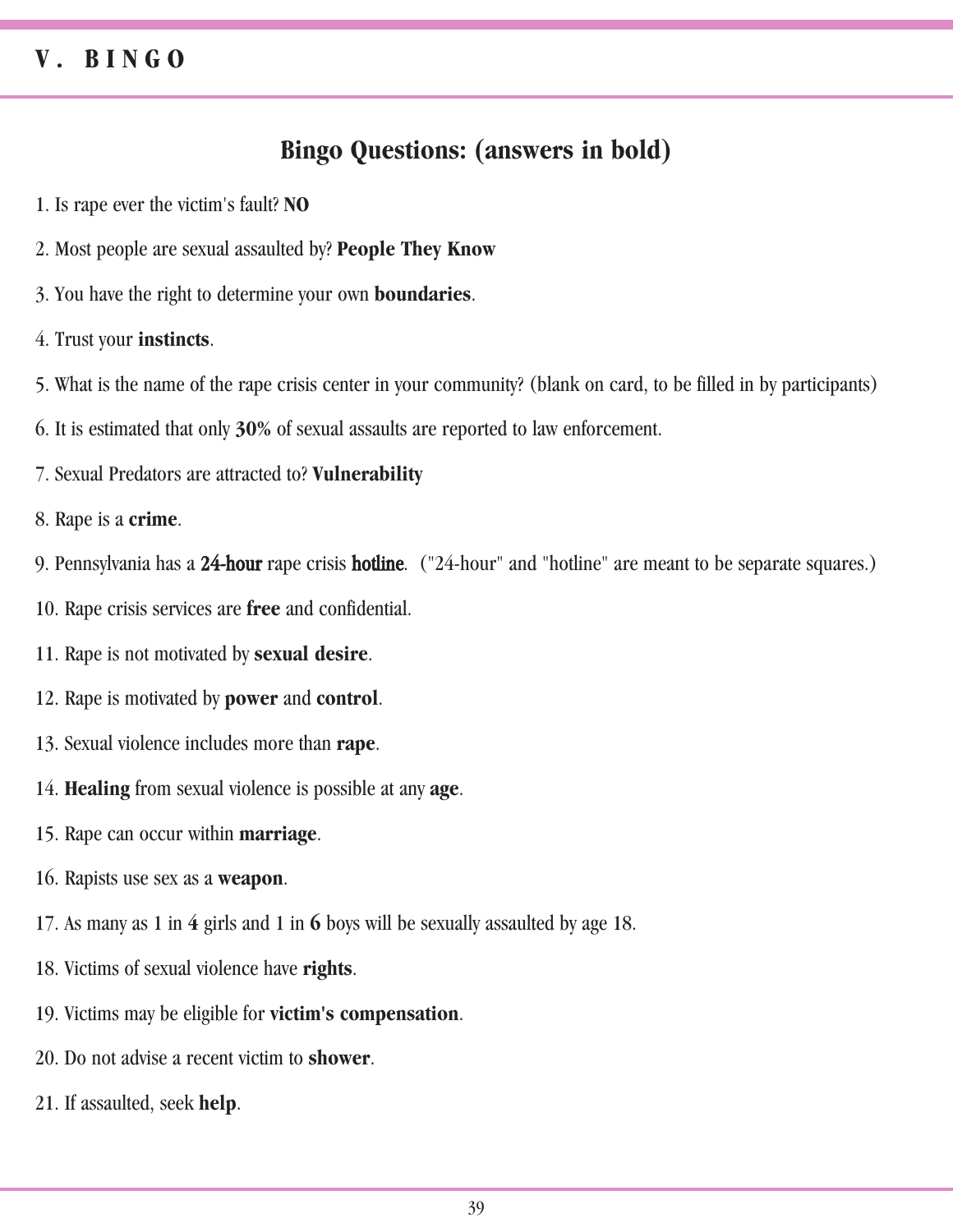| NO!          | 6                      | instincts                     | weapon              | Vulnerability    |
|--------------|------------------------|-------------------------------|---------------------|------------------|
|              | sexual<br>desire       | healing                       | shower              | Free             |
| <b>CRIME</b> | <b>24-hour</b>         | <b>POWER</b>                  | boundaries   RIGHTS |                  |
| rape         | People<br>they<br>know | 30%                           | help                |                  |
| control      | age                    | victim's<br>compen-<br>sation |                     | hotline marriage |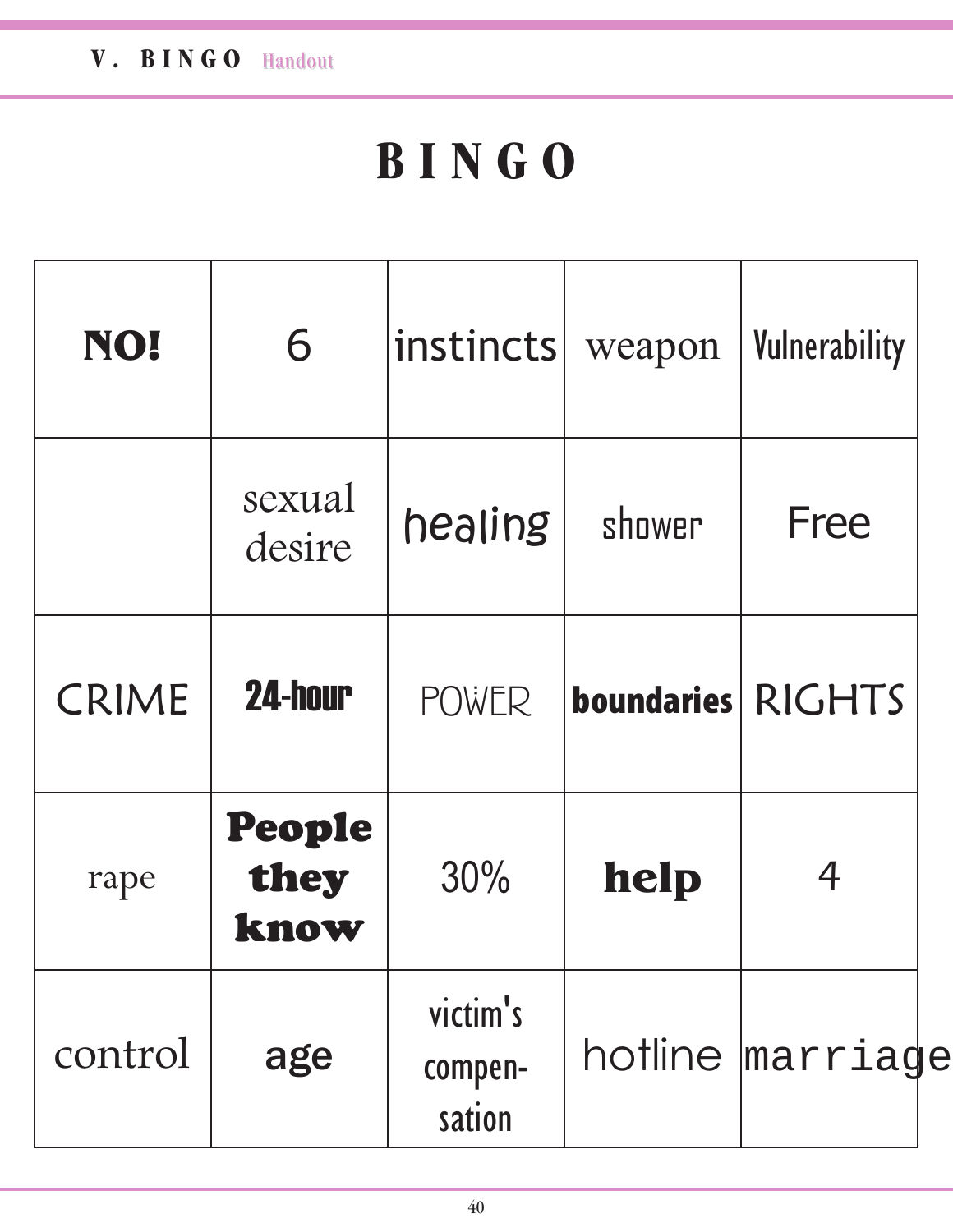| <b>POWER</b>  | control | People<br>they<br>know | shower                        | <b>CRIME</b>     |
|---------------|---------|------------------------|-------------------------------|------------------|
| rape          | help    | <b>boundaries</b>      |                               | RIGHTS instincts |
| marriag       | NO!     | hotline                | victim's<br>compen-<br>sation | sexual<br>desire |
| healing       | 4       | weapon                 |                               | 30%              |
| Vulnerability | age     | Free                   | 6                             | <b>24-hour</b>   |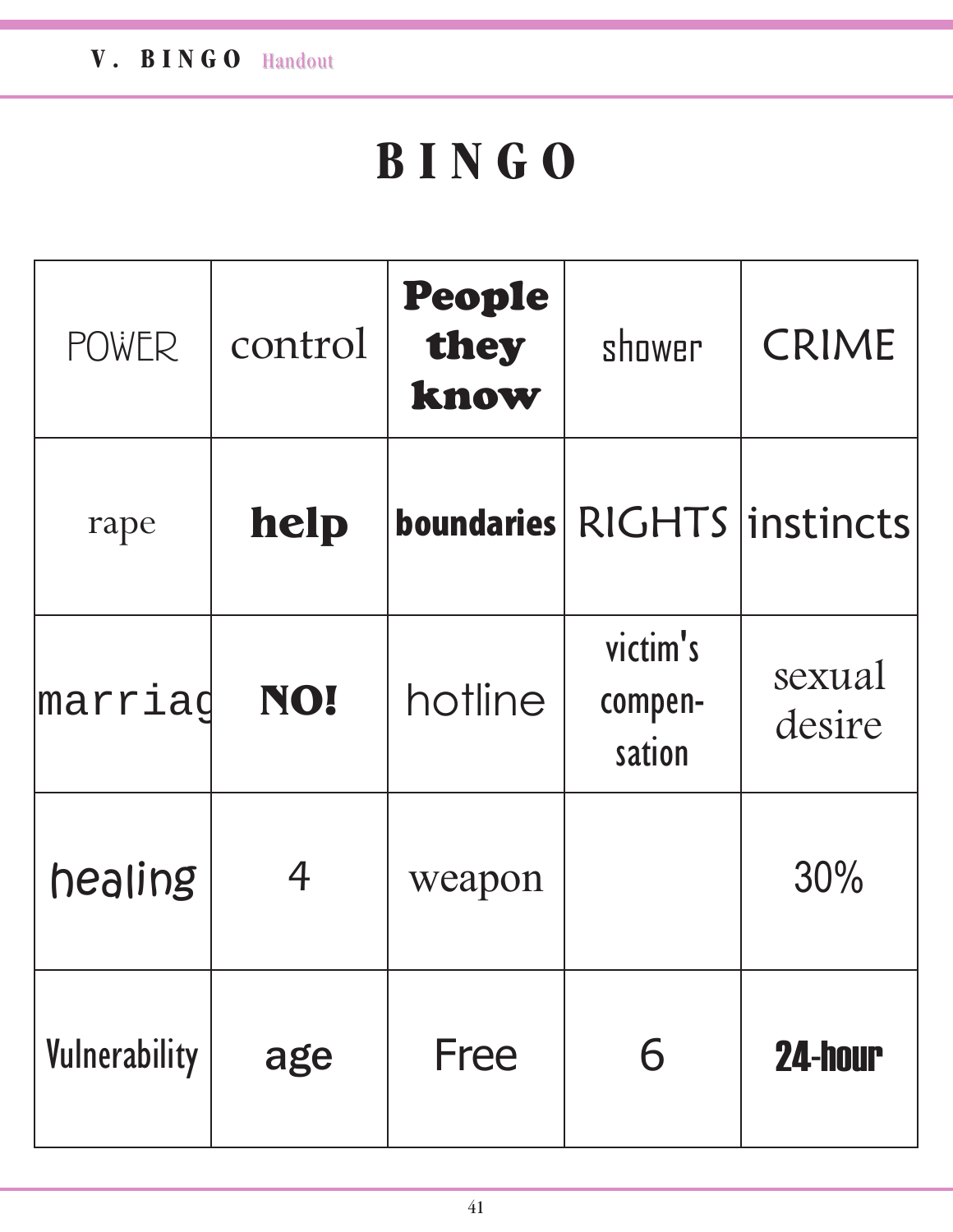| 6            | CRIME          | <b>RIGHTS</b> | sexual<br>desire          | shower                        |
|--------------|----------------|---------------|---------------------------|-------------------------------|
| <b>POWER</b> | $\overline{4}$ | instincts     | People<br>they<br>know    | victim's<br>compen-<br>sation |
| help         | control        | 24-hour       | marriad <b>boundaries</b> |                               |
| weapon       | Free           | hotline       | NO!                       | 30%                           |
|              | rape           | Vulnerability | healing                   | age                           |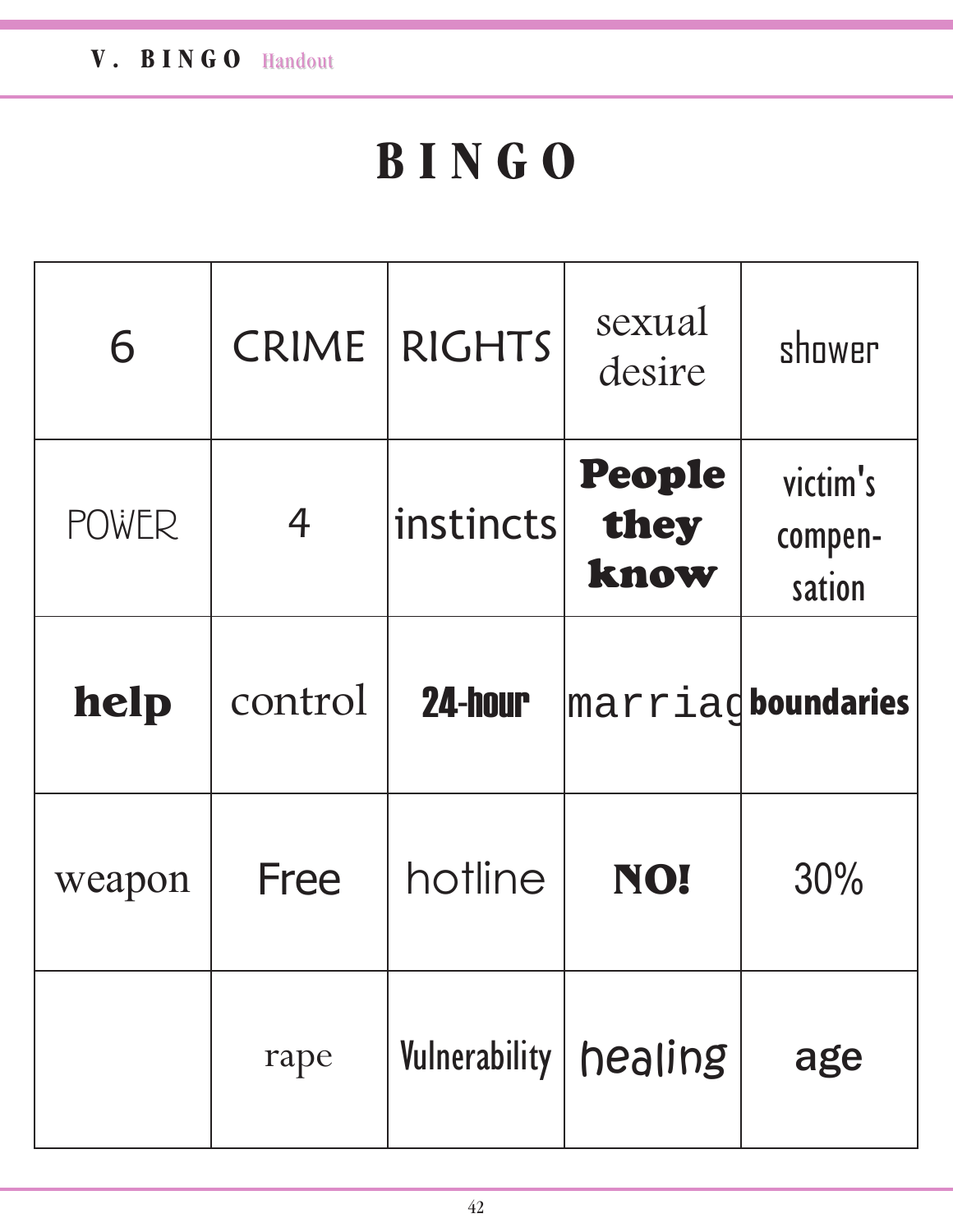| NO!            | control                         | <b>POWER</b>     | weapon        | People<br>they<br>know        |
|----------------|---------------------------------|------------------|---------------|-------------------------------|
| $\overline{4}$ | <b>boundaries</b> Vulnerability |                  | 6             | healing                       |
| hotline        | <b>RIGHTS</b>                   |                  | 24-hour       | Free                          |
| help           | rape                            | sexual<br>desire | 30%           | victim's<br>compen-<br>sation |
| instincts      | shower                          | age              | marriag CRIME |                               |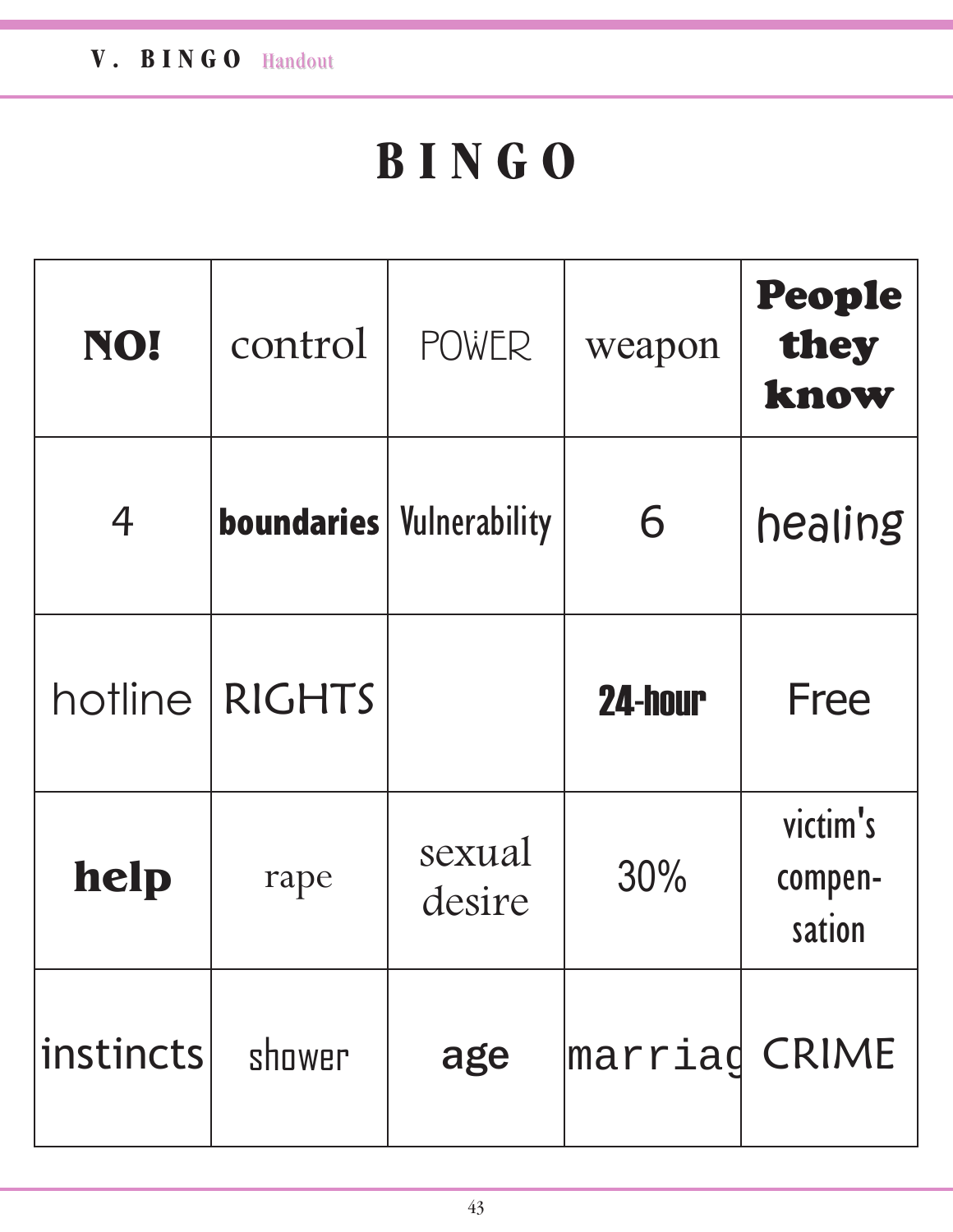| shower                        | 30%               | marriag                |             | control          |
|-------------------------------|-------------------|------------------------|-------------|------------------|
| victim's<br>compen-<br>sation | hotline           | 6                      | <b>Free</b> | <b>RIGHTS</b>    |
| <b>POWER</b>                  | age               | instincts healing      |             | weapon           |
| <b>24-hour</b>                | CRIME             | Vulnerability          | help        | rape             |
| 4                             | <b>boundaries</b> | People<br>they<br>know | NO!         | sexual<br>desire |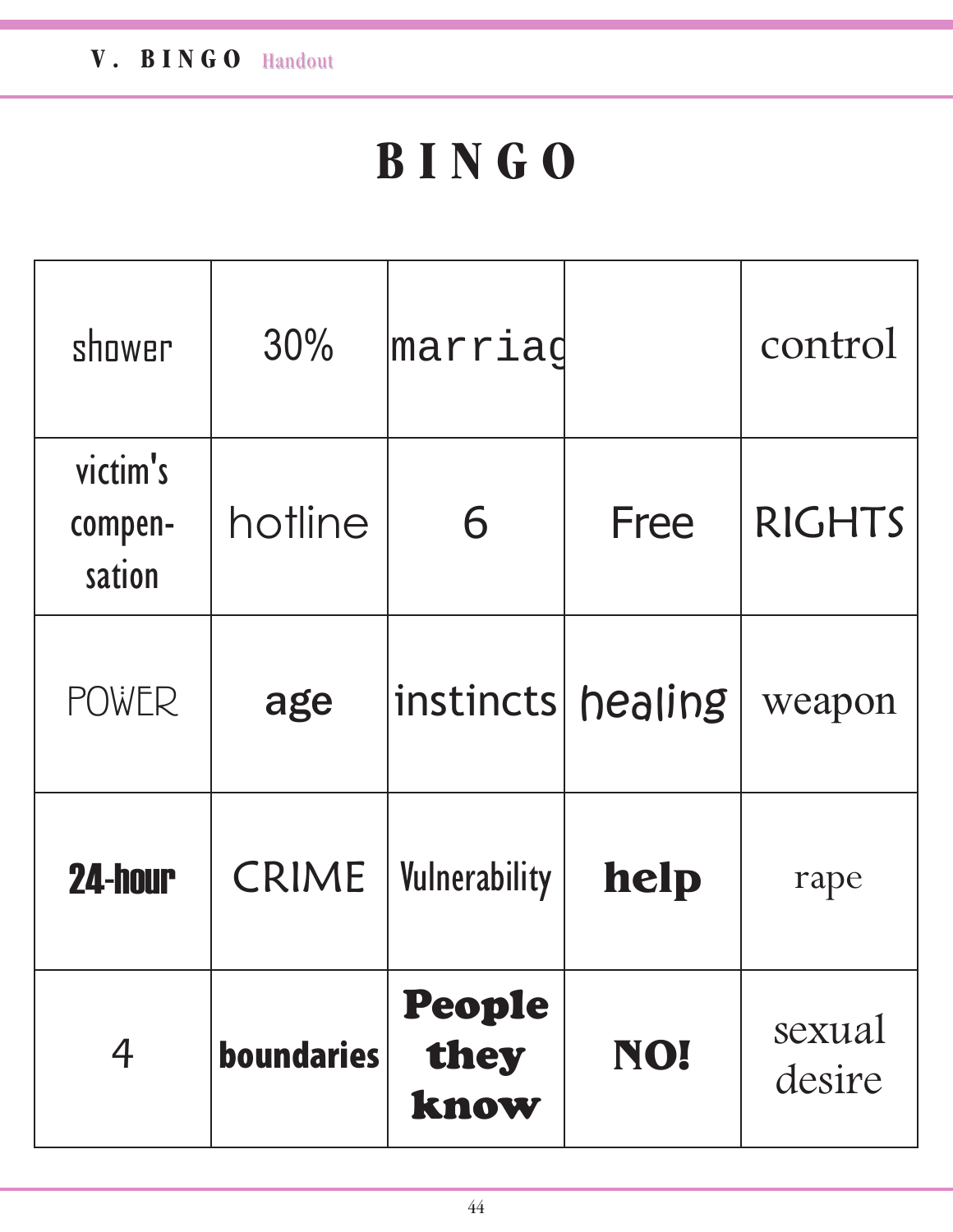| Free         | healing                | help                          | 30%                                 | 6              |
|--------------|------------------------|-------------------------------|-------------------------------------|----------------|
| <b>CRIME</b> | rape                   | victim's<br>compen-<br>sation | 4                                   | <b>24-hour</b> |
| shower       | People<br>they<br>know |                               | RIGHTS   boundaries   Vulnerability |                |
| control      | age                    | sexual<br>desire              | marriad                             | NO!            |
| hotline      | weapon                 |                               | instincts                           | POWER          |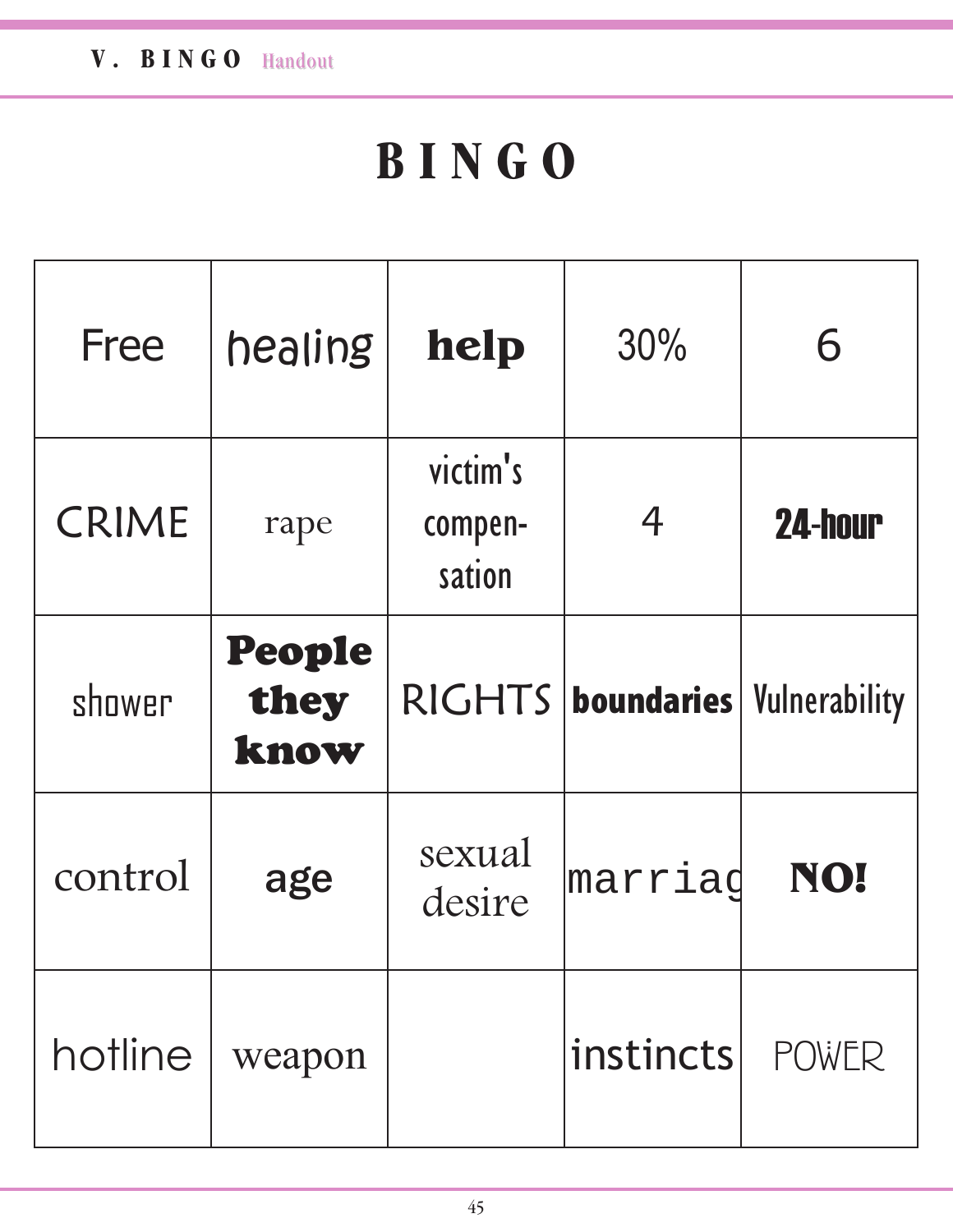| <b>POWER</b>    | $ $ instincts $ $             | weapon                 | <b>RIGHTS</b>     | hotline |
|-----------------|-------------------------------|------------------------|-------------------|---------|
| Vulnerability   | Free                          | 4                      | control           | rape    |
|                 | NO!                           | People<br>they<br>know | age               | 30%     |
| help            | victim's<br>compen-<br>sation | <b>24-hour</b>         | <b>CRIME</b>      | shower  |
| marriag healing |                               | sexual<br>desire       | <b>boundaries</b> |         |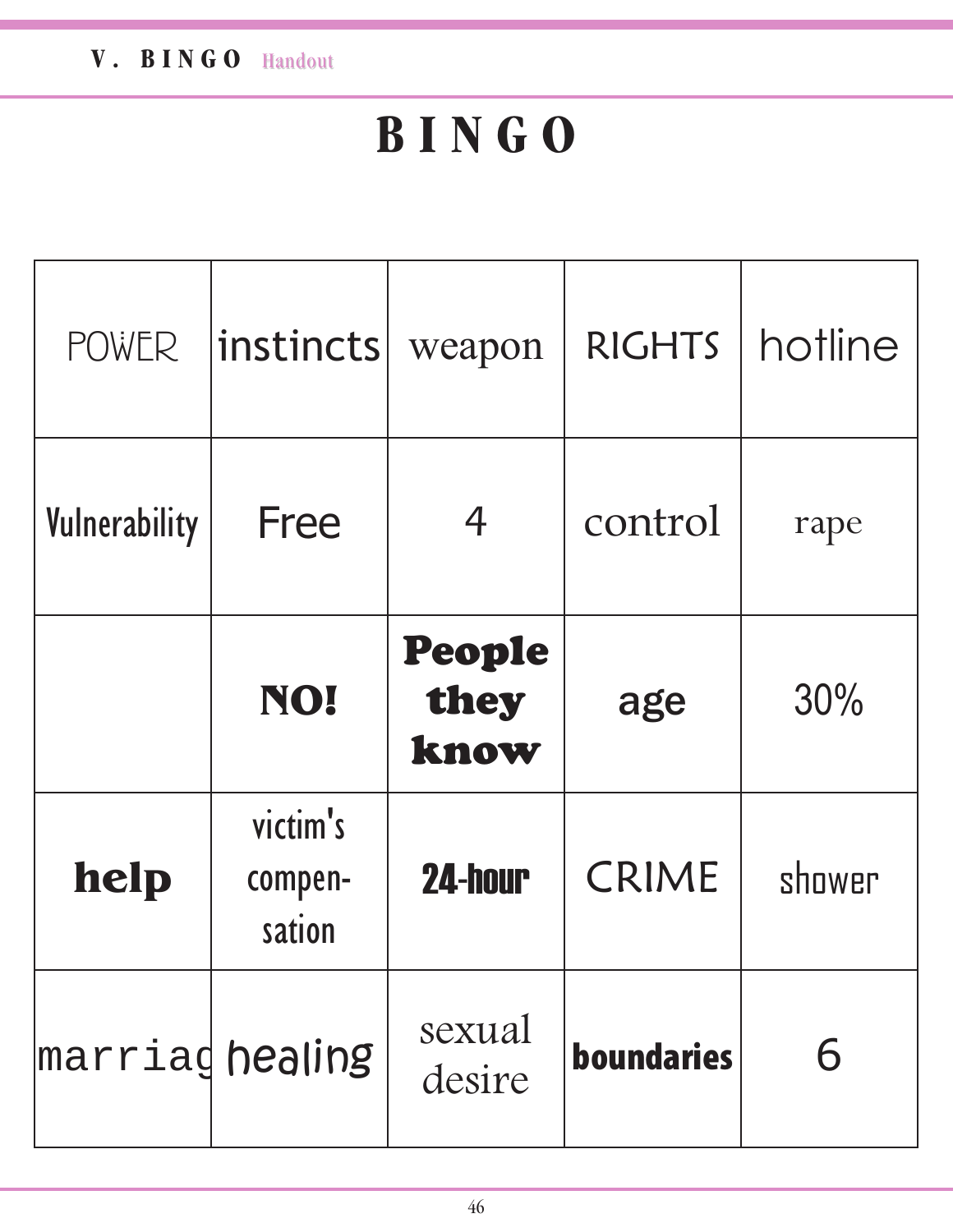| rape      | victim's<br>compen-<br>sation | <b>boundaries</b> | sexual<br>desire | help                   |
|-----------|-------------------------------|-------------------|------------------|------------------------|
| 30%       | healing                       | control           | 24-hour          | People<br>they<br>know |
| 6         | <b>Free</b>                   | <b>POWER</b>      | marriad          |                        |
| instincts | shower                        | <b>RIGHTS</b>     | 4                | weapon                 |
| hotline   | NO!                           | Vulnerability     | <b>CRIME</b>     | age                    |